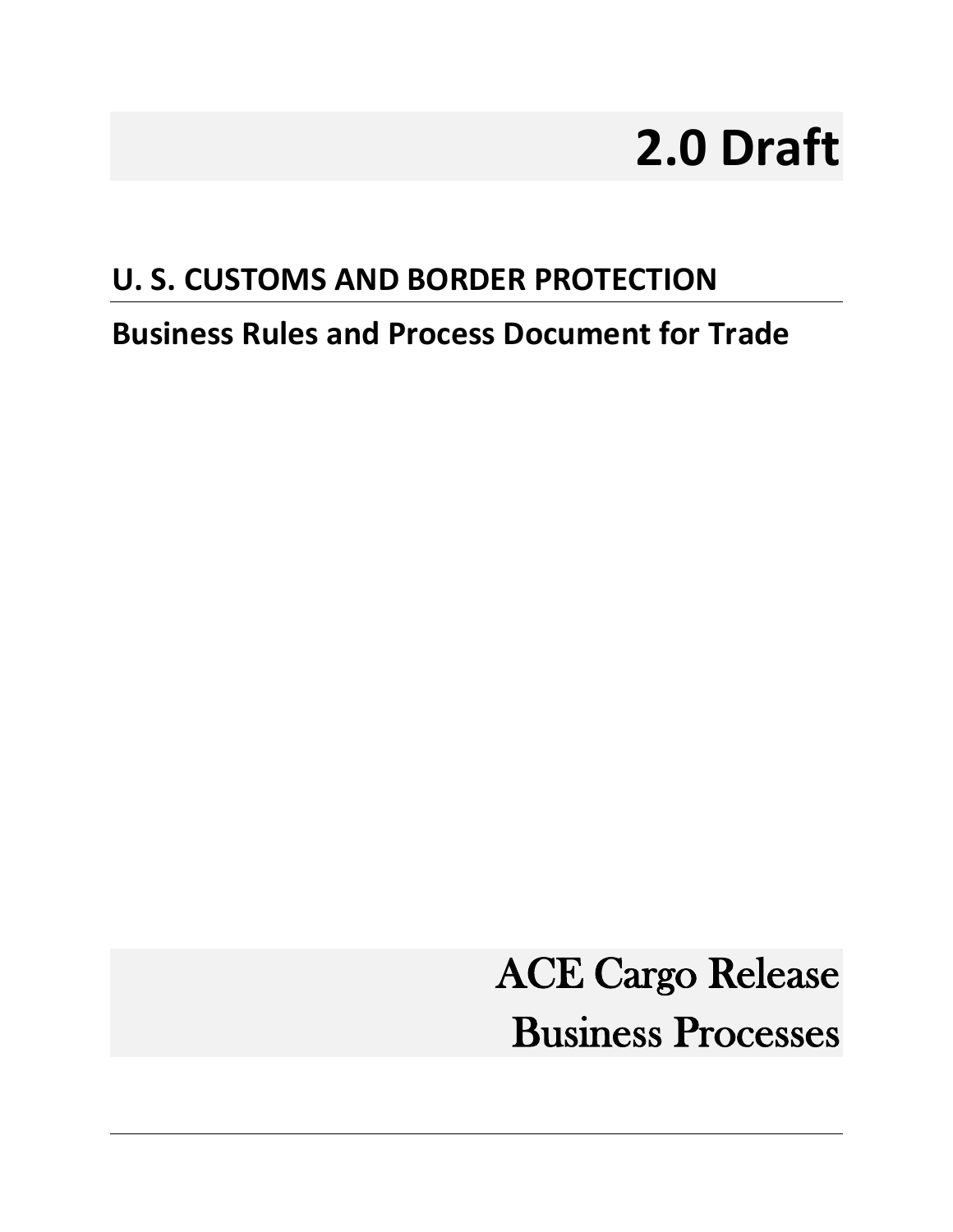## Table of Contents

| 5.1. Accepted Entry Filed for Cargo Release Processing (No Entry Summary Filed)  12         |  |
|---------------------------------------------------------------------------------------------|--|
|                                                                                             |  |
| 5.3. Accepted Entry Filed Cargo Release Certified from Summary (Remote Location Filing)  13 |  |
|                                                                                             |  |
|                                                                                             |  |
|                                                                                             |  |
|                                                                                             |  |
|                                                                                             |  |
|                                                                                             |  |
|                                                                                             |  |
|                                                                                             |  |
|                                                                                             |  |
| 5.9.1. Electronic Posting of Transactions and Notifications to Automated partners  17       |  |
| 5.9.2. Manual Posting of Cargo Release Transactions to Electronic Manifests 18              |  |
|                                                                                             |  |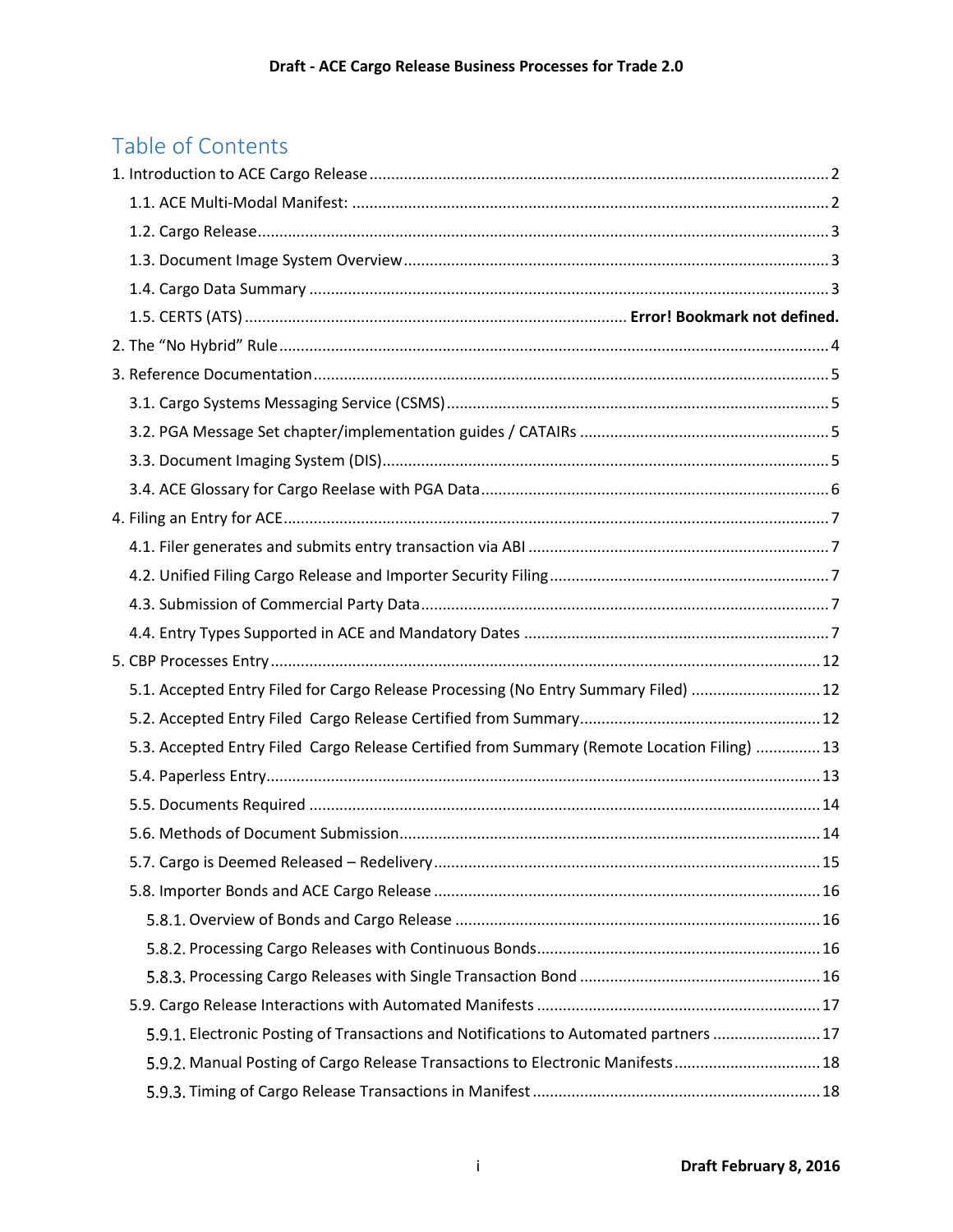## **Draft - ACE Cargo Release Business Processes for Trade 2.0**

| 7.2. Status Notifications from Manifest Information Provided to Cargo Release Filers 24    |  |
|--------------------------------------------------------------------------------------------|--|
|                                                                                            |  |
|                                                                                            |  |
|                                                                                            |  |
|                                                                                            |  |
|                                                                                            |  |
|                                                                                            |  |
|                                                                                            |  |
|                                                                                            |  |
|                                                                                            |  |
|                                                                                            |  |
|                                                                                            |  |
|                                                                                            |  |
|                                                                                            |  |
| 9. Participating Government Agency Processing Overview - Implementing the Single Window 35 |  |
|                                                                                            |  |
|                                                                                            |  |
|                                                                                            |  |
|                                                                                            |  |
|                                                                                            |  |
|                                                                                            |  |
|                                                                                            |  |
| Appendix A.                                                                                |  |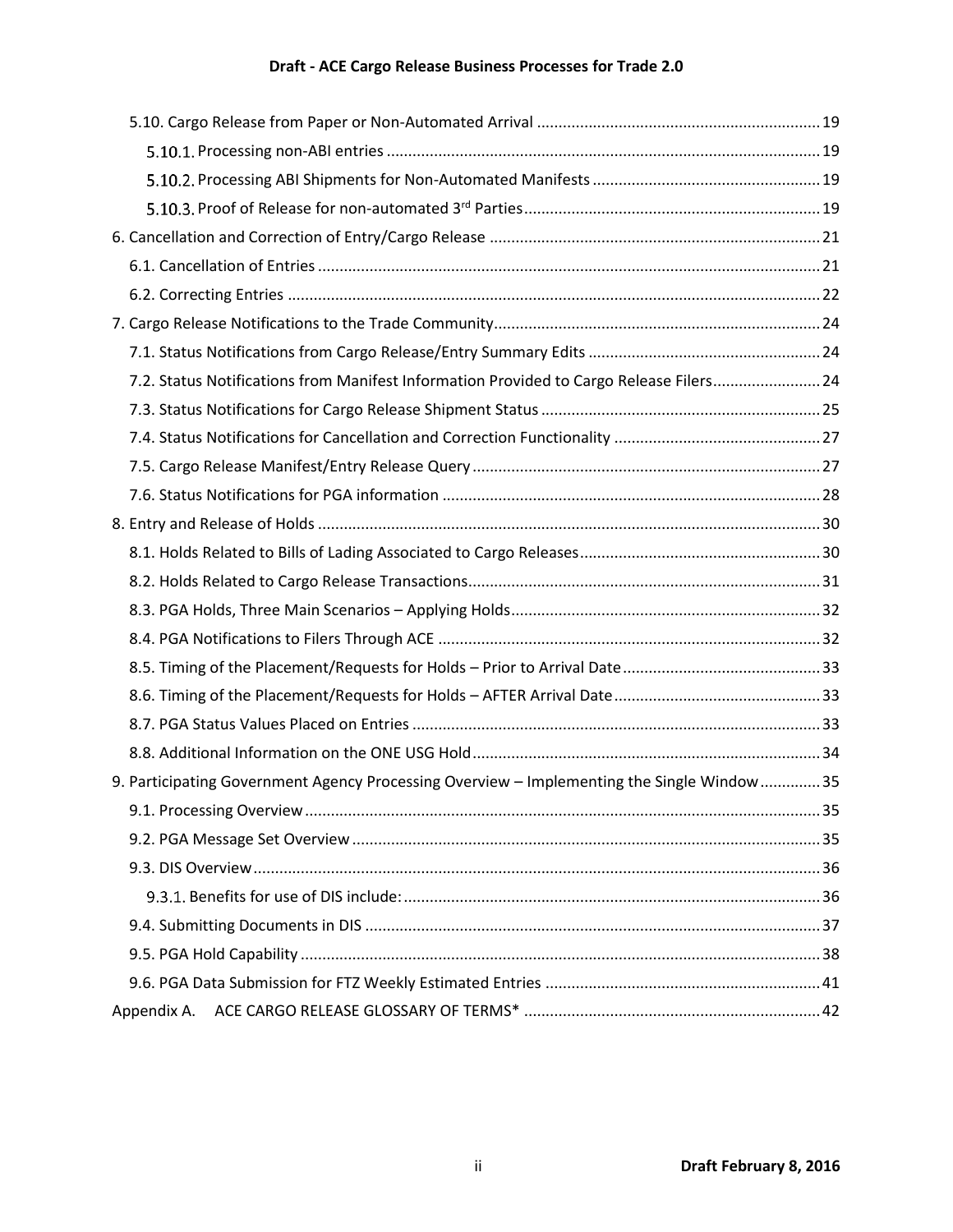| Change<br>No. | <b>Summary of Changes</b> | <b>Sections</b> | Date     |
|---------------|---------------------------|-----------------|----------|
|               | • Draft - Republished     | $\bullet$ All   | 2/8/2016 |
|               |                           |                 |          |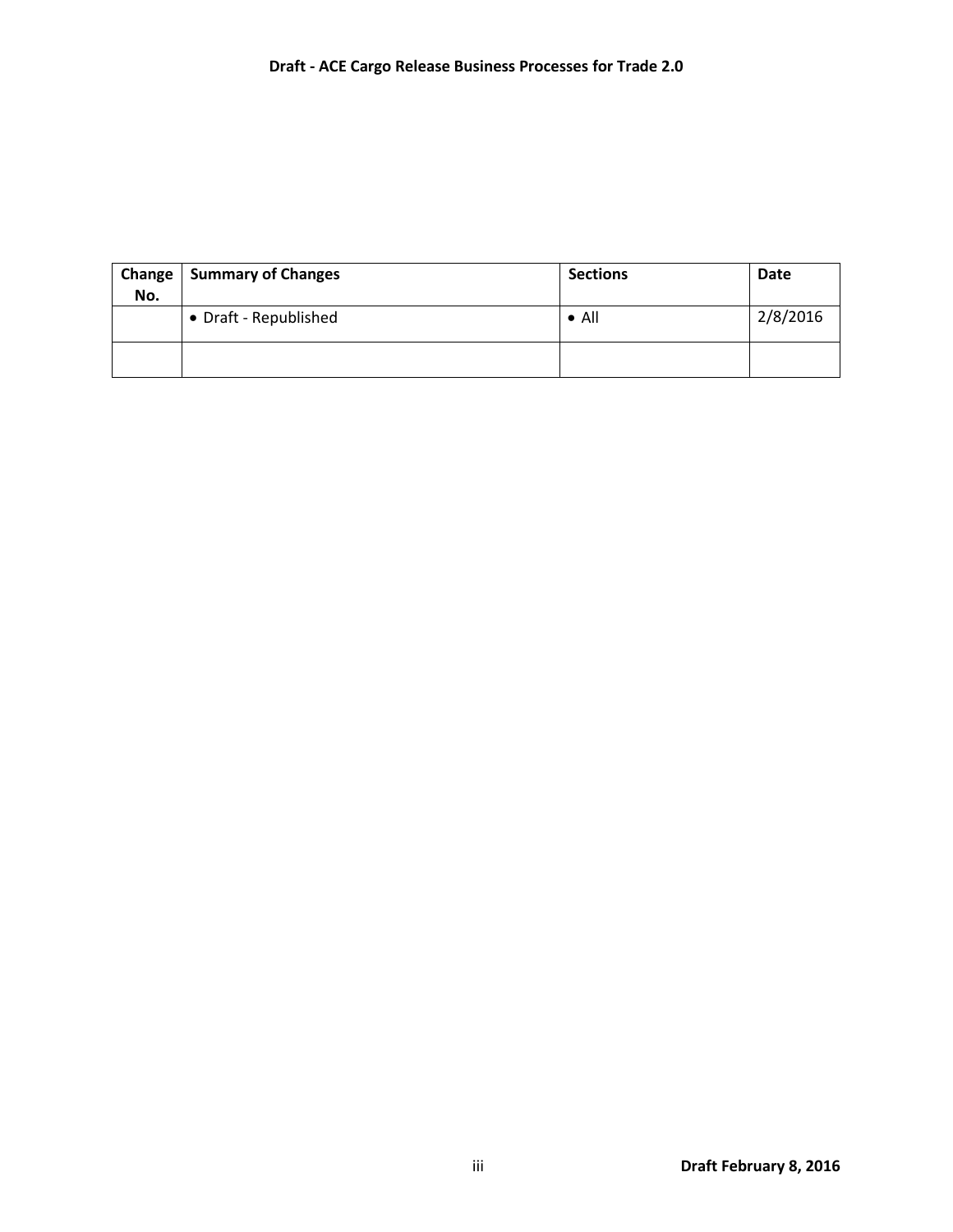#### **Background:**

This is a living document, issued in draft form, intended to provide an overview of processes, procedures and policy associated with the filing and release of entries using ACE—inclusive of PGA import requirements. This information is designed to assist trade users in the transition from ACS to ACE. The document captures current processing, transition and "to-be" processing identifying the end-state vision for ACE.

The document was written with the collaboration of CBP users, Participating Government Agencies (PGAs) and a broad spectrum of trade users (carriers, filers, importers, FTZ, bonded warehouse operators, terminal operators etc.). The PGA information is provided as "best available." CBP will provide updates regularly over the next several months as processes are refined, and more information is provided from the PGAs.

CBP is encouraging interested parties to submit comments to [SINGLE-WINDOW-](mailto:SINGLE-WINDOW-INITIATIVE@cbp.dhs.gov)[INITIATIVE@cbp.dhs.gov](mailto:SINGLE-WINDOW-INITIATIVE@cbp.dhs.gov) which will be included in the next document release. All comments received will be included in the follow on version of the document.

The email subject line should read: Cargo Release Document Comments.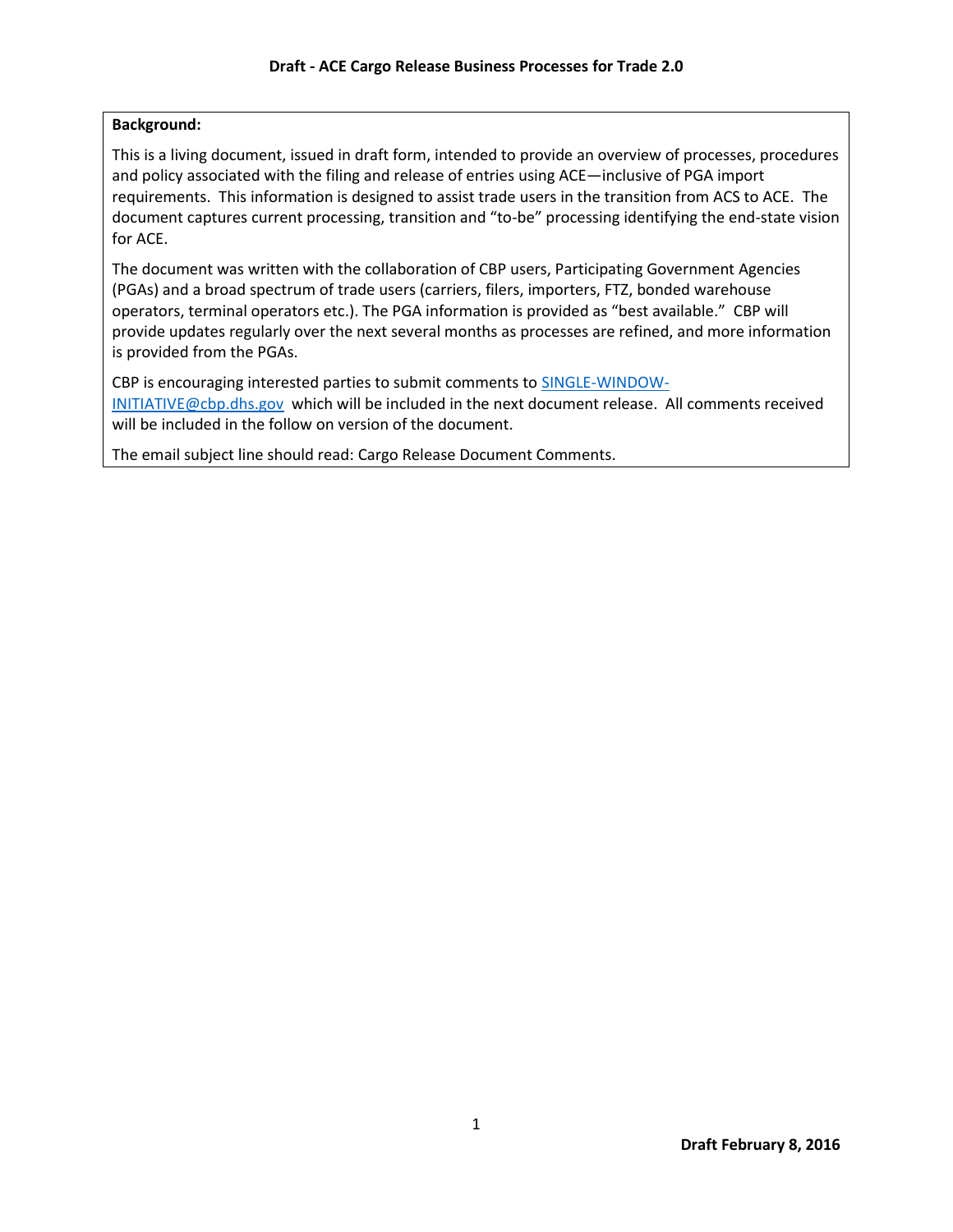## <span id="page-5-0"></span>**1. Introduction to ACE Cargo Release**

The diagram below is intended to show the migration that has started to the New ACE. This offers guidance on where functions can be performed in CBP automated trade processing systems.

As capabilities are transitioned to ACE, they will become available as "Query only" in ACS.

ACE Cargo Release (also known as Simplified Entry) streamlines how filers transmit entry data to CBP to facilitate trade, while maintaining a strict adherence to U.S. laws. Filers are able to transmit entry information earlier allowing CBP personnel more time and resources to apply a risk-segmented approach to their inspections that allows them to focus resources on high-risk shipments while reducing transaction costs for importers.

When CBP receives ACE Cargo Release data, CBP facilitates a decision to release the cargo and transmits a message to the filer. The merchandise will then be considered entered upon its arrival in the port with the intent to distribute the cargo into the U.S. commerce.

ACE is a web-based application

- Does not change the way cargo is processed
- Provides an efficient way to [process and view cargo information
- Consolidates several existing systems and will replace ACS
- Forms trade processing backbone and risk assessment within ATS
- Enables the Trade to electronically submit manifests
- Allow CBP to retrieve and review manifests electronically

New applications used to process cargo include:

- ACE Multi-Modal Manifest
- Cargo Release (CR)
- Document Image System (DIS)
- Cargo Data Summary (CDS)
- Agriculture Programs and Trade Liaison (APTL)
- ACE Manifest

#### <span id="page-5-1"></span>**1.1. ACE Multi-Modal Manifest:**

- Replaces all manifest processing formerly performed in Automated Manifest System (AMS) eliminating the use of function codes.
- Allows viewing manifests, BOLs, Airway Bills, equipment, and In-Bond data on consolidated screens. This simplifies processing by using system tools and icons that include drop-down menus, hyperlinks, buttons, and other browser technology features.
- Provides more efficient and accurate processing of cargo entering the U.S. to support CBP's mission to enhance border security.
- Standardizes cargo processing and reporting tools across all modes of transportation helping CBPOs in performing their duties more efficiently.
- Streamlines the processing and tracking of In-Bond information consolidating In-Bond tracking into one system.
- Enhances the system messaging to Trade and PGAs.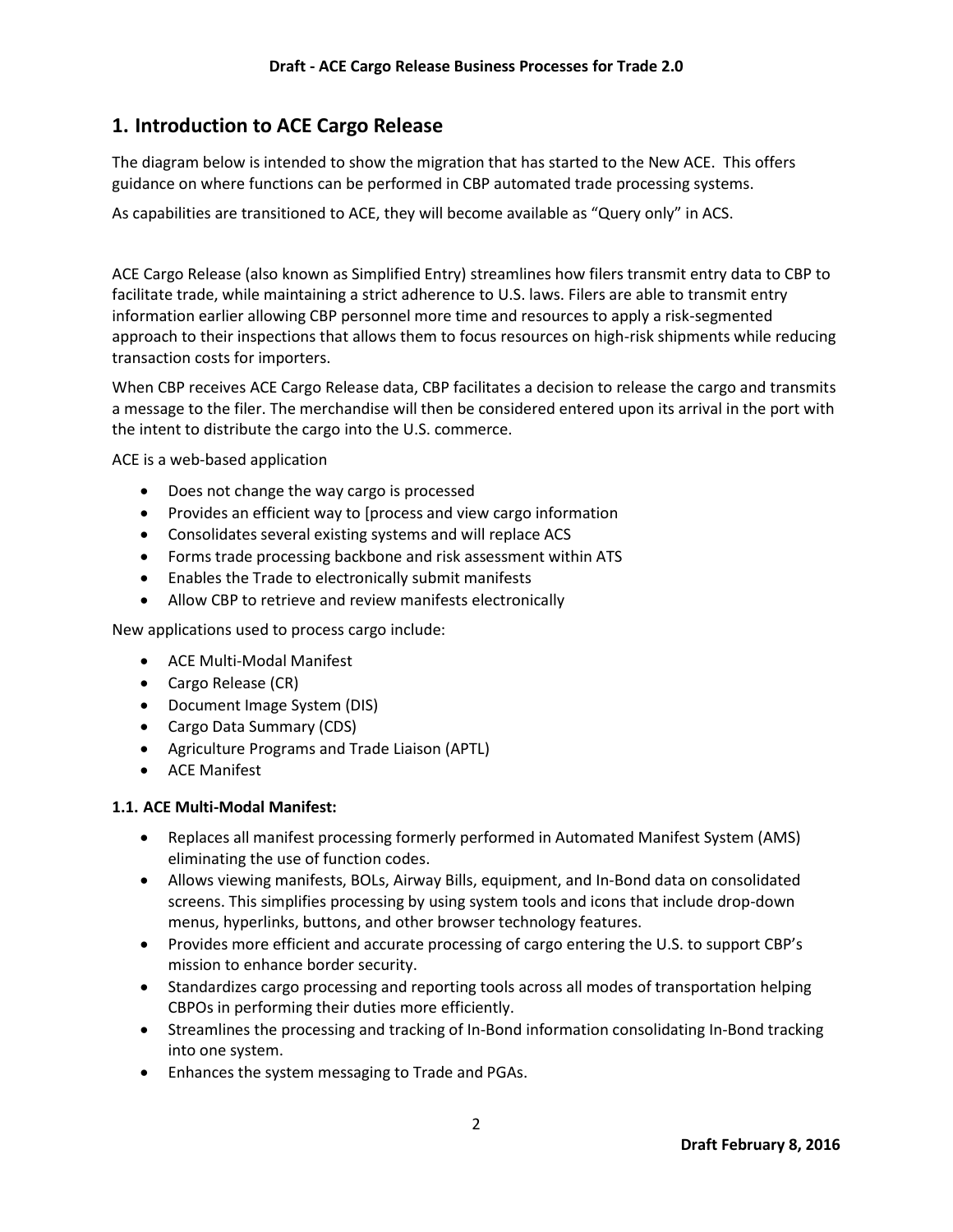#### <span id="page-6-0"></span>**1.2. Cargo Release**

When Cargo Release was first developed, it was called Simplified Entry. About a year after it was developed, the name was changed to Cargo Release.

#### **Note: Simplified Entry and Cargo Release are the same thing.**

#### <span id="page-6-1"></span>**1.3. Document Image System Overview**

DIS is where CBP will find images (e.g., invoices, forms, etc.) the Trade has submitted based on a documents required hold.

DIS also allows CBP to make additional information requests of the Trade through an email link as well as accept or reject images. If an image is rejected, an electronic message is automatically sent to the Trade.

Reference Sectio[n 9.2](#page-38-2) [PGA Message Set Overview](#page-38-2) of this document to learn more about DIS.

Also reference <http://www.cbp.gov/document/guides/ace-glossary-cargo-release-pga-data>

#### <span id="page-6-2"></span>**1.4. Cargo Data Summary**

Cargo Data Summary (also known as PGA Message Set and Cargo Data View) is where PGAs go to hold an entry or to request that CBP hold an entry. CBPOs log into Cargo Data Summary to accept or deny hold requests from PGAs.

Those PGAs who have Memorandums of Understanding (MOU) or a port presence can hold entries without having to request CBP to hold the entry.

If CBP places a hold on an entry and a PGA places a hold on the same entry, each hold must be removed individually. In other words, if CBP places and removes a hold that also has a PGA hold, the PGA hold is not removed when the CBP hold is removed.

A hold placed by a PGA must be removed by the PGA.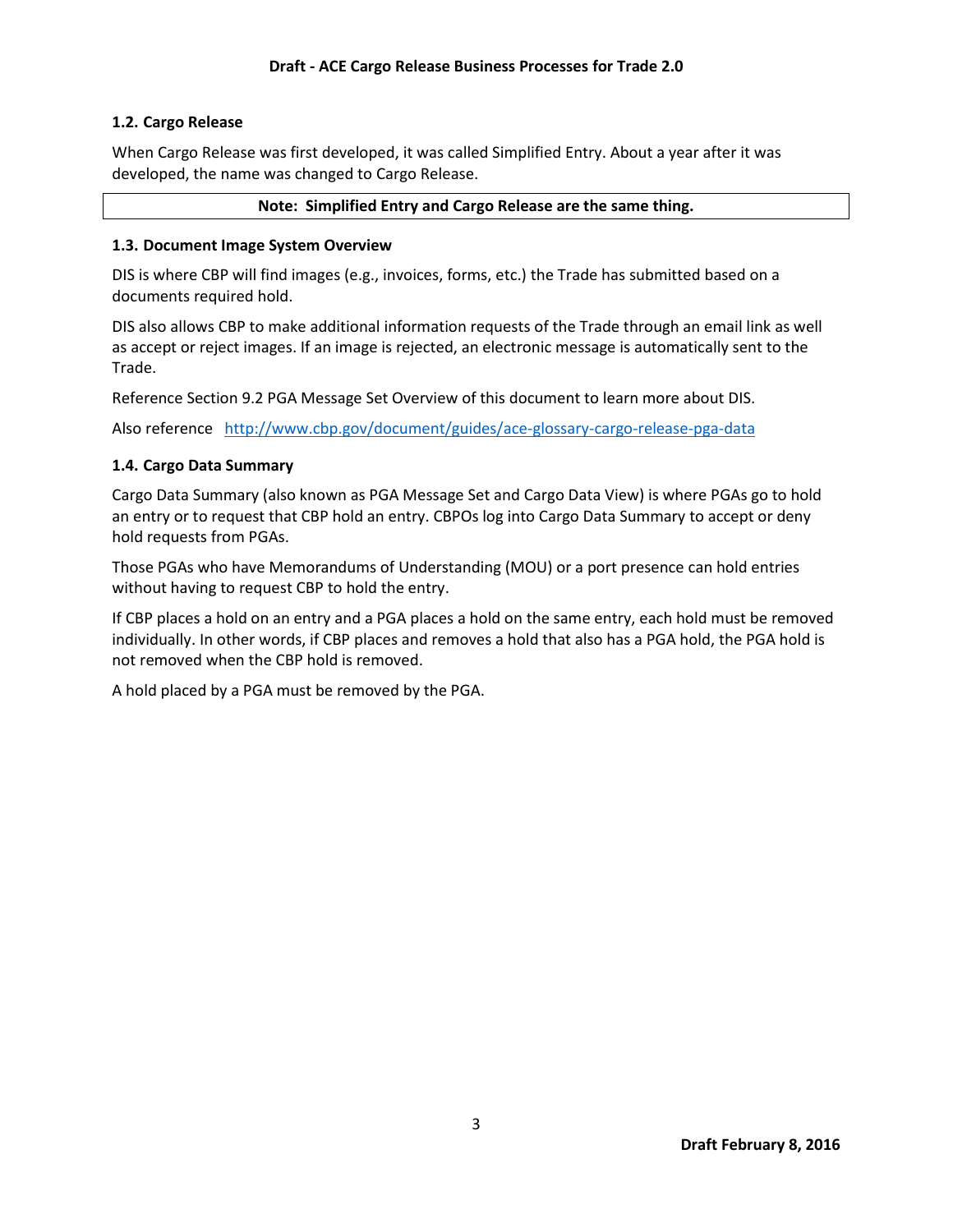## <span id="page-7-0"></span>**2. The "No Hybrid" Rule**

Currently, when filing electronically in ACS or in ACE, trade filers are permitted to submit a hybrid entry, transmitting the entry or entry summary information required by CBP electronically in ACS or ACE, while submitting the information required by PGAs on paper. Once ACE use is fully mandated for all entries and PGA filings, CBP is proposing to eliminate this option in favor of fully electronic or fully paper filings, with limited exceptions where hybrid submissions will still be accepted.

#### **Hybrid Filings will be Allowed During Transition from ACS to ACE**

PGA documents supported in DIS will be listed in the sections below by PGA and form. DIS submission or PGA message set transmission will be noted. On March 31, 2016, only NHTSA and APHIS (Lacey Act) will be required to be transmitted using ACE Cargo Release/Single Window datasets.

During the transition to ACE and Single window, some PGAs may not yet be ready to go to full operation due to programming and/or legal requirements not yet being satisfied. In many cases, a PGA document is required as a condition of release and it is normally submitted to CBP in paper as part of an entry package for CBP to review. Although CBP has determined that the end state for Single Window will not allow hybrid processing (electronic entries with paper supporting documentation), this process will need to be accommodated for many of the PGA during transition to ACE/Single Window. The following general rules will apply on March 31, 2016:

- Certain foreign government, treaty obligation and other original signed documents are exempt from electronic collection based on OMB rulings and must be submitted at the time of entry as paper documents. These exemptions are found at (cbp.gov ITDS)
- Information for NHTSA and APHIS (Lacey Act) must be submitted as part of the entry using the PGA message set. Except as noted in the implementation guides and this document, only PGA message set should be used. Submission of electronic facsimiles of paper forms via DIS will not be accepted in lieu of PGA message set.
- Trade can use either DIS or provide actual paper documentation with an appropriate cover sheet, identifying the entry number and documents provided, to CBP at the time of entry for all other PGA documents currently required but not yet mandatory in ACE. Additionally, CBP will continue to accept submissions via PGA message set or DIS consistent with current agency pilots for all agencies other than the 3 mandatory agencies.

DIS and PGA message set submitted documents may be reviewed by CBP users in ACE Cargo Release. CBP users may be required to verify that submissions have been made for required documentation and close out document reviews to allow release.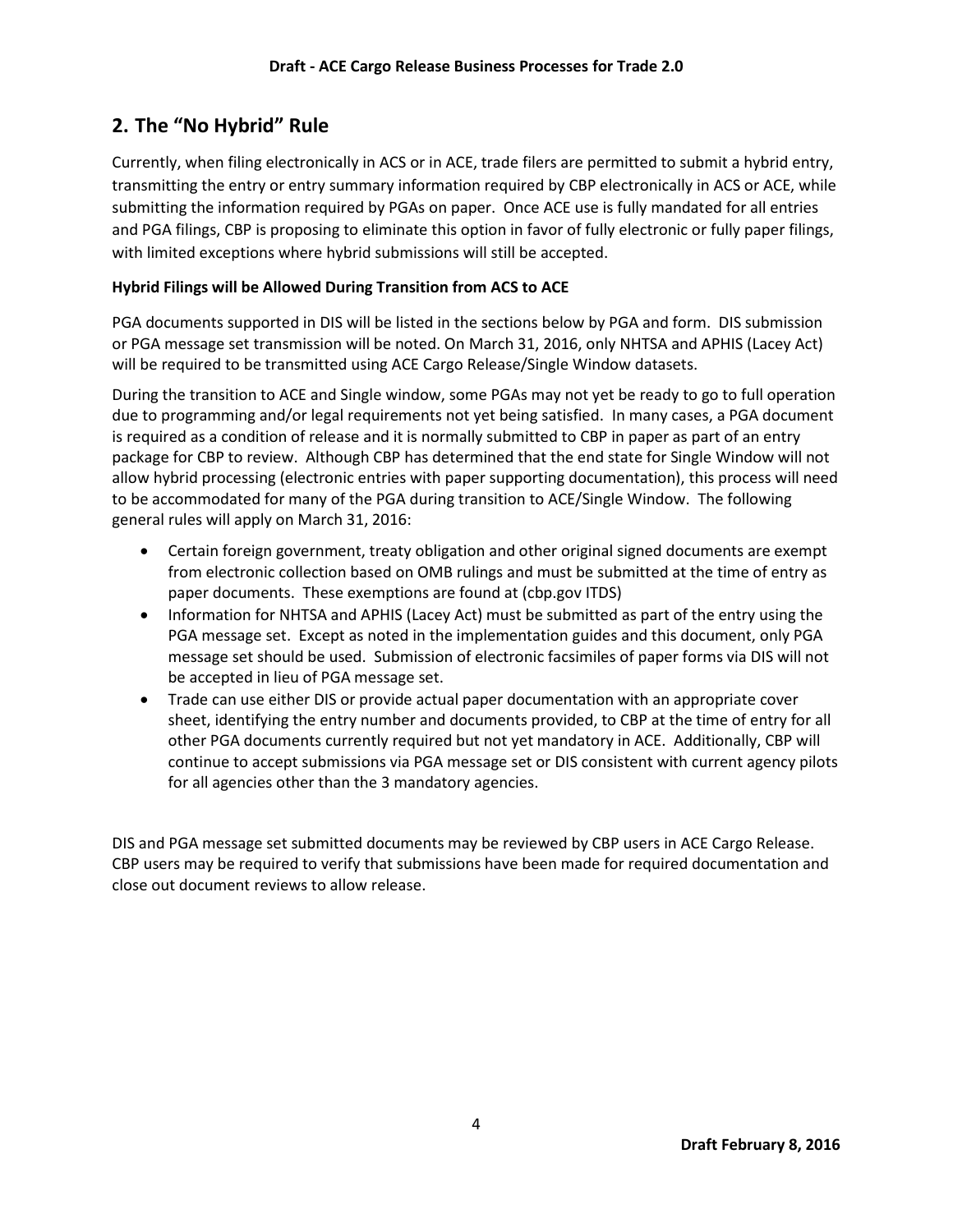## <span id="page-8-0"></span>**3. Reference Documentation**

#### <span id="page-8-1"></span>**3.1. Cargo Systems Messaging Service (CSMS)**

Subscribe to: *Cargo Systems Messaging Service (CSMS)* to stay current with ACE status and system messages.

CSMS is a searchable database of messages that are of interest to ABI Filers, ACE Event Participants, ACE Portal Accounts, ACE Reports Users, Air Carriers, Ocean Carriers, Periodic Monthly Statement Participants, Rail Carriers and Truck Carriers. CSMS messages can be retrieved based on a combination of keywords and filtering by group. CSMS provides the added feature of cross referencing messages from the initial search result set with related message counterparts, sorting by publish date, title and CSMS number.

E-mail Notifications – CSMS is augmented by an e-mail subscription service which provides timely notification of new messages based on each or any combination of item groups. Use the [CSMS](http://service.govdelivery.com/service/multi_subscribe.html?code=USDHSCBP&custom_id=938&origin=https://apps.cbp.gov/csms)  [subscription form](http://service.govdelivery.com/service/multi_subscribe.html?code=USDHSCBP&custom_id=938&origin=https://apps.cbp.gov/csms) to create a new subscription account or to [change or cancel an existing account.](http://service.govdelivery.com/service/multi_subscribe.html?code=USDHSCBP&custom_id=938&origin=https://apps.cbp.gov/csms)

#### <span id="page-8-2"></span>**3.2. PGA Message Set chapter/implementation guides / CATAIRs**

The PGA Message Set chapter/implementation guide and its related Appendix PGA can be found on CBP.gov at:

#### <http://www.cbp.gov/document/guidance/appendix-pga>

The ACE ABI CATAIR – Custom and Trade Automated Interface Requirements: <http://www.cbp.gov/document/guidance/pga-message-set>

#### Appendix V Government Agency Codes:

<http://www.cbp.gov/document/guidance/appendix-v-government-agency-codes>

#### Appendix R Intended Use Codes for ACE:

<http://www.cbp.gov/document/guidance/appendix-r-intended-use-codes-ace>

#### Appendix B Valid Codes:

<http://www.cbp.gov/document/guidance/appendix-b-valid-codes>

#### Appendix C:

<http://www.cbp.gov/document/guidance/appendix-c-tariff-abbreviations>

The CATAIR chapters and appendices can be found on CBP.gov at: <http://www.cbp.gov/trade/ace/catair>

Other related information for the CBP Document Image System may be found at: <http://www.cbp.gov/document/forms/dis-xml-schema>

List of Valid Port Codes: [http://www.cbp.gov/sites/default/files/documents/CBP%20Port%20Codes%20041014\\_1.pdf](http://www.cbp.gov/sites/default/files/documents/CBP%20Port%20Codes%20041014_1.pdf)

#### <span id="page-8-3"></span>**3.3. Document Imaging System (DIS)**

DIS Implementation Guide <http://www.cbp.gov/document/forms/dis-implementation-guide>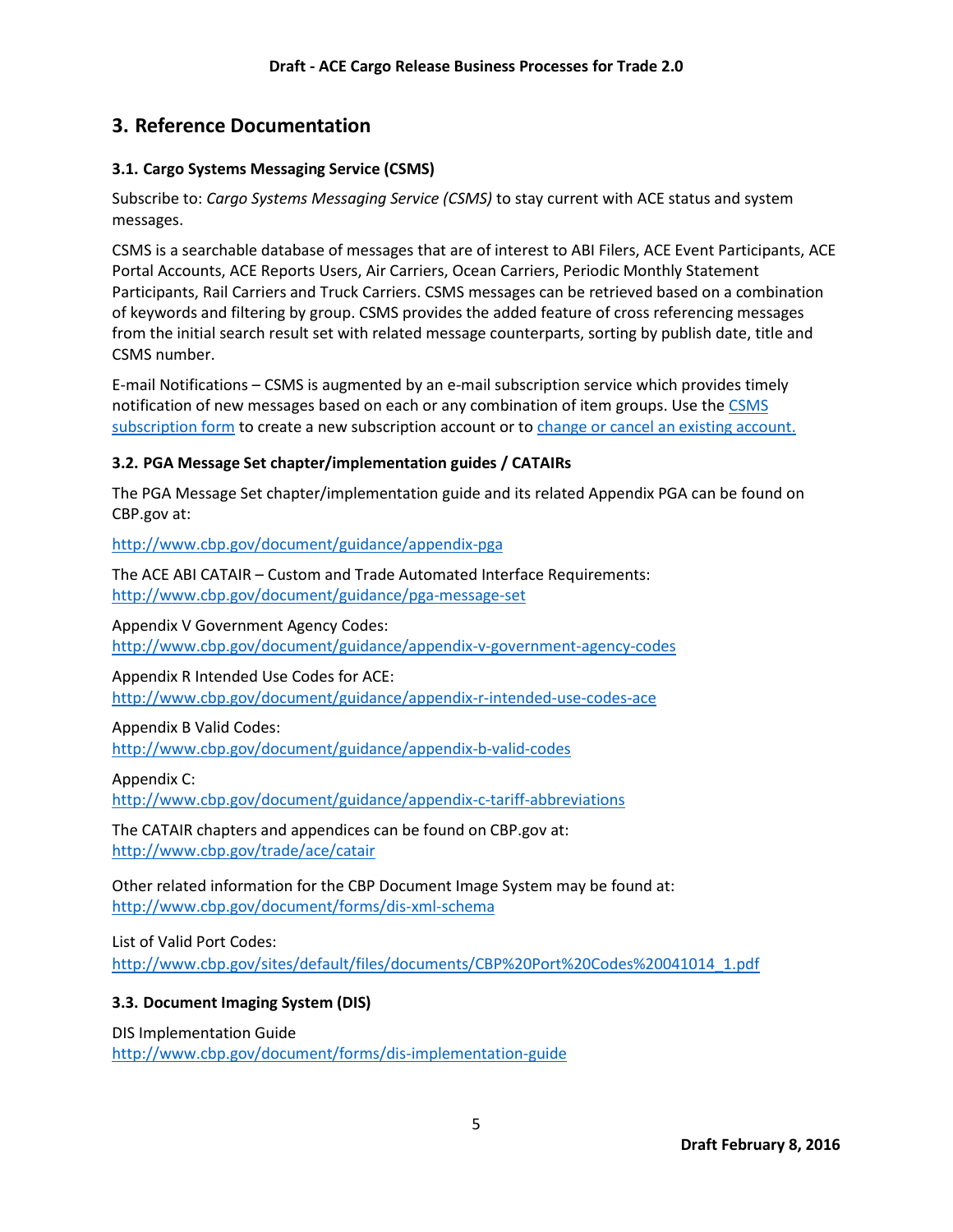#### <span id="page-9-0"></span>**3.4. ACE Glossary for Cargo Release with PGA Data**

ACE Cargo Release PGA Message Set Glossary <http://www.cbp.gov/document/guides/ace-glossary-cargo-release-pga-data>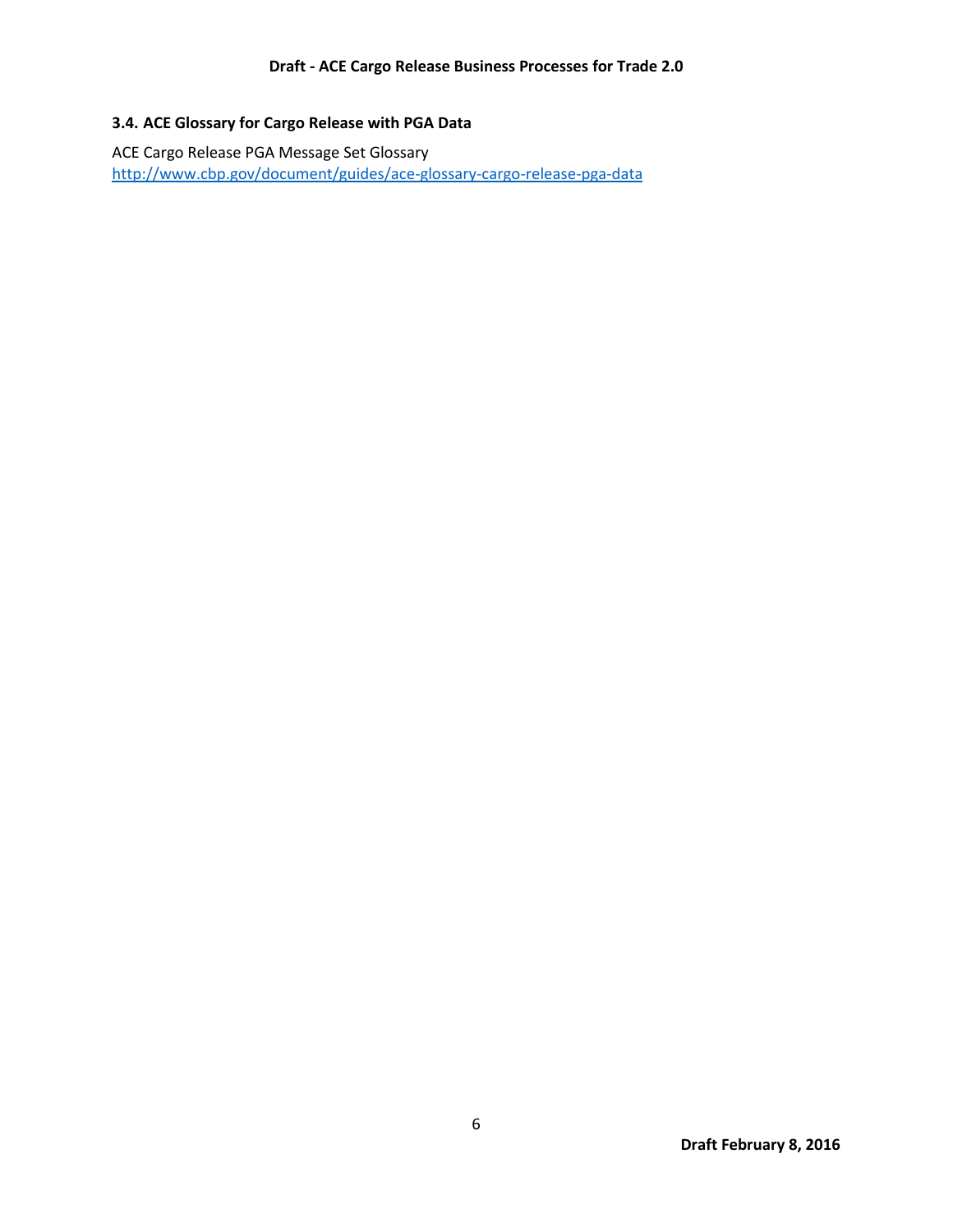## <span id="page-10-0"></span>**4. Filing an Entry for ACE**

#### <span id="page-10-1"></span>**4.1. Filer generates and submits entry transaction via ABI**

- 1. EDI transmission to ACE via datasets SE and AE is validated based on syntax rules. Note, ACE will only have one Cargo Release Data set as the Border Cargo Selectivity set (HN) is not replicated. 血
- 2. Syntax validation fails entry summary is rejected back to filer via ABI.
- 3. Syntax validation passes entry proceeds to validation of field values and data against published business rules.
- 4. Validation against business rules fails, entry is rejected back to the filer with appropriate error code.
- 5. Validation against business rules fails, entry is accepted with conditions.
- 6. Validation against business rules passes, entry is accepted and notifications sent as per business rules.

See ACE CATAIR chapters for more information:

<http://www.cbp.gov/document/guidance/cargo-release-ace-catair-chapter>

#### <span id="page-10-2"></span>**4.2. Unified Filing Cargo Release and Importer Security Filing**

1. ACE Cargo release does allow for the filing of a consolidated set of entry and ISF data.

See ACE CATAIR chapters for more information:

<http://www.cbp.gov/document/guidance/cargo-release-ace-catair-chapter>

#### <span id="page-10-3"></span>**4.3. Submission of Commercial Party Data**

- 1. In ACE SE dataset for cargo release, importer data and ultimate consignee are collected as an entity ID number (EIN, CBP generated number or Social Security Number). Manufacturers, Shippers, Buyers and Sellers are collected as either an entity ID or a name and address.
- 2. In ACE, ultimate consignees must be reported as an entity ID number. NOTE, ACE is working to add the name and address process, delivery date unknown.

NOTE: Additional definitions of entity data elements for entry and entry summary will be added in the future

#### <span id="page-10-4"></span>**4.4. Entry Types Supported in ACE and Mandatory Dates**

The following entry types are currently supported and working in ACE Cargo Release:

- $\bullet$  01 Consumption
- 06 Foreign Trade Zone
- 03 Consumption Antidumping/Countervailing Duty
- $\bullet$  11 Informal
- 23 Temporary Importation Bond (TIB)
- 51 Defense Contract Administration Service Region (DCASR)
- 52 Government Dutiable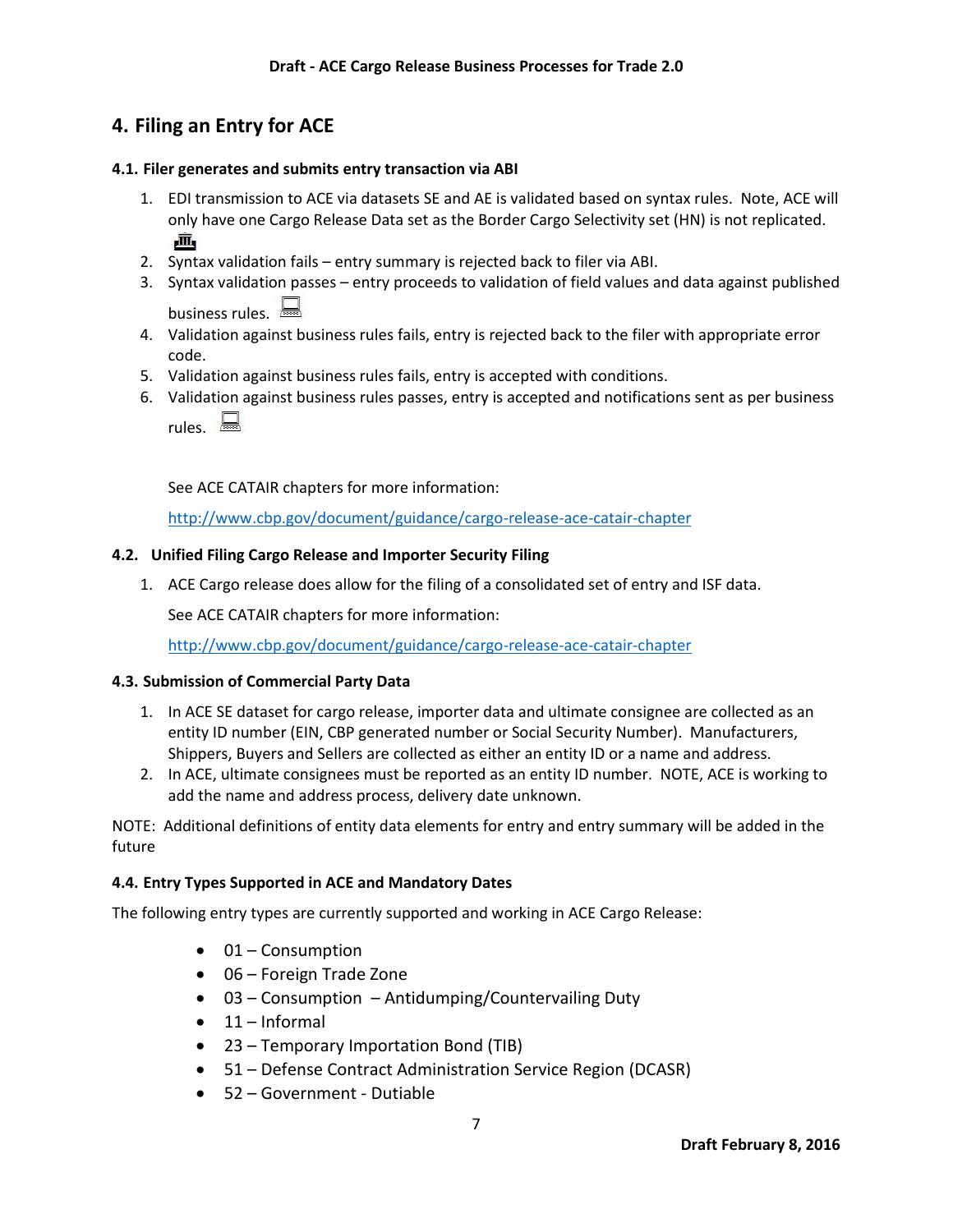At this time, entries of these types may be filed in ACE. Additional entry types are being added and will be added to the list when available. Expedited releases, including BRASS, FAST and Line Release are being continued and will allow for entry summaries to filed against entry numbers generated by these systems. Any PGA requirements for these entry types can be filed with the entry summaries.

#### **NOTE: PGA Data Submission for FTZ Weekly Estimated Entries**

PGA data submitted with entries is used by PGA for admissibility decisions. As part of this, the information is often required to be complete and accurate, often with criminal and civil penalties associated with the submission of incorrect data. Since information submitted for FTZ (06) weekly estimated entries is *estimated*, it is by its nature not complete or accurate.

As a result, CBP has made modifications to programming for 06 weekly estimated entries only that will not require PGA data to be submitted if required (a warning will be sent) and will also allow the submission of the data with the entry summary submission. It is still the responsibility of the importer to ensure that this data is submitted to CBP and the PGA.

#### **New Timeline for Mandatory Dates**

Working in close coordination with the Department of Homeland Security, the Border Interagency Executive Council, and the White House, U.S. Customs and Border Protection has been actively tracking and assessing stakeholder readiness for the mandatory filing of all electronic entries and corresponding entry summaries in the Automated Commercial Environment (ACE). While significant progress has been made, continued concerns about stakeholder readiness have necessitated an updated timeline for the mandatory transition to ACE for electronic entry and entry summary filing. This updated timeline continues to align with our December 2016 deadline for full implementation of the Single Window via ACE.

Taking into consideration the input from our stakeholders, CBP has implemented a staggered approach to the mandatory filing of electronic entries and corresponding entry summaries in ACE, and the decommissioning of electronic entry/entry summary filing capabilities in the Automated Commercial System (ACS). .

#### **February 28, 2016**

Beginning February 28, 2016 CBP will start divesting the legacy ACS by:

- 1. Offering limited Client Representative and Technology Service Desk support to the trade for ACS entry/entry summary types that are available in ACE.
- 2. Performing ACS maintenance during peak business hours.
- 3. Providing processing priority to ACE entries where corresponding ACS entries are still available.

#### **March 31, 2016**

Filers will be required to file in ACE and no longer permitted to file in ACS the following transactions.

- 1. Electronic **entry summaries**, associated with the following entry types, with no PGA data:
	- 01 Consumption
	- 03 Consumption Antidumping/Countervailing Duty
	- 11 Informal
	- 23 Temporary Importation Bond (TIB)
	- 51 Defense Contract Administration Service Region (DCASR)
	- 52 Government Dutiable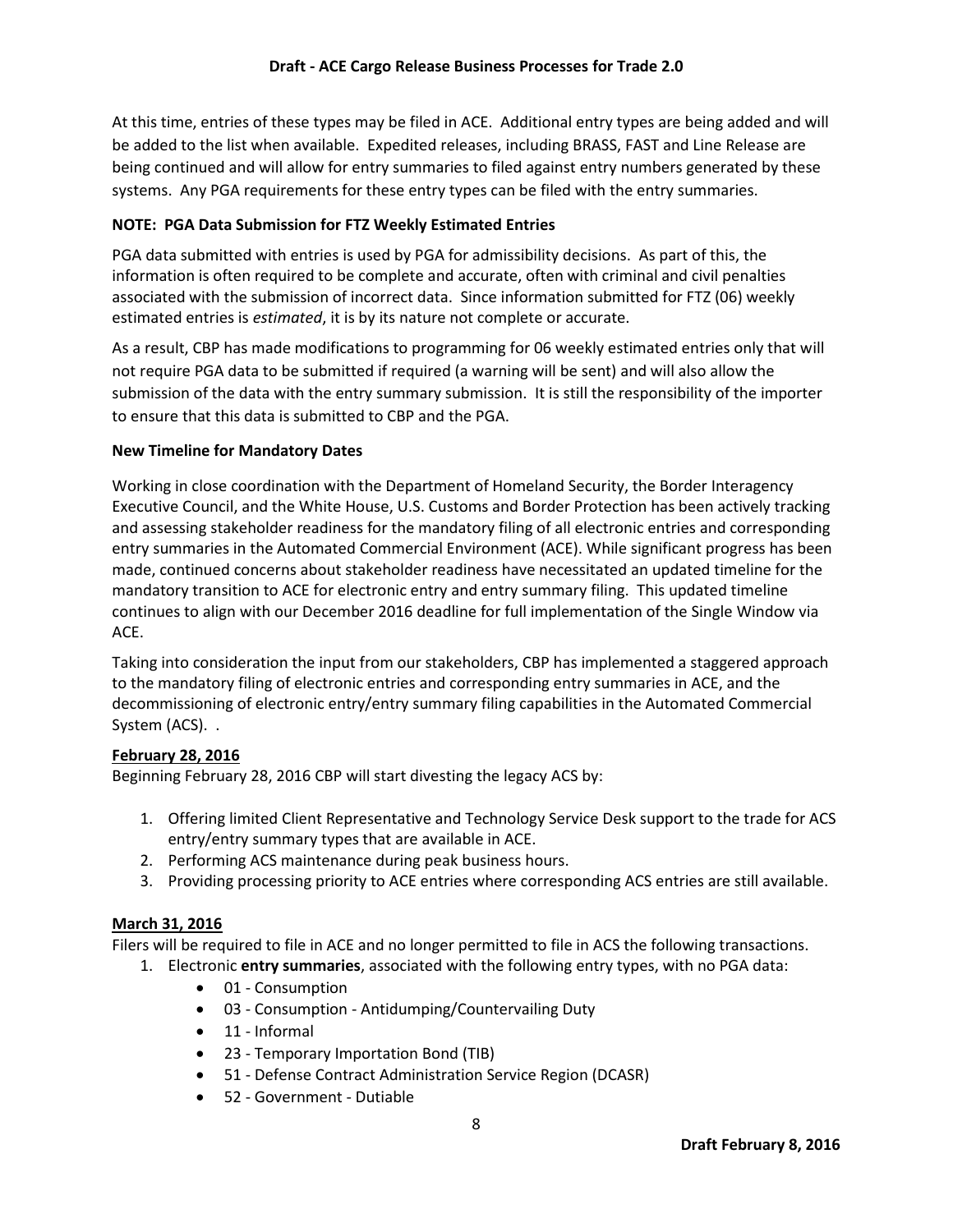- 2. Electronic entries **and** corresponding entry summaries, associated with the entry types listed above, with data for the following agencies:
	- Animal and Plant Health Inspection Service (APHIS) for Lacey Act, unless paired with other Partner Government Agency (PGA) data
	- National Highway Traffic Safety Administration (NHTSA), unless paired with other PGA data
	- Electronic entries and corresponding entry summaries (Entry types  $01, 03, 11, 23,$ 51 and 52) with NHTSA data, unless paired with other PGA data on the same transaction

#### **May 28, 2016**

Filers will be required to file in ACE and no longer permitted to file in ACS the following transactions:

- 1. Electronic **entries, associated with the following entry** types, with no PGA data:
	- 01 Consumption
	- 03 Consumption Antidumping/Countervailing Duty
	- $\bullet$  11 Informal
	- 23 Temporary Importation Bond (TIB)
	- 51 Defense Contract Administration Service Region (DCASR)
	- 52 Government Dutiable

Required filing of these entries includes those with APHIS Lacey Act and NHTSA data, unless paired with other PGA data.

- 2. Electronic entries **and** corresponding entry summaries must be submitted for the following transactions in ACE:
	- Entry type 06 Consumption Foreign Trade Zone (FTZ) with no PGA data
	- Entry types 01, 03, 06, 11, 23, 51, 52 with APHIS Lacey Act data, unless paired with other PGA data on the same transaction.
	- Entry types 01, 03, 06, 11, 23, 51, 52 with NHTSA data, unless paired with other PGA data on the same transaction.

Food and Drug Administration (FDA) filings will continue to be allowed in ACS to provide more time for industry to transition to ACE. Further information will be provided on the mandatory filing in ACE for FDA data.

#### **Summer 2016 (Specific dates to be provided)**

Filers will be required to file in ACE and no longer permitted to file in ACS the following transactions.

1. Electronic **entries and entry summaries, associated with the following entry** types, with no PGA data (except for APHIS Lacey Act or NHTSA) will be deployed and must be filed in ACE:

#### **Entry Types:**

- 02 Consumption Quota/Visa
- 07 Consumption Antidumping/Countervailing Duty and Quota/Visa Combination
- 12 Informal Quota/Visa (other than textiles)
- 21 Warehouse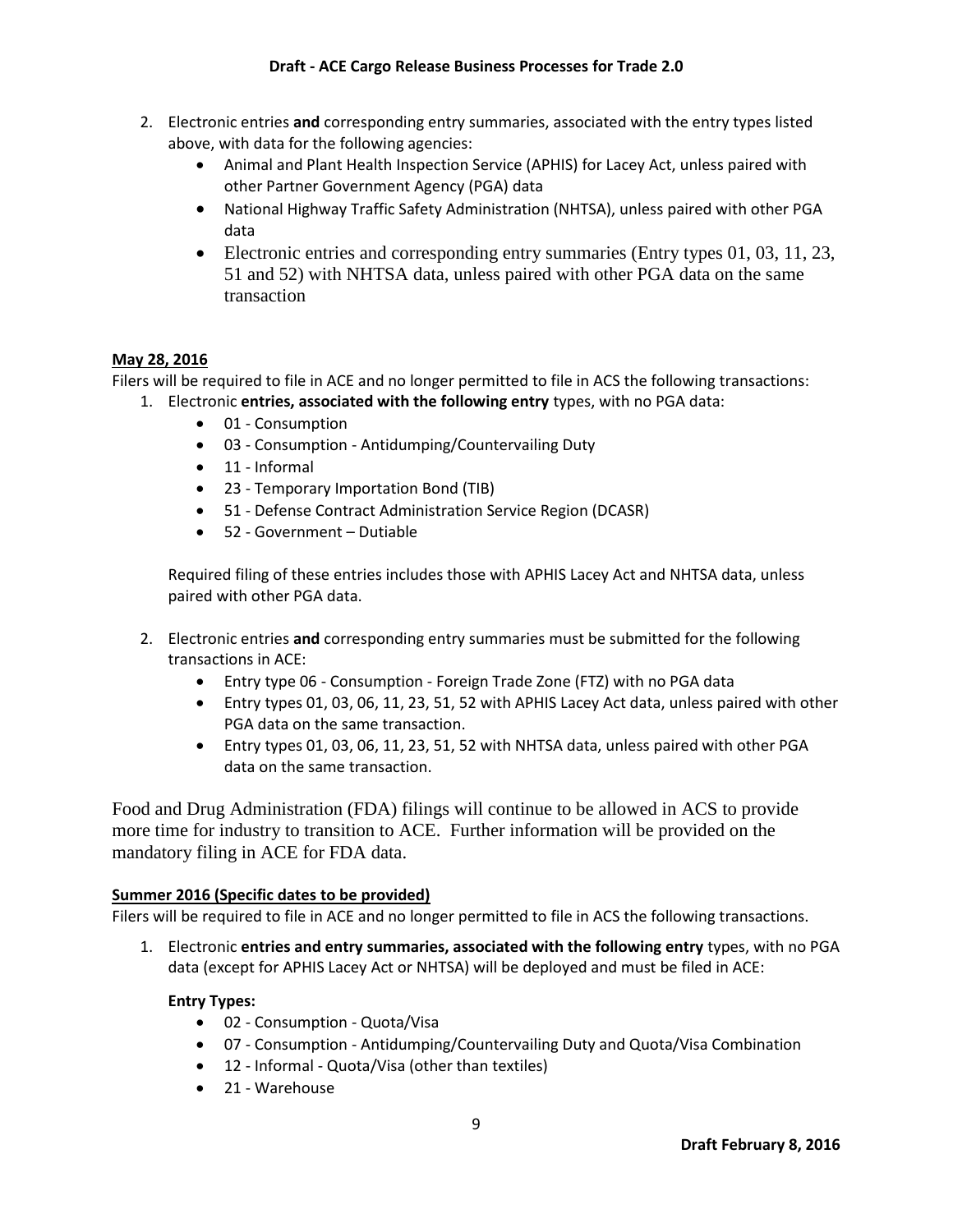• 22 - Re-Warehouse

#### **Entry Summary Types:**

- 02 Consumption Quota/Visa
- 07 Consumption Antidumping/Countervailing Duty and Quota/Visa Combination
- 11 Informal
- 12 Informal Quota/Visa (other than textiles)
- 21 Warehouse
- 22 Re-Warehouse
- 31 Warehouse Withdrawal Consumption
- 32 Warehouse Withdrawal Quota
- 34 Warehouse Withdrawal Antidumping/Countervailing Duty
- 38 Warehouse Withdrawal Antidumping/Countervailing Duty & Quota/Visa Combination
- 2. Throughout summer 2016, the following agencies will provide, if they have not already done so, functionality for filing electronically in ACE:
	- Agricultural Marketing Service (AMS);
	- Bureau of Alcohol, Tobacco and Firearms and Explosives (ATF);
	- Remaining APHIS data (APHIS Core);
	- Centers for Disease Control (CDC);
	- Defense Contract Management Agency (DCMA);
	- Directorate of Defense Trade Controls (DDTC);
	- Drug Enforcement Administration (DEA);

#### **Optional and Available ACE Functions during Transition**

In addition to the specified filing requirements for each mandatory date, electronic filings will be permitted for those wishing/opting to file in ACE prior to the mandatory filing requirements in ACE for the following:

- Entry summaries associated with entry types 01, 03, 11, 23, 51, and 52, until March 31, 2016 when they are required in ACE
- Data for APHIS Lacey Act or NHTSA, until March 31, 2016 when it is required in ACE
- Entries associated with entry types 01, 03, 11, 23, 51, and 52, until May 28, 2016 when they are required in ACE
- Entries and entry summaries associated with entry type 06, until May 28, 2016 when they are required in ACE

We would like to reiterate that the updated transition timeline aligns with the December 2016 deadline for full implementation of the Single Window via ACE. CBP appreciates all efforts from the CBP, trade community, and PGA stakeholders as we continue to work together toward the complete and successful transition to ACE.

## **4.5. Submission of Port Codes for ACE Cargo Release**

One of the primary goals for ACE Cargo Release was to limit the administrative data elements that CBP captured in other ways and to link that data to the release. One of the key areas was in the designation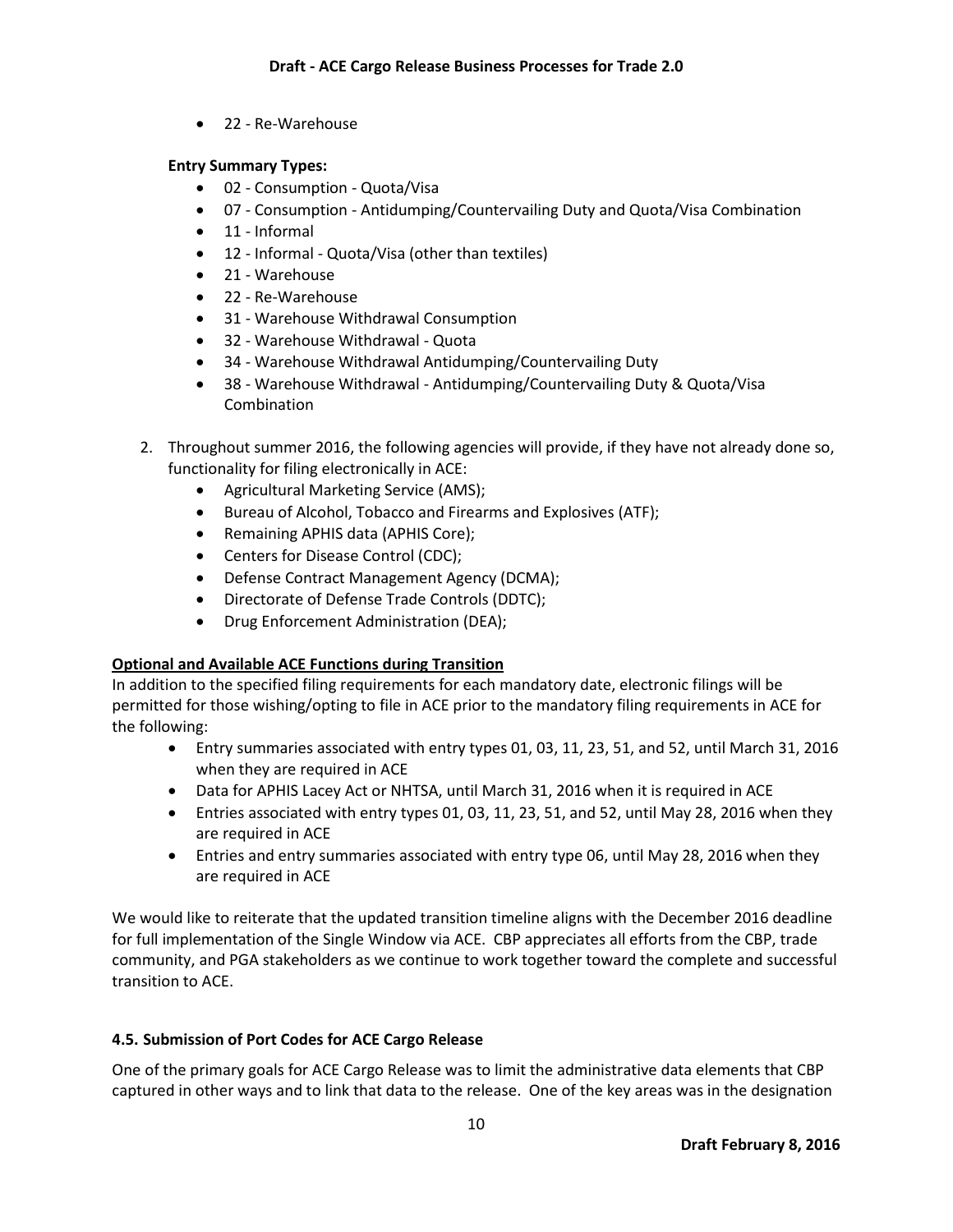of port code (provided in the SE dataset) as an optional or conditional data element for cargo release. If no port code is provided on the entry, ACE captures the port code from the port of arrival (or in-bond) sent from the manifest when the bill of lading matches to the entry. For most cargo release transactions without PGA information this works well and encourages the early filing of cargo release information. In some circumstance however, non-submission of the port of entry causes issues. These include:

- Cargo releases filed against subsequent in-bond filings. ACE assigns the port code based on the manifest port from the bill of lading. It will update that port based on the initial in-bond filed against the bill. If that in-bond is closed by a subsequent in-bond, the port of entry will remain with the in-bond port and a cancellation will be needed to replace the entry with a new one.
- Most PGA filings. Many PGA have coded to not require the port code in the PG message set transaction and were using the SE port code instead which is assigned by CBP. Additionally, there are often statutory and regulatory requirements that govern PGA authority including locations where goods may be entered for a PGA. Since CBP assigns a port code (when not provided by filer) at bill match, CBP may have already provided the PGA with the data they use for admissibility determination. As such, we are seeing a number of PGA rejects due to lack of a port code in either the SE or PG datasets.

**RECOMMENDED SOLUTION:** Filers should identify the port of entry in both the SE And PG sets to avoid issues. Cargo releases may be delayed when this issue is encountered. The SE IGs indicate that port code should be provided when providing PGA data.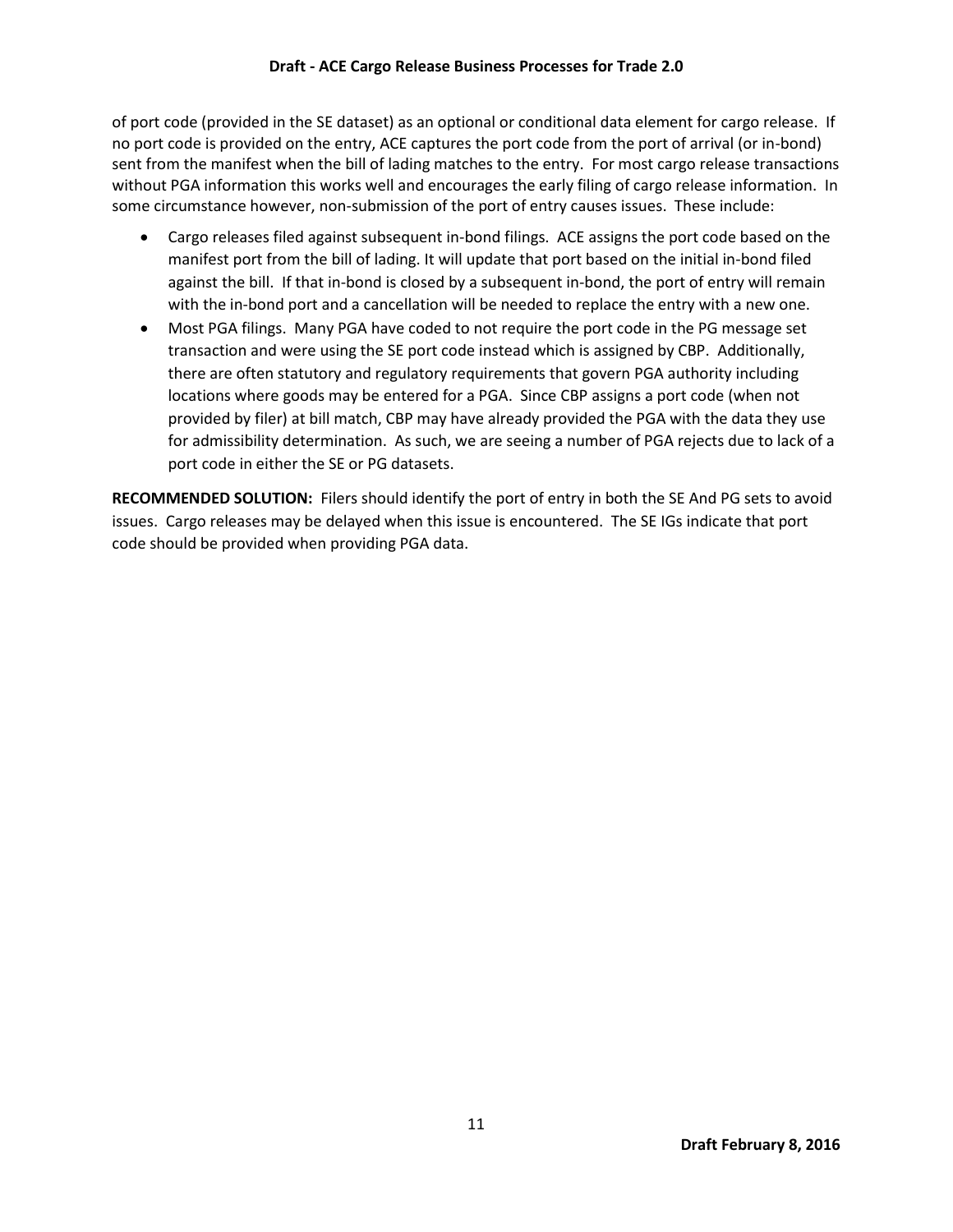## <span id="page-15-0"></span>**5. CBP Processes Entry**

#### <span id="page-15-1"></span>**5.1. Accepted Entry Filed for Cargo Release Processing (No Entry Summary Filed)**

Entry filed as entry/release only is filed in ACE Cargo Release. The data in this set is not directly aligned to the CBP Form 3461, and contains data mostly related to the importation data. Data to link entry to manifest remains required (Bill of lading). Unless entered quantity is specifically identified, entry is for full bill quantity. Unless port of entry is identified, port of arrival from the manifest is established as the port of entry. When an in-bond is identified, the destination port for the in-bond becomes the identified port of entry.

- 1. CBP reviews entry for targeting and selectivity and makes determination regarding release or hold status. NOTE: entry rejection notifications are sent immediately to the filers and do not display in the Cargo Release system.
- 2. CBP notifies filer of status determination (see section on status notifications and timelines) within timeframes established for each mode of transportation. For CBP purposes the filers/brokers are notified of releases or holds:
	- Truck At time of arrival at border
	- Rail At time of arrival or filing of enroute message by carrier
	- Ocean 5 days prior to estimated date of arrival
	- Air 4 hours prior to estimated date of arrival and on EDA
- 3. CBP notifies carrier and identified 3rd parties of entry status.
	- Truck At time of arrival at border
	- Rail At time of arrival or filing of enroute message by carrier
	- Ocean 5 days prior to estimated date of arrival
	- Air 4 hours prior to estimated date of arrival and on EDA

#### <span id="page-15-2"></span>**5.2. Accepted Entry Filed Cargo Release Certified from Summary**

1. ACE EIP/RLF entry summaries may be "certified" for cargo release. Cargo release processing occurs in ACE Cargo Release.

#### <http://www.cbp.gov/trade/programs-administration/entry-summary/remote-location-filing>

ACE will now process electronic invoices sent through the Document Imaging System (DIS). These invoices are scanned paper documents and they are attached via linkage to the Entry. Hyperlinks are available from the ACE Cargo Release and Entry Summary systems to allow CBP users easy access for review.

Reference the DIS Implementation Guide in section[: 9.3](#page-39-0) [DIS Overview](#page-39-0) and with the following link. <http://www.cbp.gov/document/forms/dis-implementation-guide>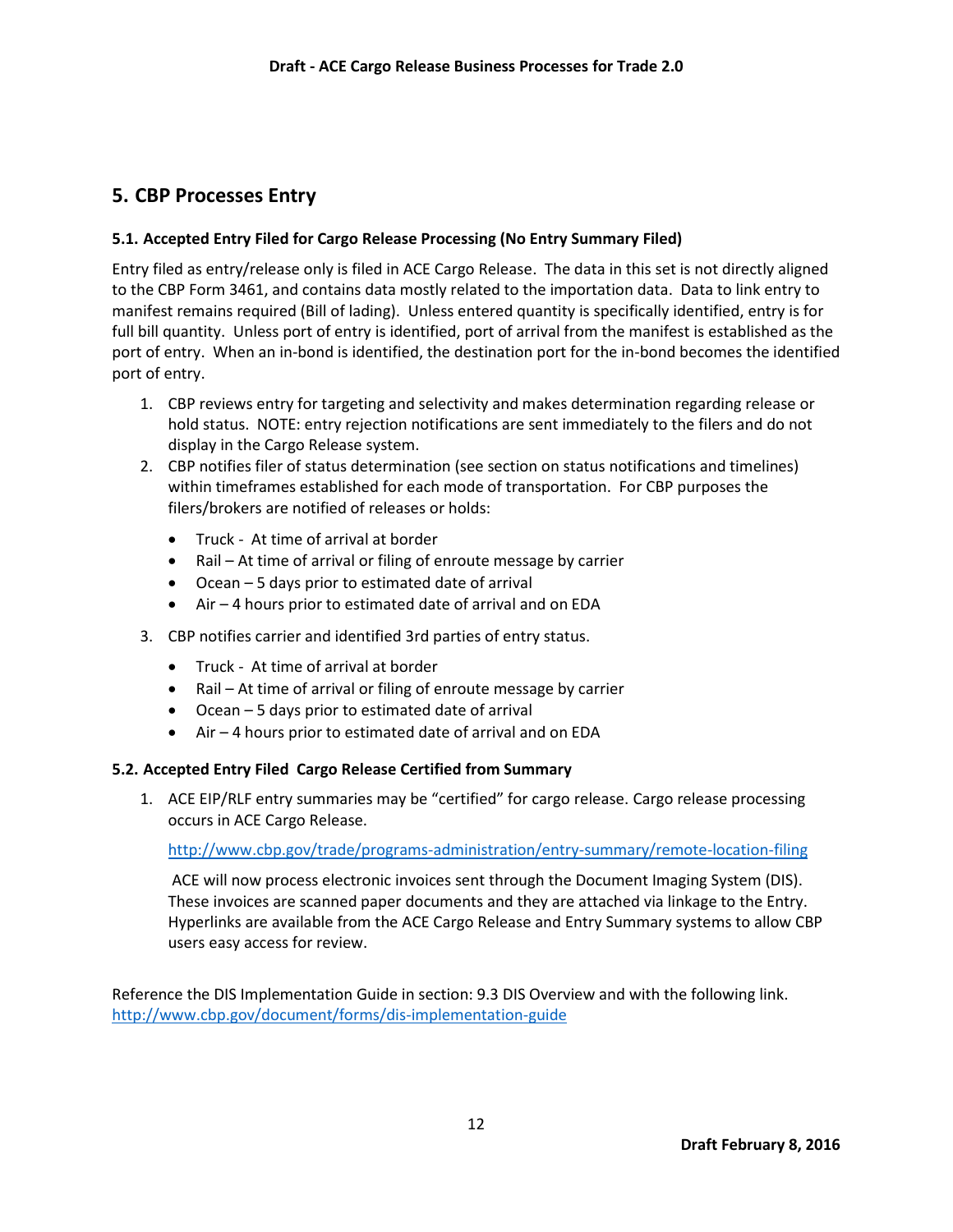#### <span id="page-16-0"></span>**5.3. Accepted Entry Filed Cargo Release Certified from Summary (Remote Location Filing)**

Remote Location Filing (RLF) is an electronic program which allows an approved Customs broker with a valid national permit to electronically transmit data associated with an entry in a completely electronic data interchange system to a RLF operational Customs and Border Protection location.

1. ACE EIP/RLF entry summaries may be "certified" for cargo release. Cargo release processing occurs in ACE Cargo Release. Reference Remote Location Filing by using the link below:

<http://www.cbp.gov/trade/programs-administration/entry-summary/remote-location-filing>

2. ACE will now process electronic invoices sent through the Document Imaging System (DIS). These invoices are scanned paper documents and they are attached via linkage to the Entry. Hyperlinks are available from the ACE Cargo Release and Entry Summary systems to allow CBP users easy access for review.

For RLF requirements, ACE Entry Summary validates that the proper trade user has filed at the correct port.

#### <span id="page-16-1"></span>**5.4. Paperless Entry**

- 1. ACE Cargo Release does not edit to determine paperless eligibility.
- 2. ACE Cargo Release has no need for the term "paperless." Without human intervention via manual processes or targeting results, the system will allow entries to go straight to release. All shipments in ACE Cargo Release are allowed to release without filers being required to print and provide paper documents. ACE Cargo Release shipments should be processed in a fully electronic environment. CBP users can view these entries using the search functionality in ACE Cargo Release.
- 3. ACE Cargo Release has new data elements (for seller and buyer) that are not supported on the current CBP Form 3461. As a result, data submitted on paper must be clearly identified as related to a specific ABI created ACE Cargo Release and should contain all of the information in the format transmitted to CBP. This could include printouts or data transcribed over to plain paper.
- **4. CBP is providing a modified CBP Form 3461 that is intended for limited use only for non-ABI entries by infrequent filers. It was designed to be given to CBP at the port as part of a paper entry to allow CBP to input entry data manually into ACE. It is not intended to be used in all scenarios that the current CBP Form 3461 is used for. In addition, filers can generate their own cover sheet containing all of the required data, including the legal statements and signatures, provided in the same order. CBP will provide a form fillable PDF of this form on CBP.gov**
- 5. Documents are only required when an entry is held for Document Review (See section [5](#page-15-0) [CBP](#page-15-0)  [Processes Entry\)](#page-15-0). The notification will include the documents that CBP requires. Submission will be via the Document Imaging System (DIS). DIS does allow for documents to be submitted at any time.
- 6. Trade users are being encouraged to submit electronic versions of the documents they are currently submitting via paper for entries requiring Intensive exams. Ports should make clear to the trade which documents are needed for proper review and examination. CBP users may also generate a Document Required hold for an entry to identify specific documents needed to perform and examination.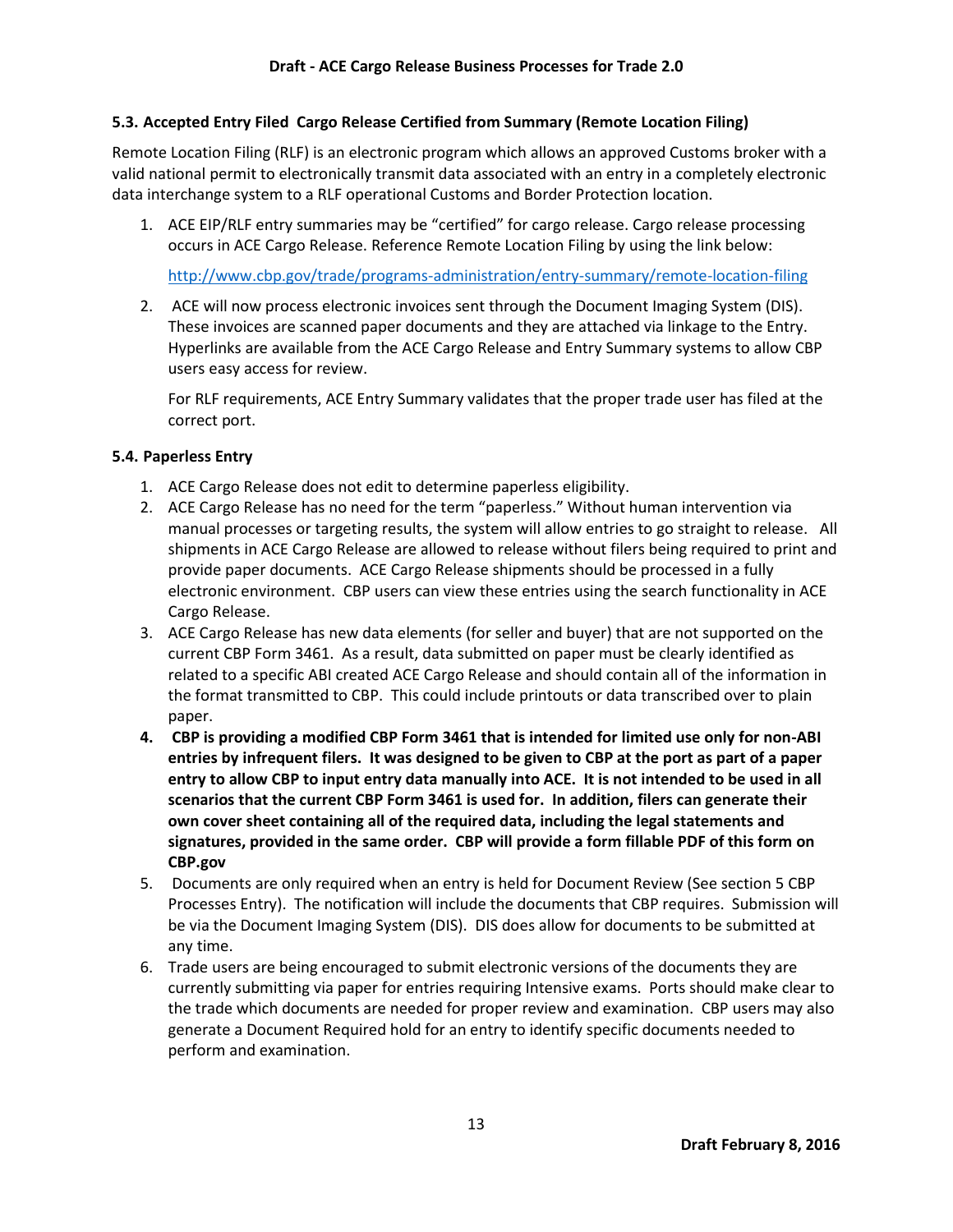#### <span id="page-17-0"></span>**5.5. Documents Required**

- 1. Any documents required for an ACE Cargo release transaction will be identified in the Document Required hold message. This can be generated by ATS review (UDR) or be manually generated by a CBP user. These documents will be sent via DIS
- 2. Documents may be sent by filers based on their knowledge associated with shipments in ACE as described in the DIS Implementation Guides and explicitly identified in Federal Register Notices. These documents include (Note this list is not exhaustive but only illustrative):
	- Packing List
	- Ingredients List
	- Bill of lading
	- Permits and Licenses
	- **•** Foreign Government Certificates
	- PGA forms
	- PGA certification statements

Any other documentation that may be required by CBP or PGA

3. CBP users should not require paper documentation where electronic versions are available. Documents can be printed by CBP users if needed for exams but that should not be a routine process if not needed for the actual conduct of the examination.

#### <span id="page-17-1"></span>**5.6. Methods of Document Submission**

- 1. The DIS interface between CBP and Trade Partners is intended to allow CBP to electronically gather relevant information and documents required during the cargo importation and release process and to update trade partners regarding the review status of such documents.
- 2. The key goal of the interface is to replace the manual paper based transactions that occur today between trade partners and CBP/PGAs with an efficient, reliable, and cost-effective electronic mechanism. Documents that are submitted via this interface are electronic copies, i.e. images, of the paper documents submitted today. Multiple document and image formats are supported.

Reference sectio[n 5.4](#page-16-1) [Paperless Entry](#page-16-1) Reference sectio[n 9.3](#page-39-0) [DIS Overview](#page-39-0) Reference the DIS Implementation Guide <http://www.cbp.gov/document/forms/dis-implementation-guide>

- 3. ONLY DOCUMENTS THAT ARE EXPLICITLY LISTED IN THE FEDERAL REGISTER NOTICE (FRN) FOR TRANSMISSION BY TRADE SHOULD BE SUBMITTED TO CBP VIA DIS. THE LIST OF DOCUMENT LABELS IN THE DIS XSD IS ONLY A REFERENCE TO THE TECHNICAL ABILITY OF THE SYSTEM TO SUPPORT EACH DOCUMENT TYPE TO FACILITATE TESTING. THE FRN IS THE SOLE, FORMAL AUTHORITY THAT IDENTIFIES THE VARIOUS DOCUMENT TYPES THAT MAY BE TRANSIMITTED TO CBP IN THE OPERATIONAL PRODUCTION ENVIRONMENT VIA DIS.
- 4. PGA documents supported in DIS will be listed in the sections below by PGA and form. DIS submission or PGA message set transmission will be noted. On March 31, 2016, only NHTSA and APHIS (Lacey Act) will be required to be transmitted using ACE Cargo Release/Single Window datasets. During the transition to ACE and Single window, some PGAs may not yet be ready to go to full operation due to programming and/or legal requirements not yet being satisfied. In many cases, a PGA document is required as a condition of release and it is normally submitted to CBP in paper as part of an entry package for CBP to review. Although CBP has determined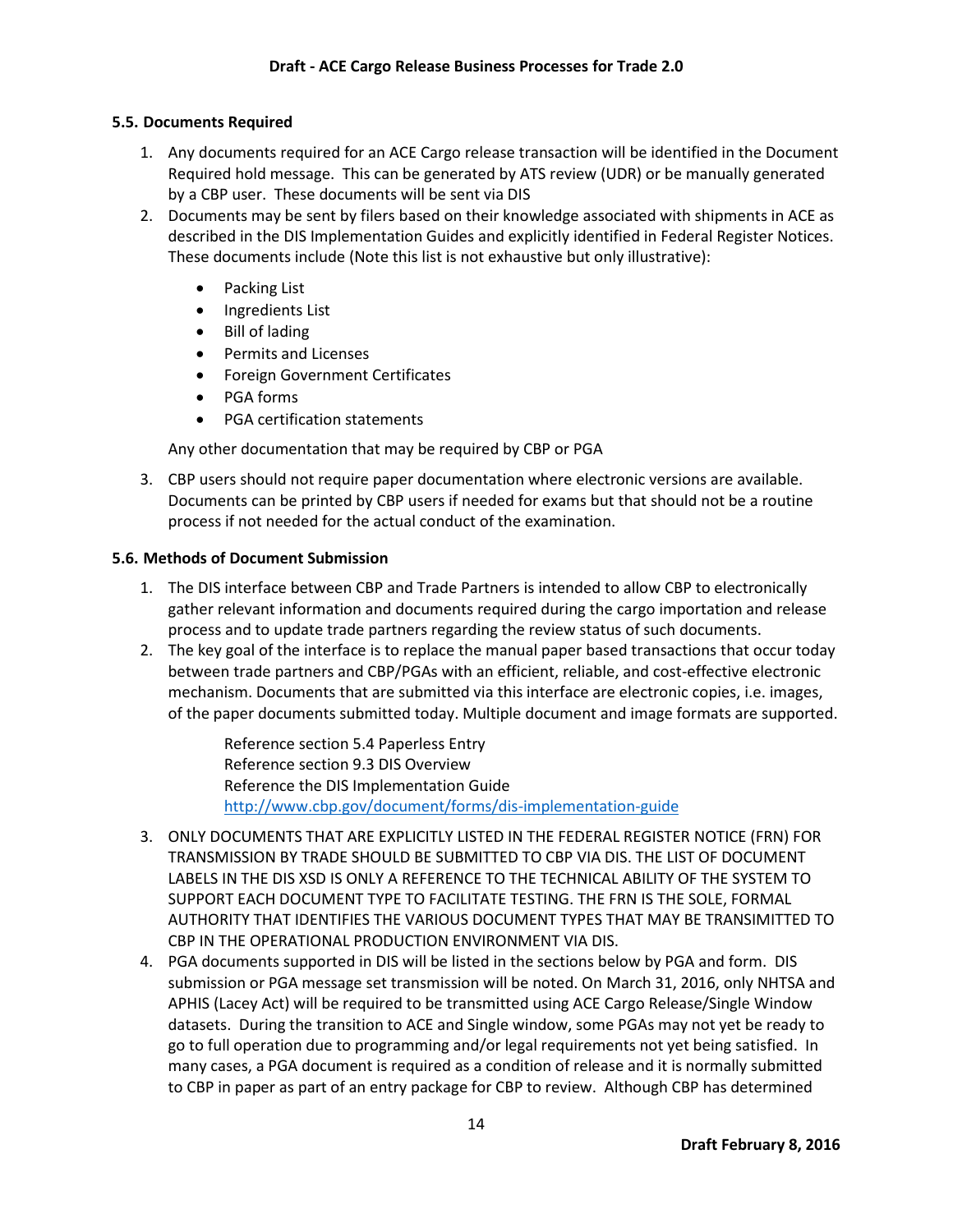#### **Draft - ACE Cargo Release Business Processes for Trade 2.0**

that the end state for Single Window will not allow hybrid processing (electronic entries with paper supporting documentation), this process will need to be accommodated for many of the PGA during transition to ACE/Single Window. The following general rules will apply on February 28, 2016:

- Certain foreign government, treaty obligation and other original signed documents are exempt from electronic collection based on OMB rulings and must be submitted at the time of entry as paper documents. These exemptions are found at (cbp.gov ITDS)
- Information for FDA, NHTSA and APHIS (Lacey Act) must be submitted as part of the entry using the PGA message set. Except as noted in the implementation guides and this document, only PGA message set should be used. Submission of electronic facsimiles of paper forms via DIS will not be accepted in lieu of PGA message set.
- Trade can use either DIS or provide actual paper documentation with an appropriate cover sheet, identifying the entry number and documents provided, to CBP at the time of entry for all other PGA documents currently required but not yet mandatory in ACE. Additionally, CBP will continue to accept submissions via PGA message set or DIS consistent with current agency pilots for all agencies other than the 3 mandatory agencies.

DIS and PGA message set submitted documents may be reviewed by CBP users in ACE Cargo Release. CBP users may be required to verify that submissions have been made for required documentation and close out document reviews to allow release.

#### <span id="page-18-0"></span>**5.7. Cargo is Deemed Released – Redelivery**

- 1. Cargo being entered is deemed to be released from CBP custody when all of the following conditions are met:
	- Cargo Release (entry) is on file, accepted and a release is granted by CBP ( For this discussion that is the electronic release message from ACE)
	- There are no holds or examination requirements pending. Any holds have been resolved and notifications of that closure have been sent electronically.
	- The cargo has physically arrived in the port of entry identified in the Cargo Release information and the arrival notice has been sent
- 2. Once cargo is deemed to be properly released (see 2.6.1), if cargo has already left CBP custody (terminal, warehouse, border area), no penalty will be assessed for misdelivery.
- 3. CBP Officers may make an attempt to directly ascertain if cargo is still available at the port of entry but electronic holds will not be enforced.
- 4. All releases are considered conditional. If CBP or PGA still needs to examine merchandise after release, a request for redelivery will be made to the relevant parties. This redelivery request may be sent after entry summary or prior to entry summary filing. ACE Cargo Release will provide the ability to electronically transmit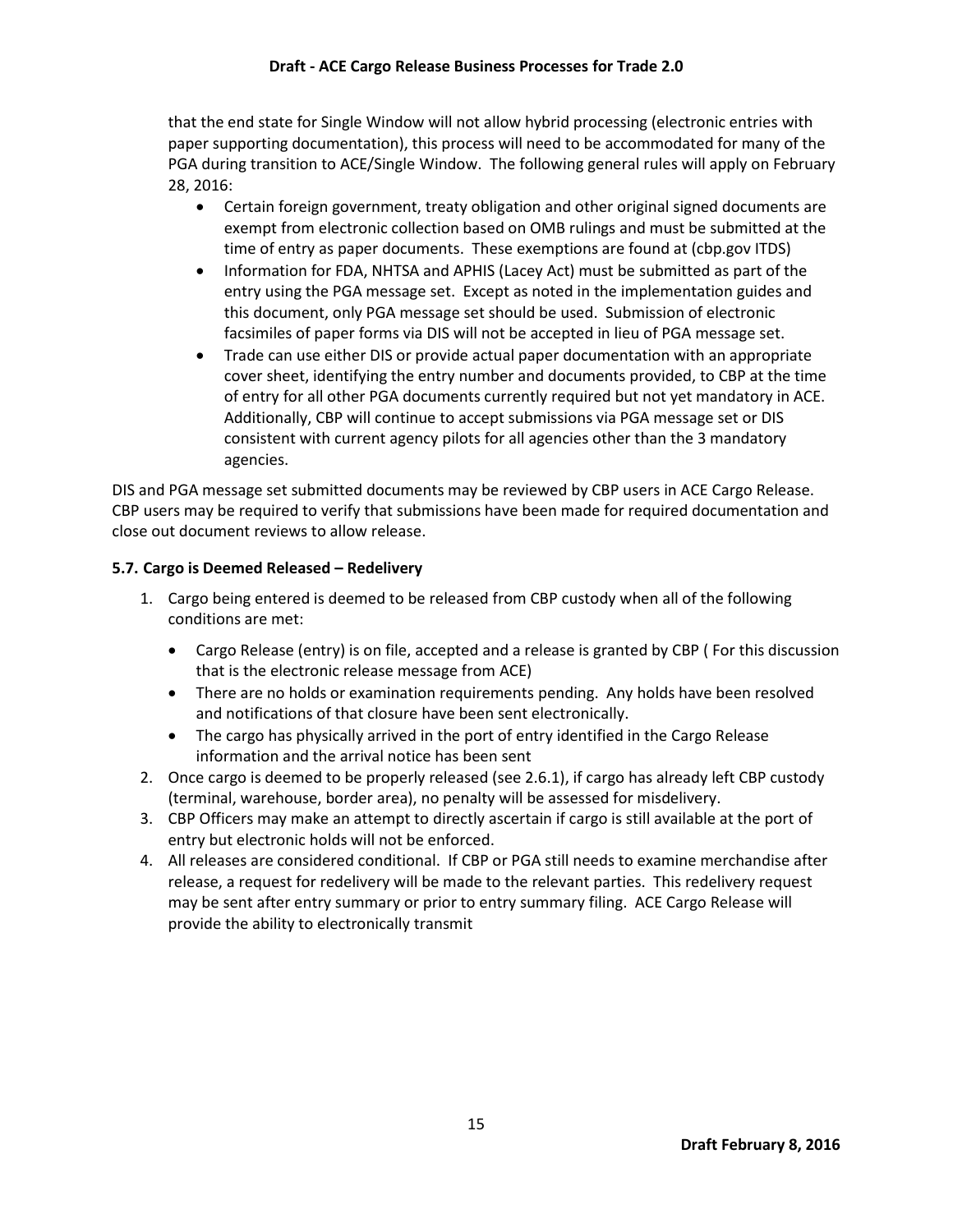#### <span id="page-19-0"></span>**5.8. Importer Bonds and ACE Cargo Release**

#### <span id="page-19-1"></span>**Overview of Bonds and Cargo Release**

A continuous bond will have several transactions associated to it over a specific time period.

A single transaction bond can only be associated with one transaction. The transaction will be associated to a primary single transaction bond and also one or more additional single transaction bonds as needed.

Valid Bond Activity Type Codes are:

| Description |
|-------------|
|-------------|

- 1 Importer or Broker
- 1A Drawback Payments Refunds
- 2 Custodian of Bonded Merchandise Continuous Bond Only-
- 3 International Carrier
- 3A Instruments of International Traffic Continuous Bond Only-
- 3A3 Carrier of International Traffic Continuous Bond Only-
- 4 Foreign Trade Zone Operator Continuous Bond Only-
- 5 Public Gauger Continuous Bond Only-
- 6 Wool & Fur Products Single Transaction Only-
- 7 Bill of Lading Single Transaction Only-
- 8 Detention of Copyrighted Material Single Transaction Only-
- 10 Court Costs for Condemned Goods Single Transaction Only-
- 11 Airport Security Bond Continuous Bond Only-
- 16 Importer Security Filing (ISF)
- 17 Marine Terminal Operator Continuous Bond Only-
- 19 User Fee Facility Bond Continuous Bond Only-

#### <span id="page-19-2"></span>**Processing Cargo Releases with Continuous Bonds**

A continuous bond will have several transactions associated to it over a specific time period.

Continuous bonds are input into CBP systems where they are available for validation. When a bonded party required to provide a bond is identified for a transaction, the system validates that party to ensure that the bond is on file.

Continuous bonds are linked to an importer of record ID and ACE validates the bond based on a query of the bond records for importers bonds.

Continuous bonds can be queried and linked to accounts in the ACE portal and the Bond Desk at the CBP Finance Center.

Processing of cargo releases with continuous bonds is largely invisible to CBP users of ACE Cargo Release (or ACS). That will continue.

#### <span id="page-19-3"></span>**Processing Cargo Releases with Single Transaction Bond**

A single transaction bond can only be associated with one transaction. The transaction will be associated to a primary single transaction bond and also one or more additional single transaction bonds as needed.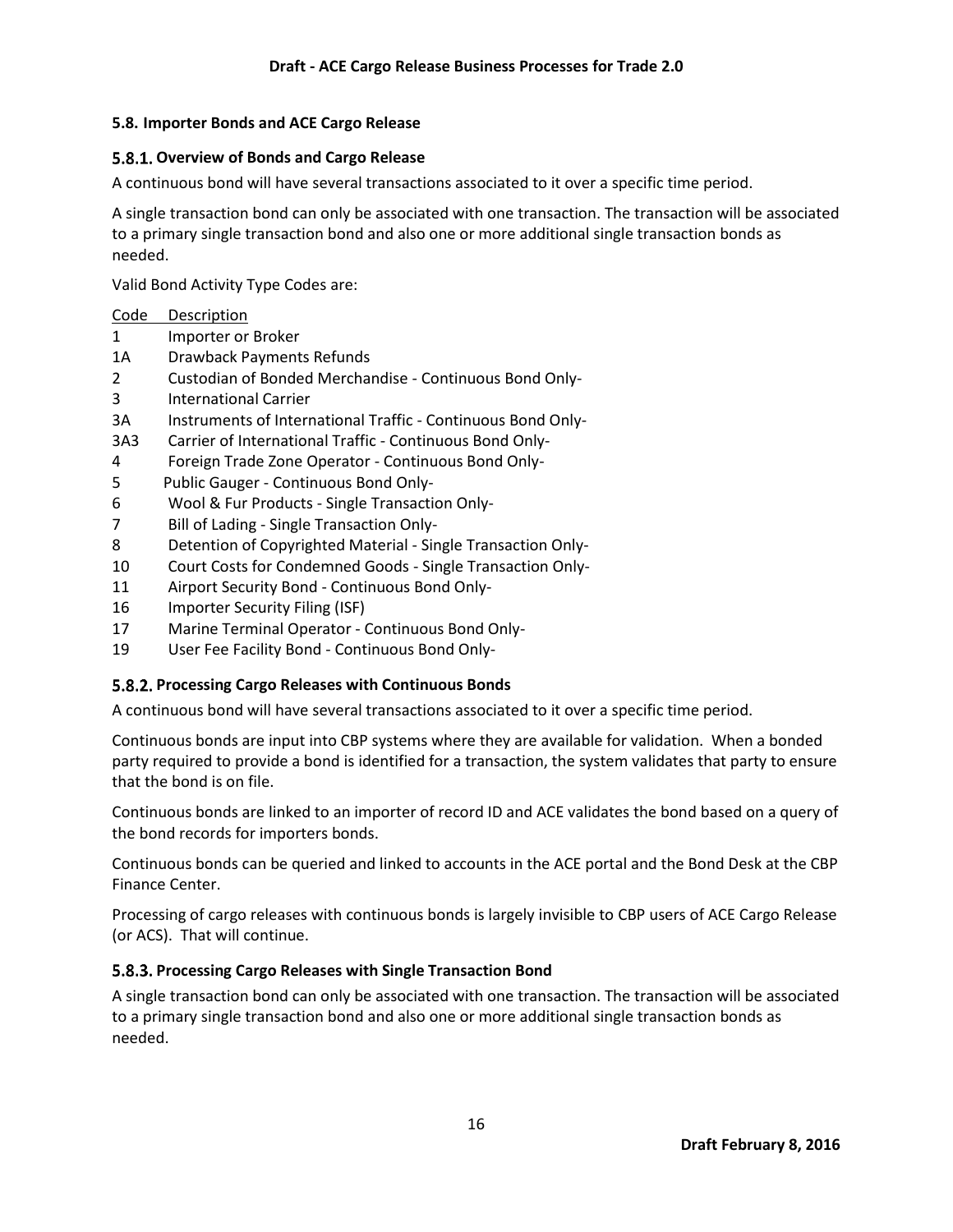Single Transaction bonds are input into ACE where they are available for validation. When a bonded party required to provide a bond is identified for a transaction, the system validates that party to ensure that the bond is on file and sufficient for the transaction.

An electronic Single transaction bond in the e-Bond system is available for ACE Cargo Release transactions. Only E-Bond single transaction bonds can be used for cargo release processing.

Processing of cargo releases with single transaction bonds is largely invisible to CBP users of ACE Cargo Release. CBP users will require no additional processing, as system edits will be evaluating the STBs.

#### <span id="page-20-0"></span>**5.9. Cargo Release Interactions with Automated Manifests**

#### <span id="page-20-1"></span>**Electronic Posting of Transactions and Notifications to Automated partners**

ACE Cargo Release will process ABI entries where BOL and AWB are identified and post those entries to the electronic manifest. For posting purposes, it is essential that cargo release filer and manifesting carrier report the same quantity. ACE posting will apply the manifested quantity from the entry to the bill quantity. If the filer submits a manifested quantity as part of the entry in ACE Cargo Release, that quantity will be applied to the bill. If the filer does not submit a manifested quantity, ACE will apply the bill quantity when the bill and entry match occurs. ACE manifest reconciles the bill when the full quantity is applied. By mode of transportation, the quantities are applied:

- Air Manifested quantity from the entry is applied to the house AWB.
- Ocean/Rail/Truck Manifested quantity from the entry is applied to the master bill of lading (SCN in truck)

ACE Cargo Release and manifest send advisory notifications when entry and bill match are made. New status notifications for ACE Cargo Release include a notification that the shipment is admissible. ACE Cargo Release sends a notification to ABI (entry) parties identifying the quantity applied and bill identified. In ACE Cargo Release, unless quantity is specified, the full bill quantity is applied to the release.

ACE manifest sends a notification to manifest parties identifying the quantity applied and the bill identified. When an FTZ admission is filed, a notification is sent to parties of the transaction in both manifest and entry systems. (NOTE: FTZ will still be in ACS until 2016)

CBP sends a notification of release to the filer, carrier, and the terminal facility/custodian as appropriate. That decision is not always final. If the release notification is sent prior to the arrival of the shipment, CBP reserves the right to send a hold message and expects that the shipment will be made available for inspection.

That information is sent at different times for different modes of transportation.

- Land Border (Truck and Rail) at time of arrival (may be sent earlier in rail depending on location)
- Ocean as early as 5 days prior to the estimated date of arrival
- Air as early as 4 hours prior to the estimated date of arrival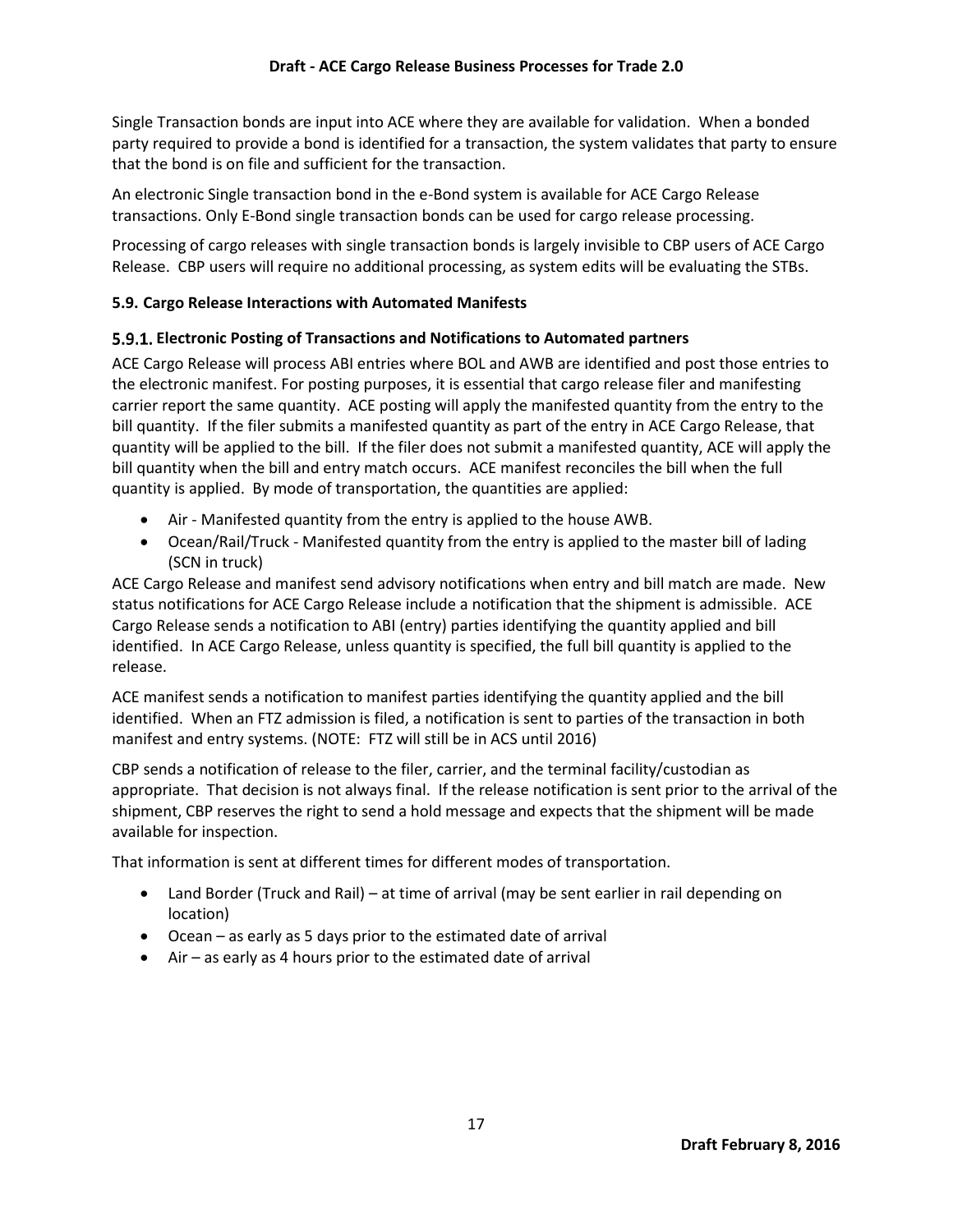#### <span id="page-21-0"></span>**Manual Posting of Cargo Release Transactions to Electronic Manifests**

CBP users can add ACE ABI transactions to a manifest in two ways:

- Post the entry number to the manifest in the ACE manifest system, or
- Add the BOL number to the entry in ACE Cargo Release. When the update is processed the BOL is associated and the quantity should post to the manifest. If it does not post, see 8.2.1.1.

Additional informal and manifest release types can be added to manifest transactions by posting same. These include:

- CBP Forms (3299, 7523 )
- Regulatory Provisions (10.41.a. 10.101/102 etc.)
- Statutory provisions (Sec 321a, b, or c)
- **•** HTSUS headnotes
- Other provisions

When these provisions are cited, the entry type is sent to the carrier and third parties from the entry type list in CATAIR Appendix B. The specific citation is sent in the entry number field.

These transactions are normally identified via the submission of paper including CBP forms, invoices, letters, and any PGA documentation required by regulation or statute.

**NOTE:** During Pilot to full automation of these alternate processes, this will remain in paper. Automation of these processes in ACE Cargo Release is not anticipated before the end of 2016.

#### <span id="page-21-1"></span>**Timing of Cargo Release Transactions in Manifest**

If manifested goods arrive and no cargo release has been processed, the shipment is retained at the place of arrival (or equivalent for rail crossings) and not allowed to enter the commerce without release. For carriers with a type 3 International Carriers bond, the shipment must be held in their custody pending resolution. For non-bonded carriers, the goods must be held in CBP custody. This scenario is most likely to occur in the land border truck environment where the shipment is not allowed to proceed and is retained aboard the conveyance at the CBP facility where it arrives. In either case, shipments may be allowed to move under the following conditions:

- Cargo Release processed and released (includes CBP only releases under PGA hold intact messages)
- Bonded movement to an alternate facility
	- o Permit to Transfer (including transfer for exam)
	- o In-bond movement to another port
	- o Immediate Export bond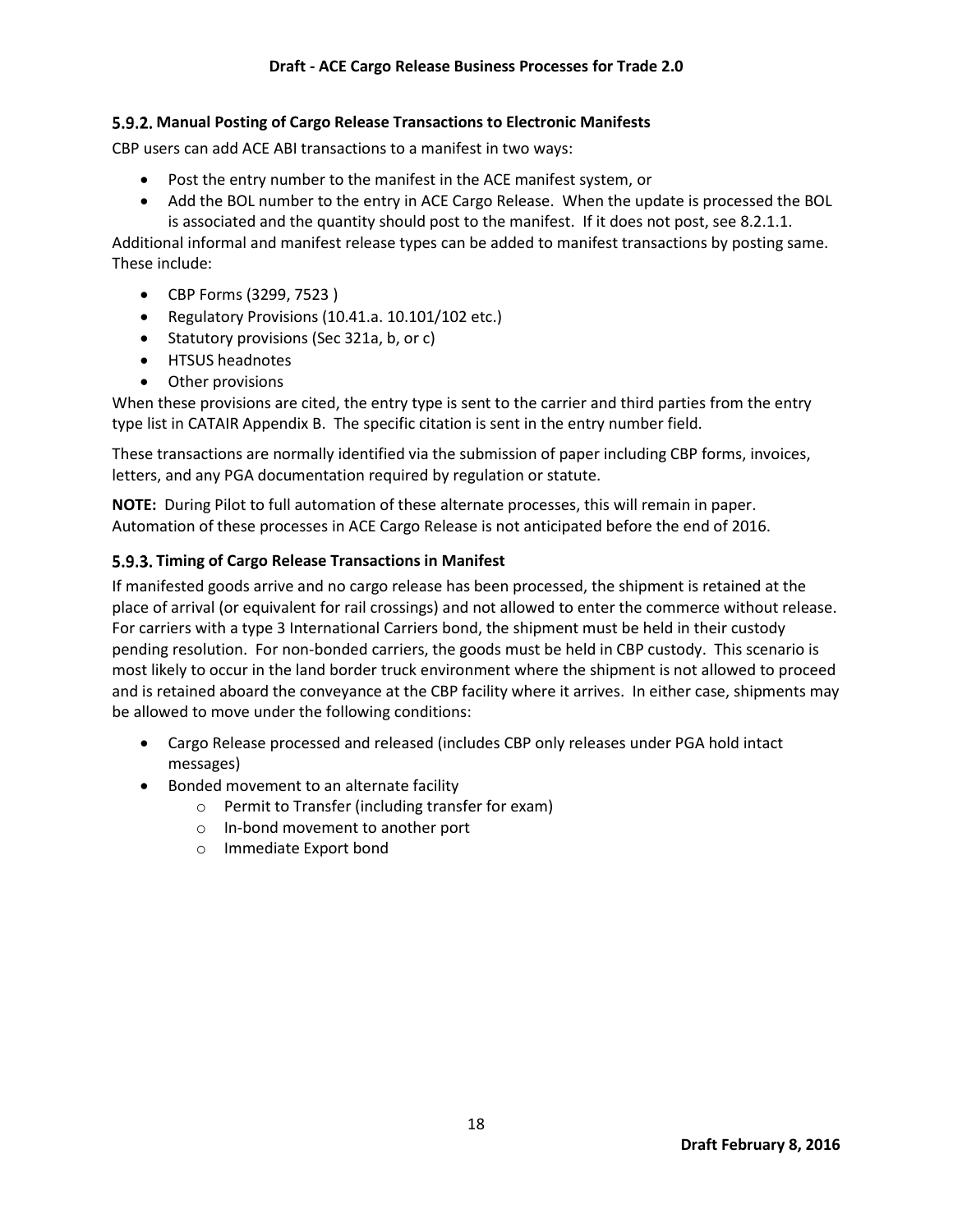#### <span id="page-22-0"></span>**5.10. Cargo Release from Paper or Non-Automated Arrival**

#### <span id="page-22-1"></span>**5.10.1. Processing non-ABI entries**

Filers may submit any paper including CBP forms, invoices, letters and any PGA documentation required by regulation or statute to provide the necessary information allowing CBP to identify the data needed for release and input it into ACE Cargo Release on the importer's behalf.

NOTE that during Pilot and until regulatory changes are complete, CBP will accept CBP Forms 3461 and 7501 with appropriate notations for data differences (names and addresses of certain commercial parties.

**CBP is working on a modified CBP Form 3461 that is intended for limited use only for non-ABI entries by infrequent filers. It was designed to be given to CBP at the port as part of a paper entry to allow CBP to input entry data manually into ACE. It is not intended to be used in all scenarios that the current CBP Form 3461 is used for. In addition, filers can generate their own cover sheet containing all of the required data, including the legal statements and signatures, provided in the same order. CBP will provide a form fillable PDF of this form on CBP.gov**

**NOTE: Please note that CBP has established a workflow that prioritizes fully automated shipments.** 

**CBP will only then process paper forms when all of the automated shipments are processed.**

As noted, CBP will also accept paper processing for shipments that are not entered formally or informally on a CBP Form 3461/7501. These documents are reviewed and if approved stamped and signed by CBP and returned to the filer as proof of release. The release information is input into manifest systems to generate releases to automated carriers.

This paper processing does not have current electronic alternatives and is not subject to the workflow priorities identified in the **NOTE** above.

#### <span id="page-22-2"></span>**Processing ABI Shipments for Non-Automated Manifests**

CBP will continue to process ABI shipments in ACE Cargo Release for shipments that are not associated to a manifest. These are for FTZ entries, pipeline, re-warehouse etc. Since they are not associated to an electronic manifest, the filer/importer must notify CBP of the need for review/release. CBP users can identify these in ACE Cargo Release if required.

Filer will submit ANY documentation allowing CBP to identify the cargo release that is being presented. This can be information provided on plain paper, on filer letterhead or a screen print from filer's system with relevant fields highlighted.

CBP will search for the electronic entry and review entry and supporting documentation and make a release/inspect decision. This includes any supporting documentation submitted via DIS or PGA supporting documentation submitted via PGA message set or DIS. CBP's decision will be reflected in ACE Cargo Release and the filer will be notified electronically.

#### <span id="page-22-3"></span>**Proof of Release for non-automated 3rd Parties**

**NOTE: CBP is not planning to provide any stamped or signed documentation to the filer for ABI entries indicating release as part of its normal business process going forward. All notifications are electronic.**

Filers should work with 3rd party providers to identify the documentation that will be accepted as proof of release. This can be information provided on plain paper, on filer letterhead or a screen print from filer's system with relevant fields highlighted.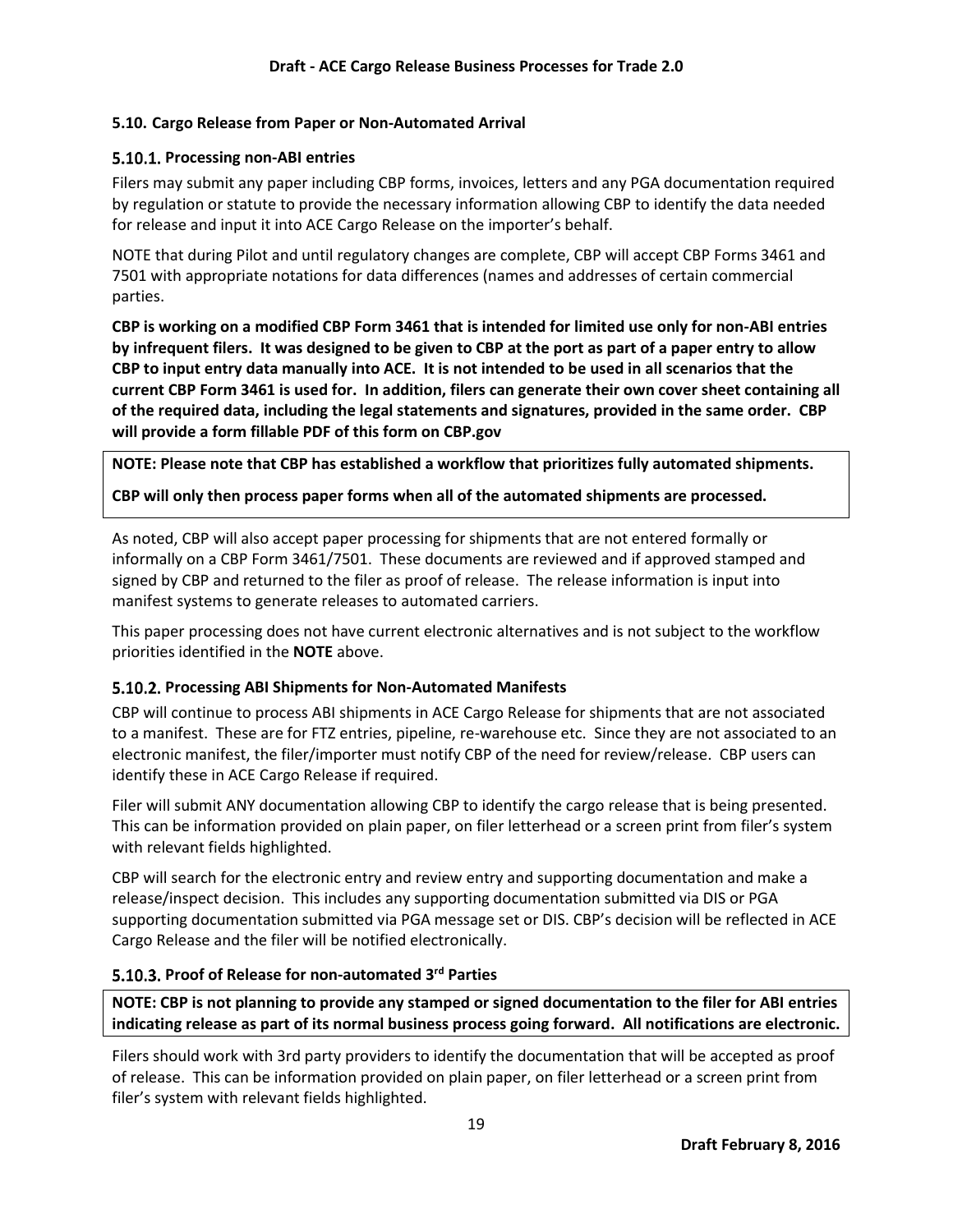**During the transition to full automation and upon the specific request of the trade, CBP will stamp either a CBP Form 7501, 3461 or other document that identifies sufficient information to allow for 3rd parties to acknowledge a release. However, this will not be priority work and may not be done in real time dependent on procedures that the port will establish.**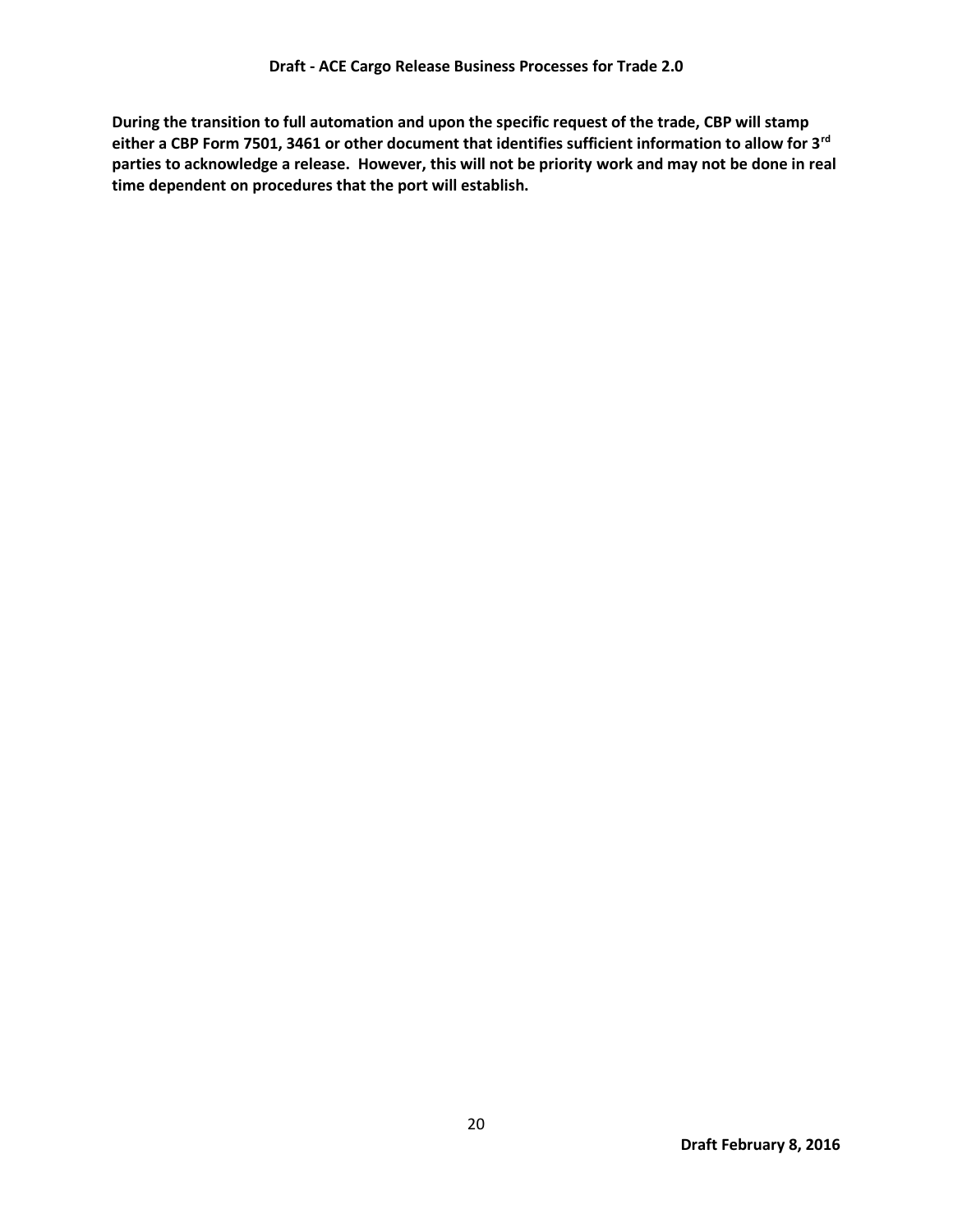## <span id="page-24-0"></span>**6. Cancellation and Correction of Entry/Cargo Release**

#### <span id="page-24-1"></span>**6.1. Cancellation of Entries**

Submission is fully automated via ABI. These requests are identified in ACE Cargo Release. Users are designated at each port to work these requests in the same way as current users are assigned to the cancellation desk. ACE Cargo release does not perform a physical delete of information but only puts the record into a cancelled status.

- 1. Filer submits cancellation request electronically. (See http://www.cbp.gov/document/guidance/cargo-release-ace-catair-chapter SE13 record)
- 2. Filer selects a Reason Code (See IG for values).
	- 01 Clerical Error
	- 02 Entry replaced by CBPF 7512 (replacement in-bond number required)
	- 03 Merchandise cleared under another entry (replacement entry number required)
	- 04 Entry replaced by FTZ Admission (replacement FTZ Admission Number required)
	- 05 Merchandise cleared under informal entry
	- 06 Merchandise seized
	- 07 Merchandise destroyed
	- 08 Non-arrival
	- 09 Shipment refused by importer
	- 10 Shipment not authorized for import
	- 11 System error
- 3. Filer submits cancellation request electronically. (See http://www.cbp.gov/document/guidance/cargo-release-ace-catair-chapter SE13 record)
- 4. Filer submits documentation via DIS as appropriate including invoices, packing lists, bills of lading etc. sufficient to document request.
- 5. CBP reviews request and documentation and determines if cancellations is appropriate. In ACE, only cancellations are performed. Since entries are not deleted from the system and the data still remains in the system, this is truly a cancellation. The entry number will not be re-used.
- 6. CBP approves or denies the request in ACE screen
- 7. CBP approves the request for cancellation. Electronic notification is sent to the entry filer.
- 8. CBP rejects the request for cancellation. CBP will initiate a request reason and if reason is documentation needed, the specific documentation. CBP will also provide text remarks as appropriate. Electronic notification with additional information will be sent to the entry filer. If a cancellation is denied, the filer will have to submit a new cancellation request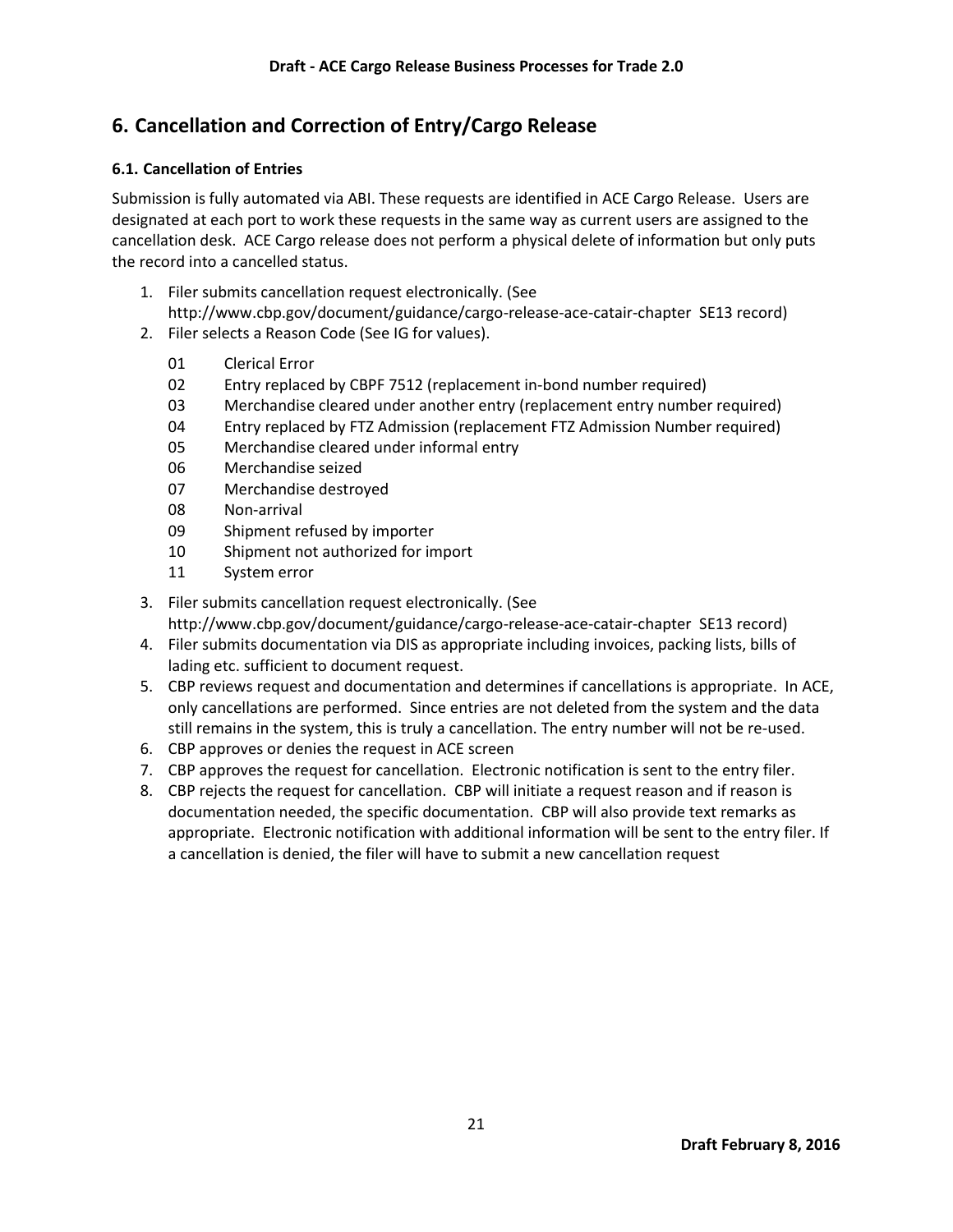#### <span id="page-25-0"></span>**6.2. Correcting Entries**

- 1. Submission is fully automated via ABI. The process for correction varies depending on status of the entry (matched to bill of lading, released, arrived, etc.). Cargo Release entries cannot be cancelled if a summary is on file. ACE will know if the summary is on file and reject the request back to the filer informing the trade user that the request must be submitted via Entry Summary.
- 2. Filer submits cancellation request electronically. (Ref IG section)
- 3. Filer selects one of two options.
	- "U" (Update): The traditional bill of lading update transaction allowing updates to the bill of lading, the bill quantity, and specific manifest information (SE16 Record) when provided. Update transactions are accepted for up to 15 calendar days after the release of the ACE Cargo Release transaction by CBP.
	- "R" (Replace): This allows full replacement of the data elements on the ACE Cargo Release transaction, with a few exceptions at present. The data which may not be changed includes the Importer of Record and Entry Number. The Replace action may be automatically accepted and processed by CBP, or it may be turned into a Correction Request which appears on a Hot List at the top of the ACE Cargo Release user screen. The Correction Requests must be manually adjudicated by an authorized CBP user in ACE.
- 4. Correction After initial submission but before arrival:
	- If there is no Document Review, or Intensive, or other CBP Hold, and the Trade submits an "R" (Replace) action in the SE transaction, the CBP system accepts for validation and processing the full replacement of the ACE Cargo Release and sends it through targeting and selectivity again.
	- If there is a Document Review (this has a similar effect on the entry itself as an intensive exam), or Intensive, or other CBP Hold, and the Trade submits a "R" (Replace) action in the SE transaction, the CBP system turns the submission into a Correction Request that requires manual CBP user adjudication to Accept/Reject the Request. If the Request is rejected, the CBPO must provide a reason. If the Request is accepted, the CBP system accepts for validation and processing the full replacement of the ACE Cargo Release and sends it through targeting and selectivity again.
- 5. Correction After Arrival but before Release:
	- If the Trade submits an "R" (Replace) action in the SE transaction, the CBP system turns the submission into a Correction Request that requires manual CBP user adjudication to Accept/Reject the Request.
		- If the Request is rejected, the CBPO must provide a reason from a list provided in ACE Cargo Release
		- If the Request is accepted, the CBP system accepts for validation and processing the full replacement of the ACE Cargo Release and sends it through targeting and selectivity again.
- 6. Correction After both Arrival and Release:
	- No more "R" (Replace) actions are accepted electronically from the Trade. CBP has no choice but to presume that the cargo may have left bonded custody. Any further changes to CBP entry declarations must be made via the entry summary.
	- "U" (Update) will be accepted. Update transactions are accepted for up to 15 calendar days after the release of the ACE Cargo Release transaction by CBP.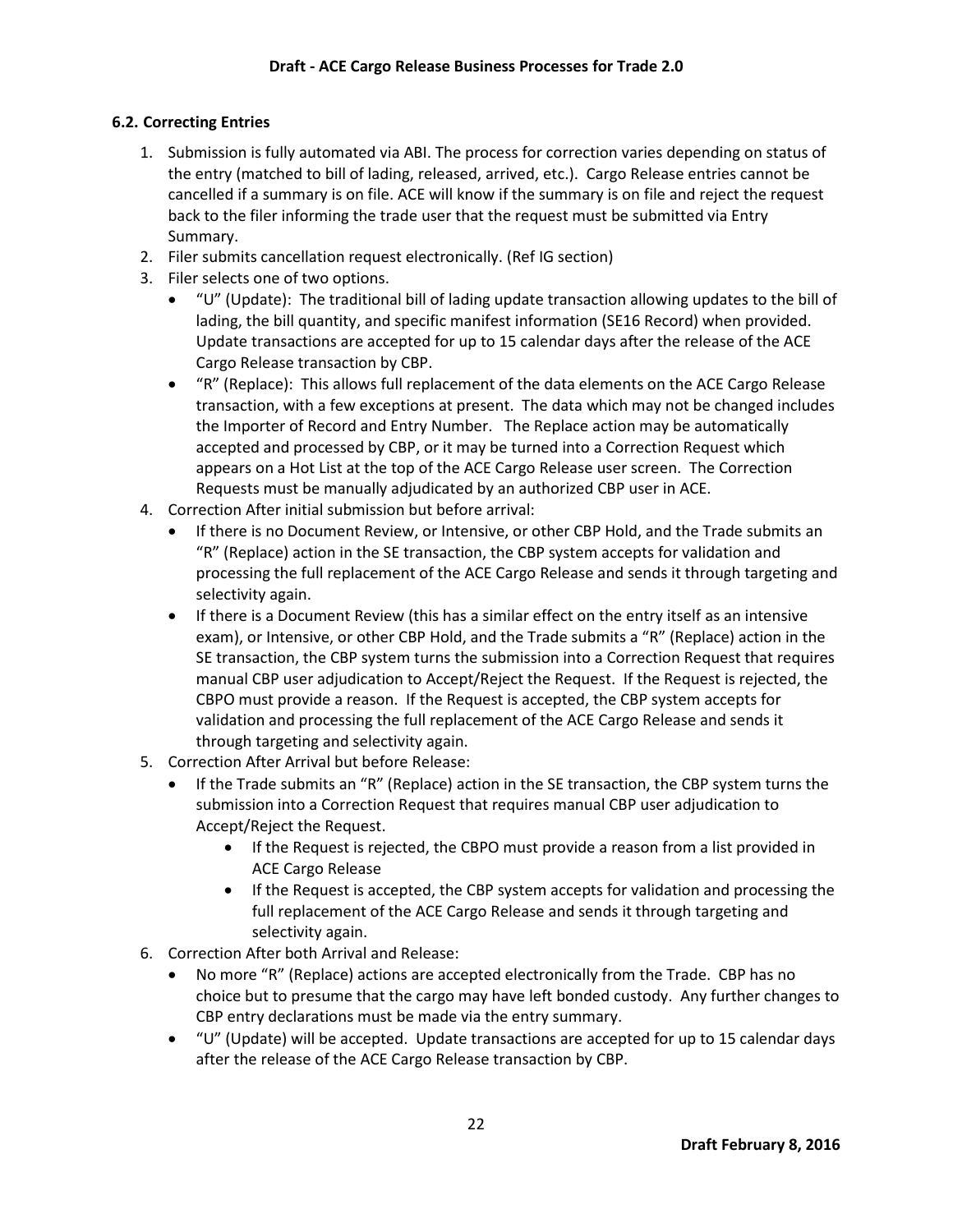7. Transition - When a correction is submitted with PGA data, the system will not always allow updates for PGA purposes. When this occurs, the filer should send in a cancellation and then resubmit the entry with the correct PGA data. PGA participants are specifying allowed changes and additional information will be forthcoming when available.

NOTE: Instructions for Correction of Entry Summary records is contained in the Entry Summary Business Process Document.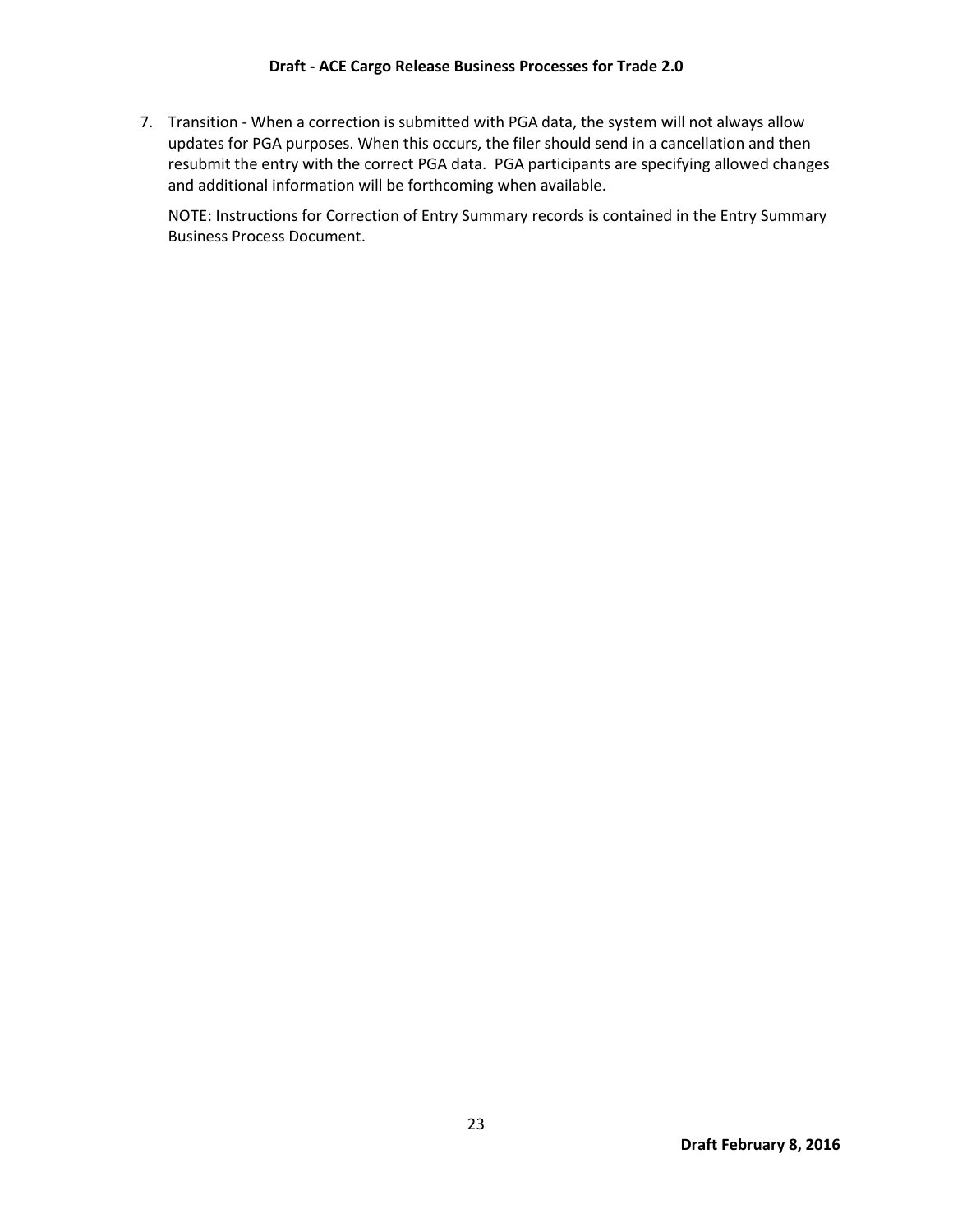## <span id="page-27-0"></span>**7. Cargo Release Notifications to the Trade Community**

#### <span id="page-27-1"></span>**7.1. Status Notifications from Cargo Release/Entry Summary Edits**

1. In ACE, CBP provides electronic status notifications regarding edits that may prevent entry filing at the entry and line level for each transaction informing trade filers of the status of the transaction. The list of these transactions and their definitions can be found in Appendix G at [\(http://www.cbp.gov/sites/default/files/documents/ACE\\_CATAIR\\_Appendix\\_G\\_Condition\\_Code](http://www.cbp.gov/sites/default/files/documents/ACE_CATAIR_Appendix_G_Condition_Codes_and_Text_V7.1_01052015.xls) [s\\_and\\_Text\\_V7.1\\_01052015.xls](http://www.cbp.gov/sites/default/files/documents/ACE_CATAIR_Appendix_G_Condition_Codes_and_Text_V7.1_01052015.xls)

#### <span id="page-27-2"></span>**7.2. Status Notifications from Manifest Information Provided to Cargo Release Filers**

Note: for more information and technical specifications see [http://www.cbp.gov/sites/default/files/documents/Cargo%20Release%20Status%20Notification\\_0.doc](http://www.cbp.gov/sites/default/files/documents/Cargo%20Release%20Status%20Notification_0.doc)

- 1. In ACE some manifest information is provided to entry filers as part of status notifications
- 2. ACE provides data pertaining to the in bond number, and, as appropriate, master bill number, house bill number, sub house bill number, [entered] quantity, unit of measure of bill quantity and manifested quantity of the bill of lading. For Air shipments only, if the bill is split, quantity represents boarded quantity. If bill is not split, quantity represents entered and released.
- 3. ACE provides data pertaining to the in bond number(s) associated with the bill(s) on the reported on the entry.
- 4. ACE provides data pertaining to the bill match disposition, date / time, disposition code, narrative message, Split Indicator, carrier code, Voyage/flight/trip manifest number, date of arrival, and District/Port of arrival. Disposition codes include:

Code Description

| 91 |  | <b>NO BILL MATCH</b> |
|----|--|----------------------|
|    |  |                      |

- 92 ACAS BILL ON FILE
- 93 BILL ON FILE
- 94 BILL DEPARTED
- 95 BILL ARRIVED
- 51 MANIFEST HOLD CBP
- 52 MANIFEST HOLD AGRICULTURE
- 53 CBP HOLD
- 54 CBP MANIFEST HOLD REMOVED
- 55 AGRICULTURE MANIFEST HOLD REMOVED
- 56 CBP HOLD REMOVED
- 57 SPLIT BILL DOES NOT QUALIFY FOR RELEASE
- 58 QTY IS MORE THAN MANIFESTED BILL QTY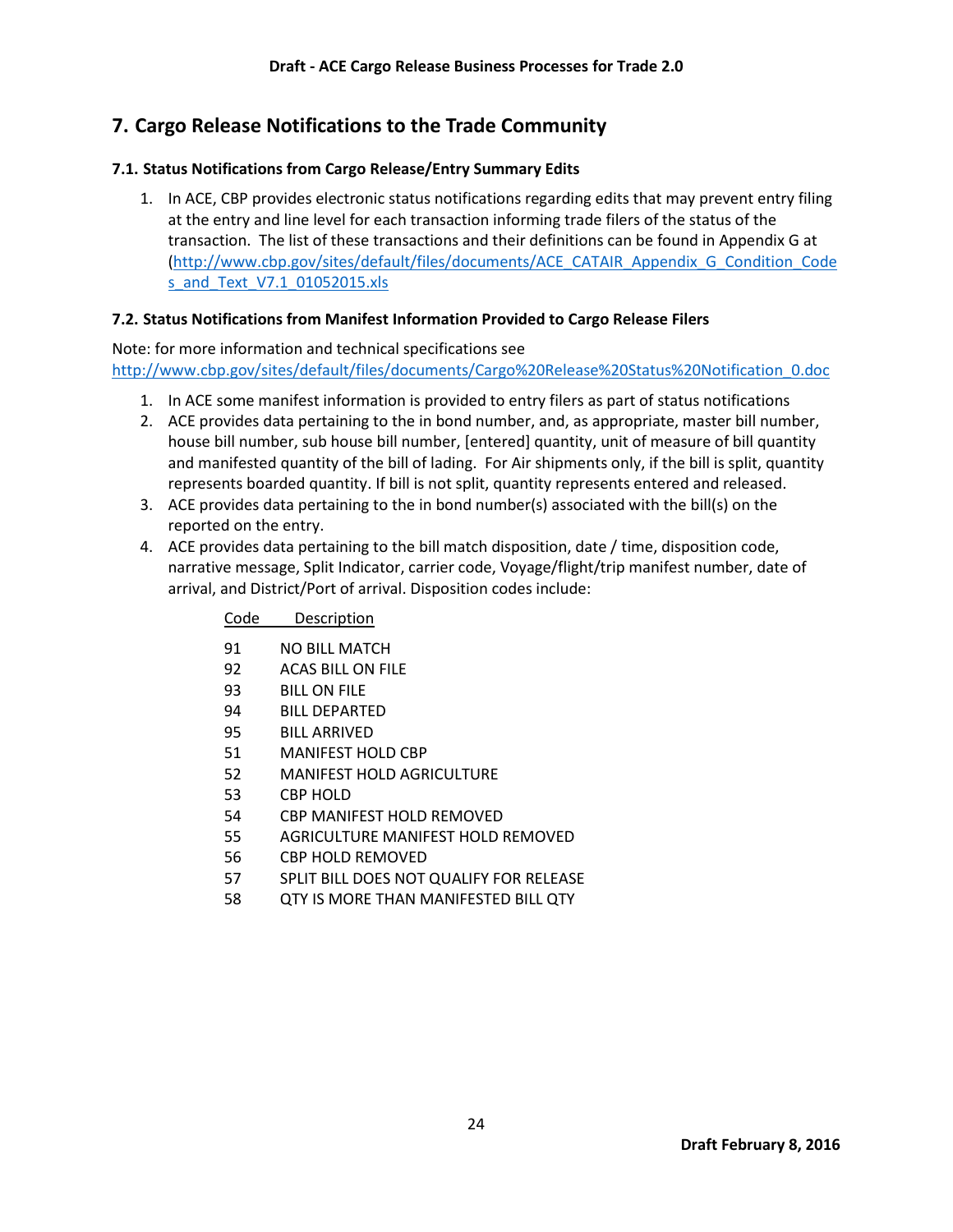#### <span id="page-28-0"></span>**7.3. Status Notifications for Cargo Release Shipment Status**

For more information and technical specifications see

Code Description

[http://www.cbp.gov/sites/default/files/documents/Cargo%20Release%20Status%20Notification\\_0.doc](http://www.cbp.gov/sites/default/files/documents/Cargo%20Release%20Status%20Notification_0.doc) )

1. ACE provides data pertaining to the disposition codes, action date, and time; and narrative message, release date, release origin, and document type for Cargo Release shipment statuses. These values include:

| 03 | PENDING INTENSIVE EXAM                                                                |
|----|---------------------------------------------------------------------------------------|
| 21 | <b>RESERVED</b>                                                                       |
| 22 | <b>RELEASE DATE UPDATE</b>                                                            |
| 23 | <b>ENTRY CANCELLED</b>                                                                |
| 24 | <b>ENTRY CANCELLATION UNSET</b>                                                       |
| 25 | <b>ENTRY WILL BE CANCELLED IN 7 DAYS</b>                                              |
| 26 | NO BILL MATCH AFTER 30 DAYS                                                           |
| 31 | <b>RESERVED</b>                                                                       |
| 35 | RESERVED                                                                              |
| 71 | RESERVED                                                                              |
| 72 | <b>RESERVED</b>                                                                       |
| 73 | <b>RESERVED</b>                                                                       |
| 79 | ENTRY NOT PERMITTED AT REPORTED PORT                                                  |
| 80 | IN-BOND NUMBER NOT ON FILE                                                            |
| 81 | <b>IN-BOND PORT DISCREPANCY</b>                                                       |
| 82 | SPLIT SHIPMENT RELEASE CODE REQUIRED                                                  |
| 83 | SPLIT SHIPMENT RELEASE PENDING**                                                      |
| 84 | DOC REQUIRED FOR CORRECTION REQUEST                                                   |
| 85 | DOC REQUIRED FOR CANCELLATION REQUEST                                                 |
| 86 | <b>CORRECTION REQUEST REJECTED</b>                                                    |
| 87 | <b>CANCELLATION REQUEST REJECTED</b>                                                  |
| 88 | <b>ENTRY REPLACED</b>                                                                 |
| 89 | ENTRY SUMMARY PORT DISCREPANCY                                                        |
| 90 | UNDER CBP REVIEW                                                                      |
| 96 | <b>DOCUMENT REQUIRED</b>                                                              |
| 97 | <b>ADMISSIBLE</b>                                                                     |
| 98 | RELEASED                                                                              |
| 99 | <b>RELEASE SUSPENDED</b>                                                              |
| 01 | ONE USG (A status issued once all of the reporting PGA's have issued a "May Proceed," |
|    | and CBP has conditionally released the goods. This NOT a release message)             |
|    |                                                                                       |
|    |                                                                                       |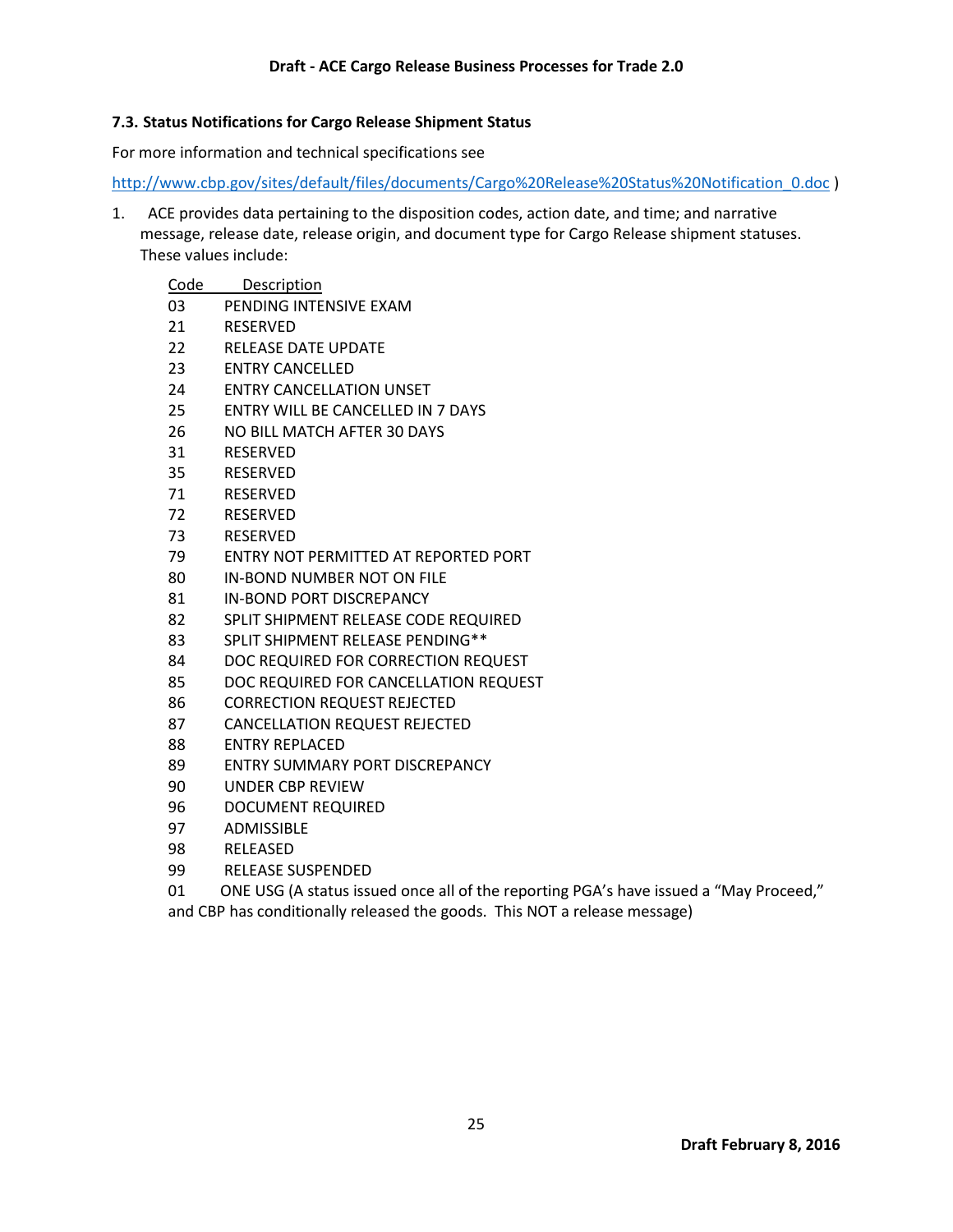2. If the Disposition Action Code is 22 or 98. ACE also generates a code representing the action or date ACE has used to determine the current release date. These include:

| Code | Description |  |
|------|-------------|--|
|      |             |  |

- 01 Selectivity Processing Date
- Estimated Date of Arrival
- Actual Arrival Date
- Paperless Master In-Bond Arrival Date
- Intensive Exam Completed
- Override to General Exam
- CBP Manifest Hold Removed
- Other Agency Review Completed
- Release Date Update
- Release Date Removed
- 3. If the disposition code requires submission of a document, ACE will send the following codes:

| Code | Description  |
|------|--------------|
| 01   | Packing List |

- 02 Invoice
- 03 Other
- 04 ID (passport, D/L, etc.)
- 05 CBPF3299 (Declaration for Free Entry of Unaccompanied Articles)
- CBPF4455 (Certificate of Registration)
- 07 CBPF4457 (Certificate of Registration for Personal Effects Taken Abroad)
- 08 CBPF3229 (Certificate of Origin)
- Certificates (vehicle title, etc.)
- Permits
- 11 Ingredient list
- APHIS Notice of Arrival
- APHIS Animal Health Certificate
- APHIS Preclearance 203
- APTL CITES Certificate
- APTL Foreign Certificate
- APTL Import Permit
- APTL Meat Certificate
- APTL Phytosanitary Certificate
- APTL Transit Permit
- EPA Vehicles/Engine Exemption
- EPA Form 3520-1
- EPA Form 3520-21
- EPA Form 3540-1
- EPA Pesticide Label
- EPA TSCA Certification
- FSIS 9010-1 Return of Exported Products to the United States
- FSIS 9060-5 U.S. Export Certificate
- FSIS 9540-4 Shipper Notification Importation of Undenatured Inedible Meat Product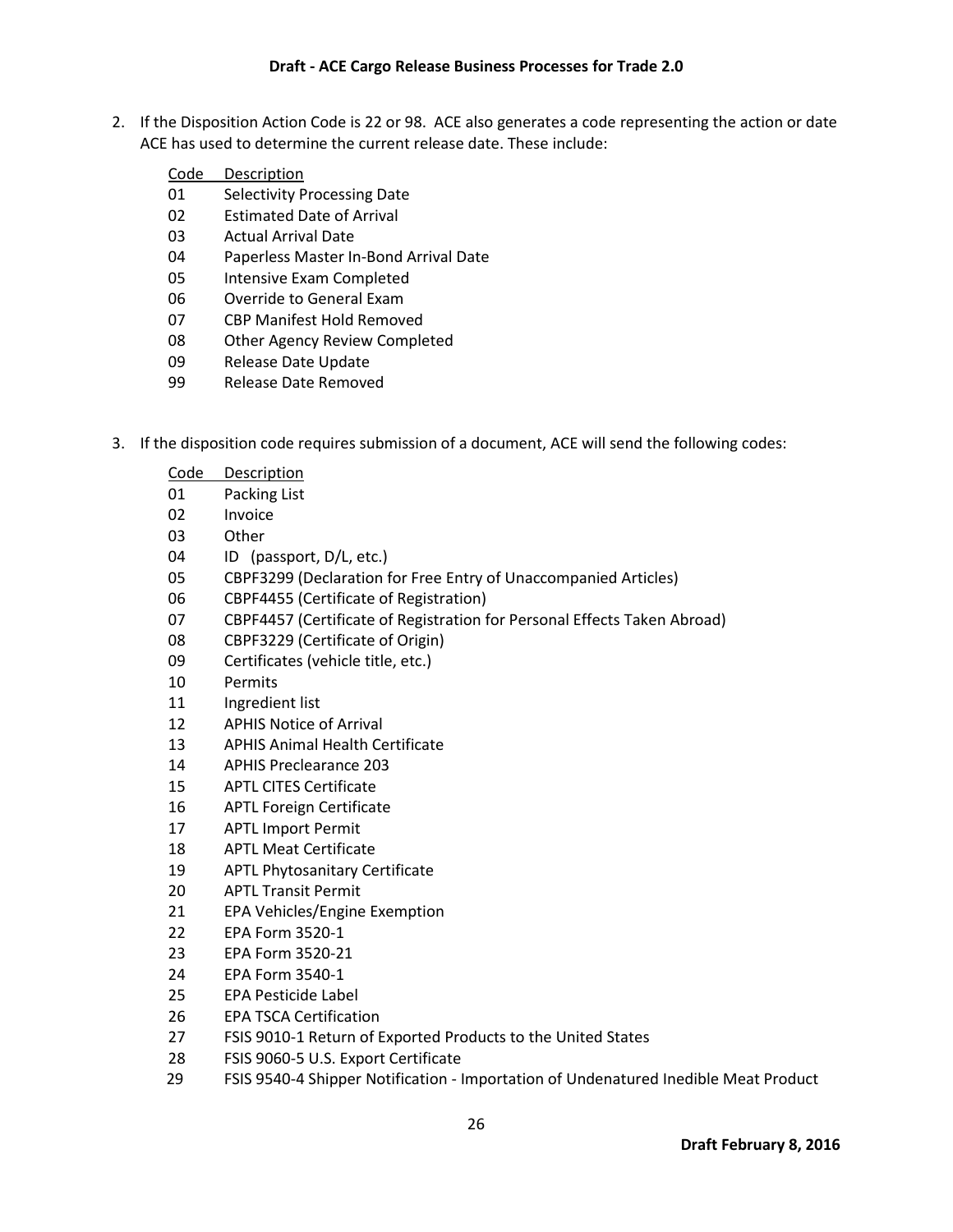#### **Draft - ACE Cargo Release Business Processes for Trade 2.0**

 30 FSIS 9540-5 Notification of Intent for Importation of Meat, Poultry, or Egg Product Samples for Laboratory Examination, Research, Evaluative Testing, or Trade Show Exhibition

- 31 NOAA Form 370
- 32 Export Manifest
- 33 Photo or Image

#### <span id="page-30-0"></span>**7.4. Status Notifications for Cancellation and Correction Functionality**

1. ACE provides a reference line that identifies the type of code being sent as a correction/cancellation reference and identifies text comments included with that message. The codes governing these correction/cancellation codes include:

#### Code Description

- 01 Provided replacement entry is in cancelled status.
- 02 Provided replacement entry is in open status.
- 03 Provided replacement in-bond is in deleted status.
- 04 Requested document is not in DIS.
- 05 Additional information required via DIS.
- 06 Unable to verify CBP disposition for full bill quantity on original entry.
- 07 Provided replacement FTZ Admission is in deleted status.
- 08 Provided replacement FTZ Admission is in open status.
- 09 Original entry is on hold. Hold must be resolved prior to correction request.
- 10 Original entry is on hold. Hold must be resolved prior to cancellation request.
- 11 Original entry is on PGA hold. Hold must be resolved by PGA prior to correction request.
- 12 Original entry is on PGA hold. Hold must be resolved by PGA prior to cancellation

request.

- 13 Other (See comments).
- 14 Original entry and replacement entry must contain identical bill number.
- 15 Original entry and replacement in-bond must contain identical bill number.
- 16 Provided replacement entry is not on file.
- 17 Provided replacement FTZ Admission is not on file.

#### <span id="page-30-1"></span>**7.5. Cargo Release Manifest/Entry Release Query**

1. A filer can query the current processing status of an entry and receive the applicable status notification messages pertaining to selectivity results, Manifest hold status, Air manifest status, release date update, commodity specialist team (CST) approval requirements, paperless summary status or partner government agency requirements. Please refer to ACE Cargo / Manifest / Entry Release Query, document using the link below.

<http://www.cbp.gov/document/guidance/ace-cargo-manifest-entry-release-query>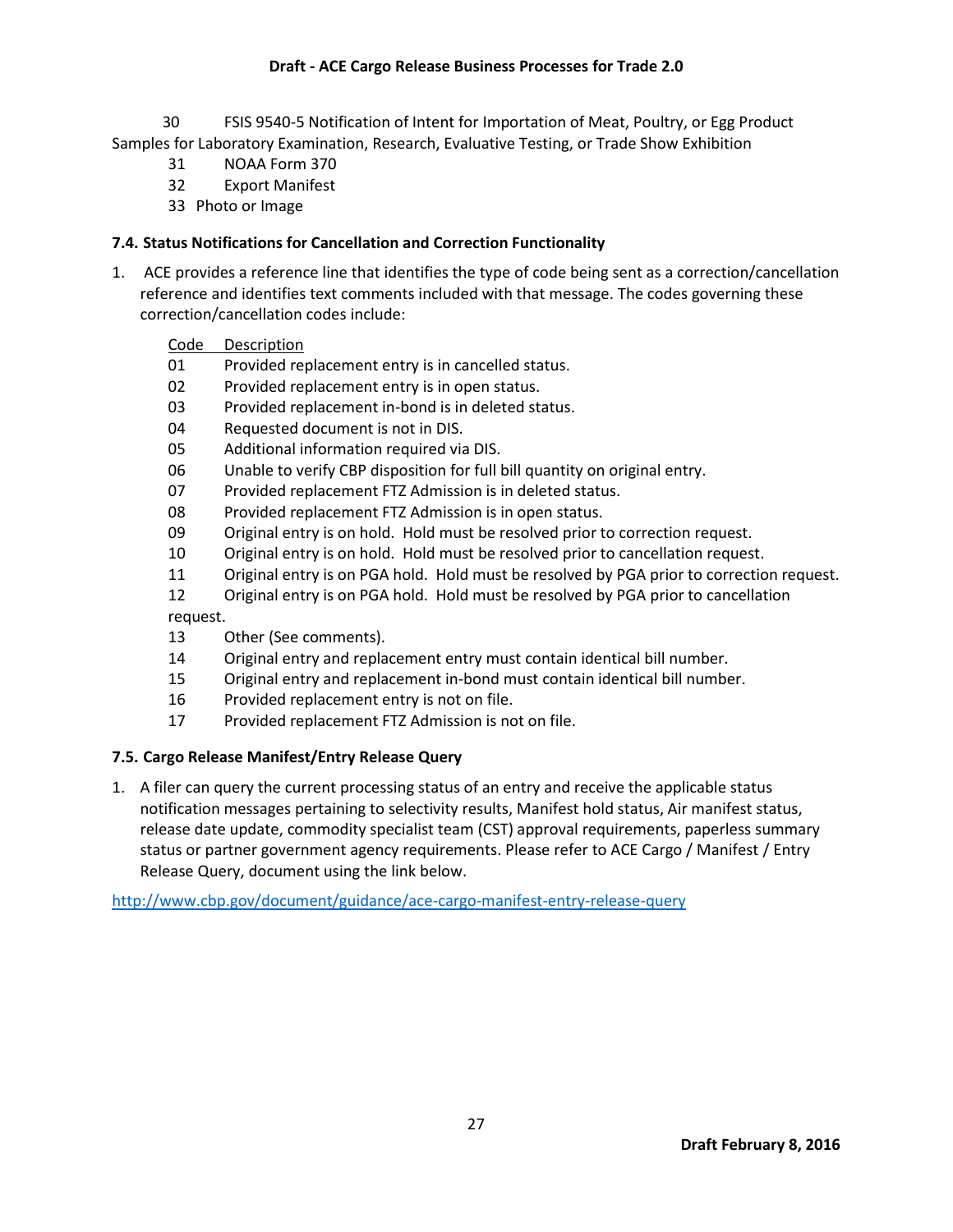#### <span id="page-31-0"></span>**7.6. Status Notifications for PGA information**

1. ACE provides conditional cargo release information and disposition codes to trade about a PGAs review of the data at the Entry, Entry Line or PGA Line level. These include:

Valid PGA Entry Level Status Codes:

| Description<br>Code |
|---------------------|
|---------------------|

- DATA UNDER PGA REVIEW
- HOLD INTACT
- DATA RECEIVED PER PGA REVIEW
- DATA REJECTED PER PGA REVIEW
- DO NOT DEVAN
- MAY PROCEED
- INTENSIVE GENERAL ORDER
- DOCUMENTS REQUIRED
- INTENSIVE EXAM/SAMPLE

Valid PGA Entry Line Level Status Codes:

Code Description

- DATA UNDER PGA REVIEW
- HOLD INTACT
- DATA RECEIVED PER PGA REVIEW
- DATA REJECTED PER PGA REVIEW
- MAY PROCEED

Valid PGA Line Level Status Codes are:

Code Description

- DATA UNDER PGA REVIEW
- DATA RECEIVED PER PGA REVIEW
- DATA REJECTED PER PGA REVIEW
- MAY PROCEED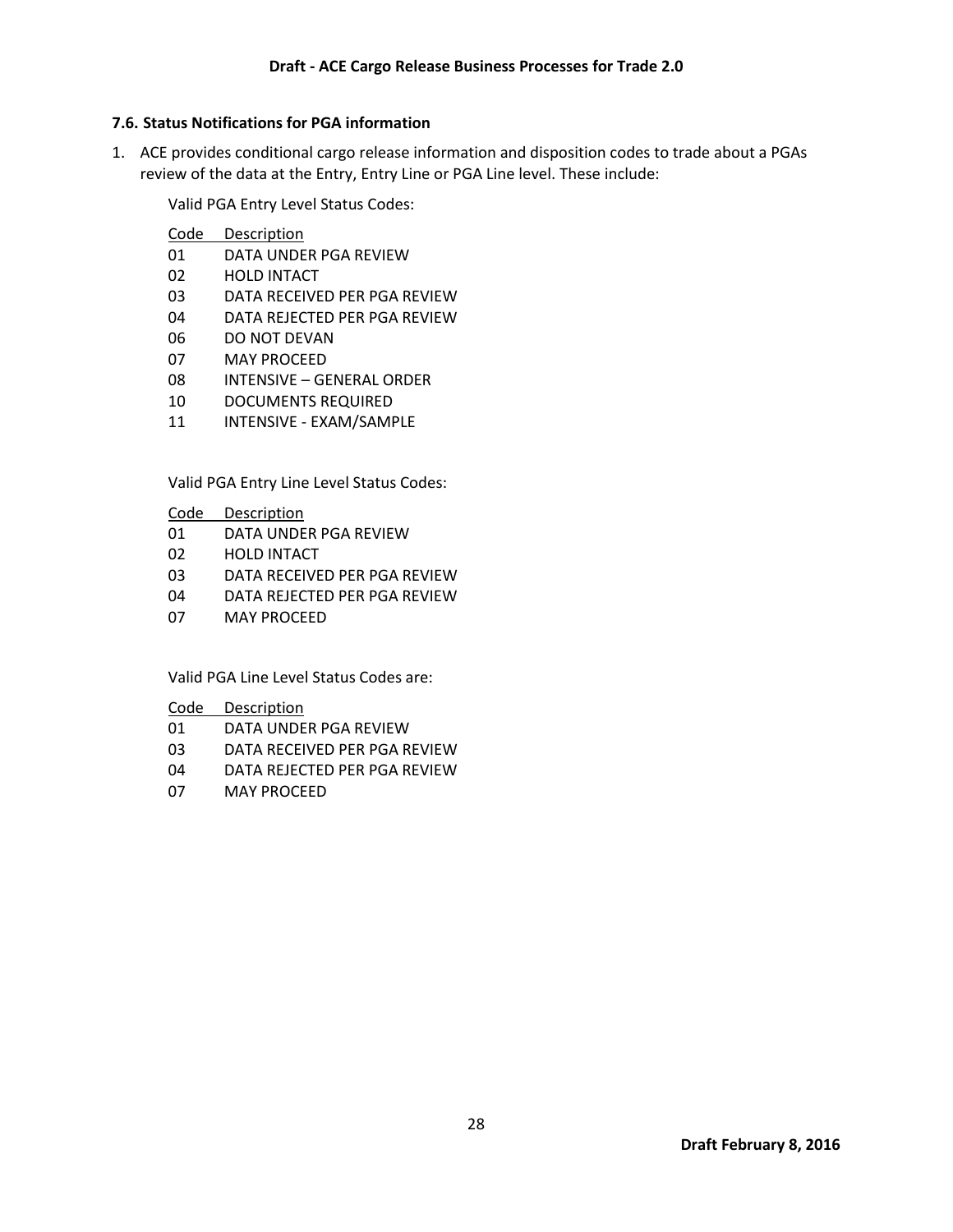- 2. If the shipment has a status with data pertaining to the disposition action date, time, code, and a narrative message of the PGA data. These include:
	- Code Description
	- 01 PGA DATA ACCEPTED
	- 02 PGA DATA REJECTED
	- 03 PGA DATA UNDER REVIEW
	- 04 PGA DATA DOCS REQUIRED
	- 05 PGA DATA INTENSIVE/EXAM
- 3. If a document is required, see the list of codes in Sectio[n 7.3](#page-28-0) [Status Notifications for Cargo Release](#page-28-0)  [Shipment Status](#page-28-0)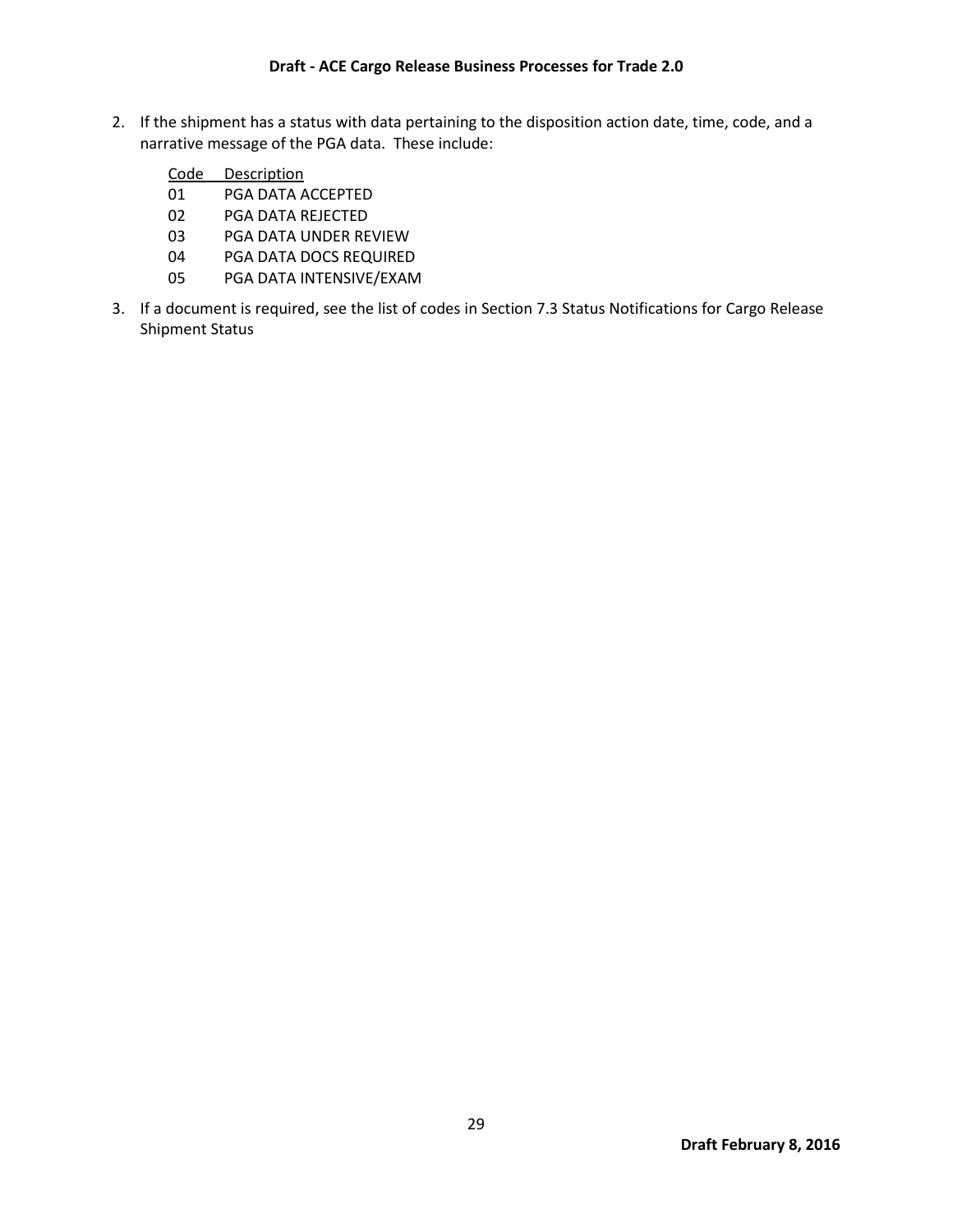## <span id="page-33-0"></span>**8. Entry and Release of Holds**

This section describes the setting and removing of holds.

CBP uses holds extensively in the manifest process to perform examinations and reviews of manifest data. If a hold is generated on a manifest element, a disposition code is sent to the filer and the release is suspended until all hold conditions removed. For more specifics on manifest hold disposition codes. Reference: Appendix U - Disposition Codes and Narrative Messages - PGA Manifest Hold Status Messages by clicking on the link below:

[http://www.cbp.gov/document/guidance/appendix-u-disposition-codes-and-narrative-messages-pga](http://www.cbp.gov/document/guidance/appendix-u-disposition-codes-and-narrative-messages-pga-manifest-hold-status)[manifest-hold-status](http://www.cbp.gov/document/guidance/appendix-u-disposition-codes-and-narrative-messages-pga-manifest-hold-status)

ACE is able to process multiple holds on either a manifest.

Holds may be placed by CBP, select agencies with direct hold authority (FDA and FWS), or through requests from other agencies that are made by CBP. These holds can be placed and/or removed independently from each other.

NOTE: All holds must be resolved prior to CBP issuing a "Customs Released" message. In ACE Cargo Release, holds are of 2 types for non-PGA related entries (for more specific information on PGA holds see the related agency section).

- **•** Disposition Code 03 PENDING INTENSIVE EXAM
- Disposition 96 DOCUMENT REQUIRED (plus a code describing the document required.)

Both hold types suspend release.

At the completion of or override of an examination CBP will update the intensive condition and generate a disposition code.

- Intensive Examination complete disposition code (Reference Section [7.2\)](#page-27-2)
- Document review complete disposition code (Reference Sectio[n 7.2\)](#page-27-2)

If all other holds are removed the completion of the action sets the release date.

PGAs with regulatory or statutory authority to hold entries are enabled to place these holds directly in ACE Cargo Release.

#### <span id="page-33-1"></span>**8.1. Holds Related to Bills of Lading Associated to Cargo Releases**

Reference CBP, CATIR - ACE Cargo Release/SE Status Notification, August 2015

This is a conditional cargo release processing results output record that provides data pertaining to the bill match disposition, date / time, disposition code, narrative message, Split Indicator, carrier code, Voyage/flight/trip manifest number, date of arrival, and District/Port of arrival.

#### **Disposition Code**

Valid Disposition Codes and their narrative messages are:

| Code | Description              |
|------|--------------------------|
| 91   | NO BILL MATCH            |
| 92   | <b>ACAS BILL ON FILE</b> |
| 93   | <b>BILL ON FILE</b>      |
| 94   | <b>BILL DEPARTED</b>     |
|      |                          |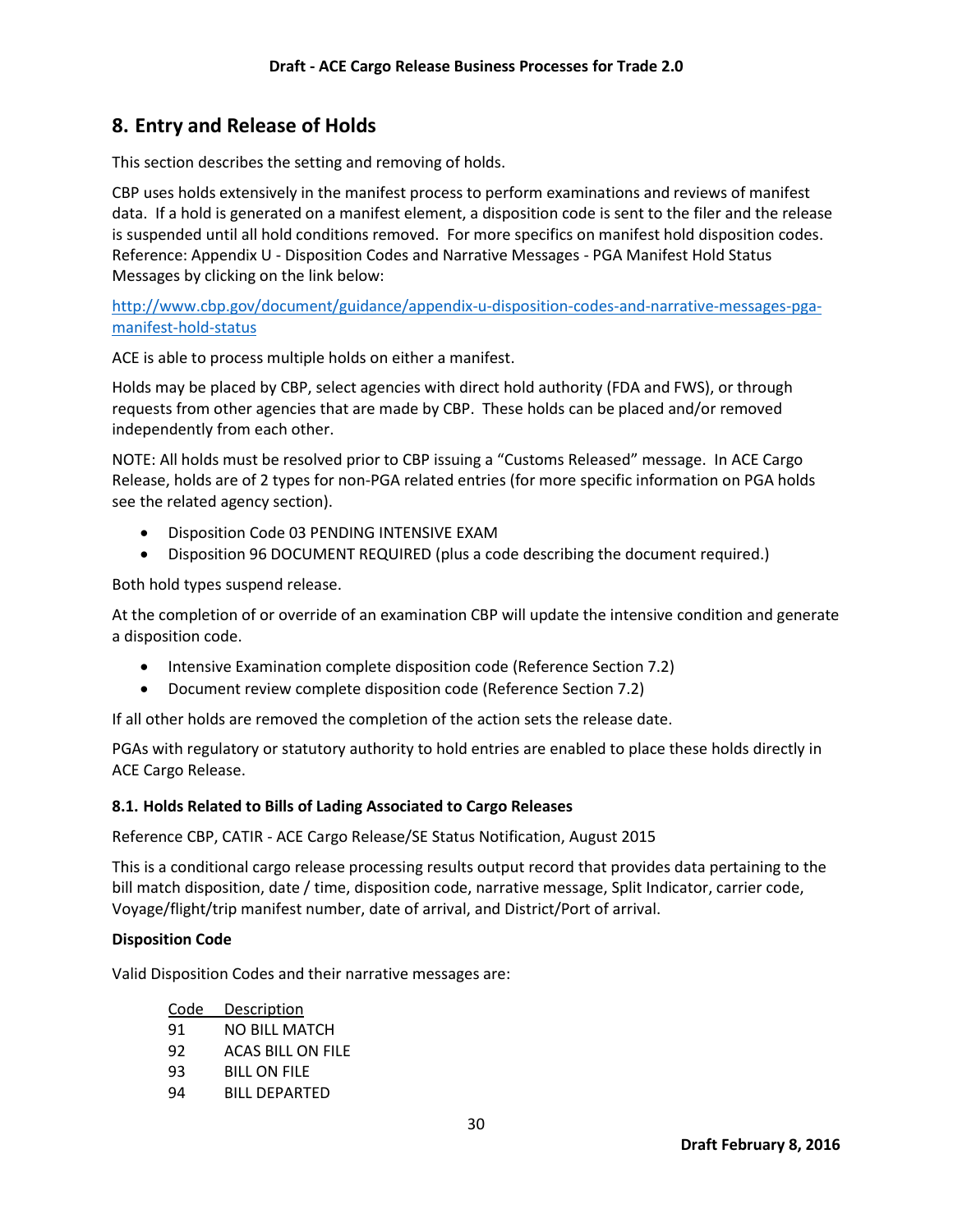- 95 BILL ARRIVED
- 51 MANIFEST HOLD CBP
- 52 MANIFEST HOLD AGRICULTURE
- 53 CBP HOLD
- 54 CBP MANIFEST HOLD REMOVED
- 55 AGRICULTURE MANIFEST HOLD REMOVED
- 56 CBP HOLD REMOVED
- 57 SPLIT BILL DOES NOT QUALIFY FOR RELEASE
- 58 QTY IS MORE THAN MANIFESTED BILL QTY

#### <span id="page-34-0"></span>**8.2. Holds Related to Cargo Release Transactions**

Reference CBP, CATIR - ACE Cargo Release/SE Status Notification, August 2015

This is a conditional cargo release processing results output record that provides data pertaining to the disposition action date, time, and code; and narrative message, release date, release origin, and document type. This record is repeated as often as necessary.

Disposition Action Code - A code representing the disposition action.

Valid Disposition Codes and their narrative messages are:

| Code | Description                                                          |
|------|----------------------------------------------------------------------|
| 03   | PENDING INTENSIVE EXAM                                               |
| 21   | <b>ENTRY DELETED BY CBP*</b>                                         |
| 22   | <b>RELEASE DATE UPDATE</b>                                           |
| 23   | <b>FNTRY CANCELLED</b>                                               |
| 24   | <b>FNTRY CANCELLATION UNSET</b>                                      |
| 25   | ENTRY WILL BE CANCELLED IN 7 DAYS                                    |
| 26   | NO BILL MATCH AFTER 30 DAYS                                          |
| 31   | CST APPROVAL REQUIRED* (Commodity Specialist Team Approval Required) |
| 35   | NO CBPF-7501 REQUIRED FOR ENT SUMMARY*                               |
| 71   | AMS AIR CARRIER/CFS NOTIFIED*                                        |
| 72   | INCOMPLETE AMS AIR WAYBILL*                                          |
| 73   | AMS FLIGHT NOT DEPARTED/ARRIVED                                      |
| 79   | <b>FNTRY NOT PFRMITTED AT REPORTED PORT</b>                          |
| 80   | IN-BOND NUMBER NOT ON FILE                                           |
| 81   | IN-BOND PORT DISCREPANCY                                             |
| 82   | SPLIT SHIPMENT RELEASE CODE REQUIRED                                 |
| 83   | SPLIT SHIPMENT RELEASE PENDING**                                     |
| 84   | DOC REQUIRED FOR CORRECTION REQUEST                                  |
| 85   | DOC REQUIRED FOR CANCELLATION REQUEST                                |
| 86   | <b>CORRECTION REQUEST REJECTED</b>                                   |
| 87   | <b>CANCELLATION REQUEST REJECTED</b>                                 |
| 88   | <b>FNTRY REPLACED</b>                                                |
| 89   | ENTRY SUMMARY PORT DISCREPANCY                                       |
| 90   | UNDER CBP REVIEW                                                     |
| 96   | <b>DOCUMENT REQUIRED</b>                                             |
| 97   | <b>ADMISSIBLE</b>                                                    |
|      |                                                                      |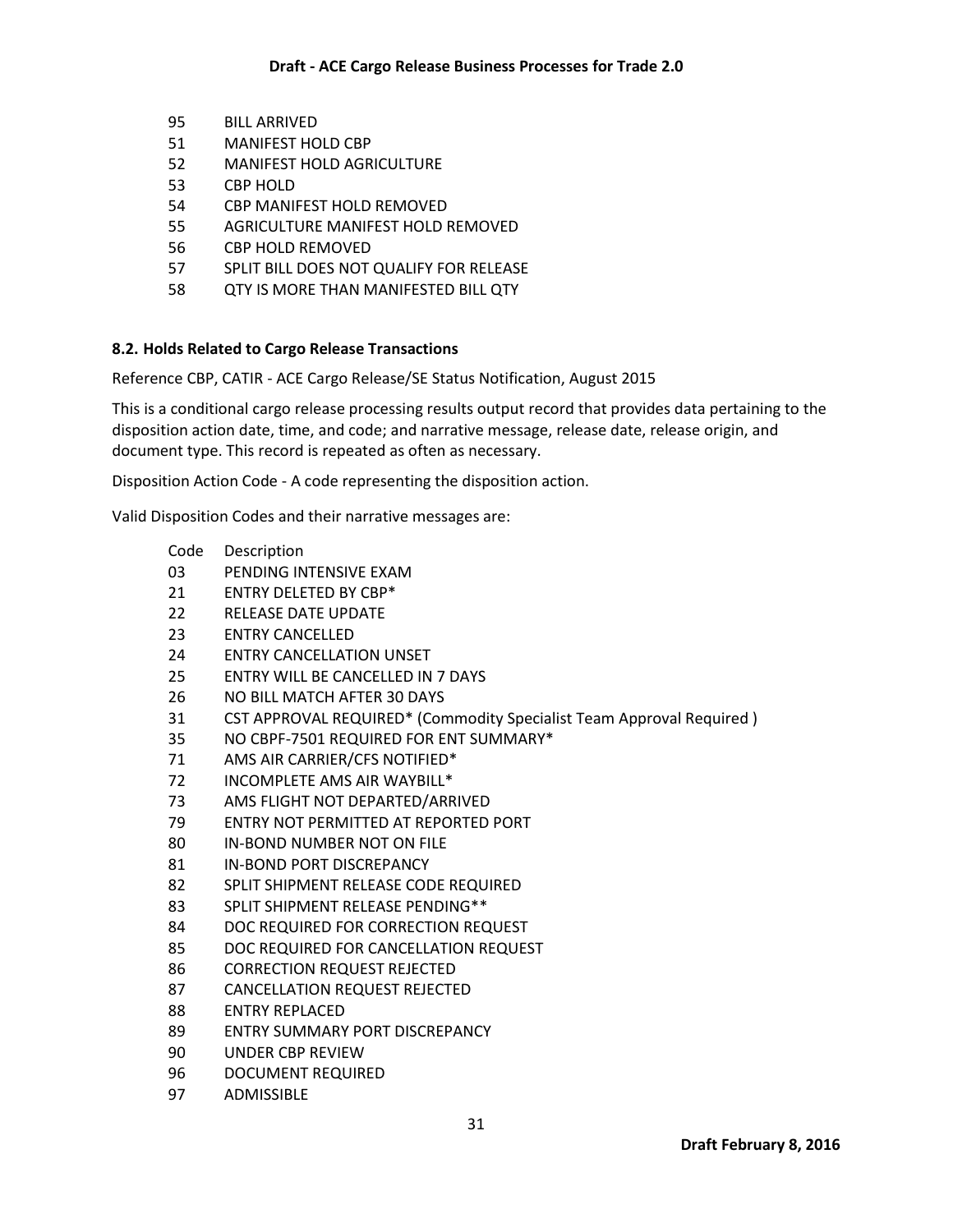98 RELEASED

99 RELEASE SUSPENDED

01 ONE USG

#### Notes:

\* Not used in ACE Cargo Release; reserved for future use.

\*\* Code 83 is used when a Hold All split shipment release code is selected by the filer, where the entry is to be released after all the parts of shipment (full bill quantity) depart.

#### <span id="page-35-0"></span>**8.3. PGA Holds, Three Main Scenarios – Applying Holds**

- 1. PGA with port presence + hold authority:
	- PGA can place holds themselves with no need for requesting
	- The hold is passed to the filer by ACE with the PGA being identified.
	- Local procedures established by the PGA and CBP will be followed to move the cargo for inspection and to complete the inspection.
	- If FWS, the hold notice to trade should say a 'FWS' hold
	- If FDA, the hold notice to trade should say a 'CBP' hold, but internally we will know it is an FDA hold
	- No carrier release
- 2. PGA without port presence + hold authority:
	- PGA requests that CBP place a hold on their behalf
	- No carrier release; carrier will receive a 'CBP' hold message
	- Hold notices to broker/filer should indicate "CBP hold on behalf of (x)"
	- Needs CERTS findings to close out/release the hold and the findings should specifically state "on behalf of (x)"
- 3. PGA without port presence and no hold authority
	- PGA requests that CBP place a hold on their behalf. CBP will receive an automated request for a hold that they can accept or deny.
		- $\checkmark$  If CBP denies the request for a HOLD, the deny response is returned to the PGA and no action is taken on the shipment.
		- $\checkmark$  If CBP approves the hold, the shipment is held. CBP will send notification to the filer in ACE informing them of the hold, the agency it was placed for and information regarding conduct of the exam.

#### <span id="page-35-1"></span>**8.4. PGA Notifications to Filers Through ACE**

ACE will be able to send PGA specific notifications to filers. In some cases, these messages will be system generated, similar to existing processes but identifying needs of specific PGAs. In other cases depending on individual programming, PGAs will be able to generate notifications and messages to trade partners through ACE. Reference Sectio[n 5](#page-15-0) [CBP Processes Entry](#page-15-0)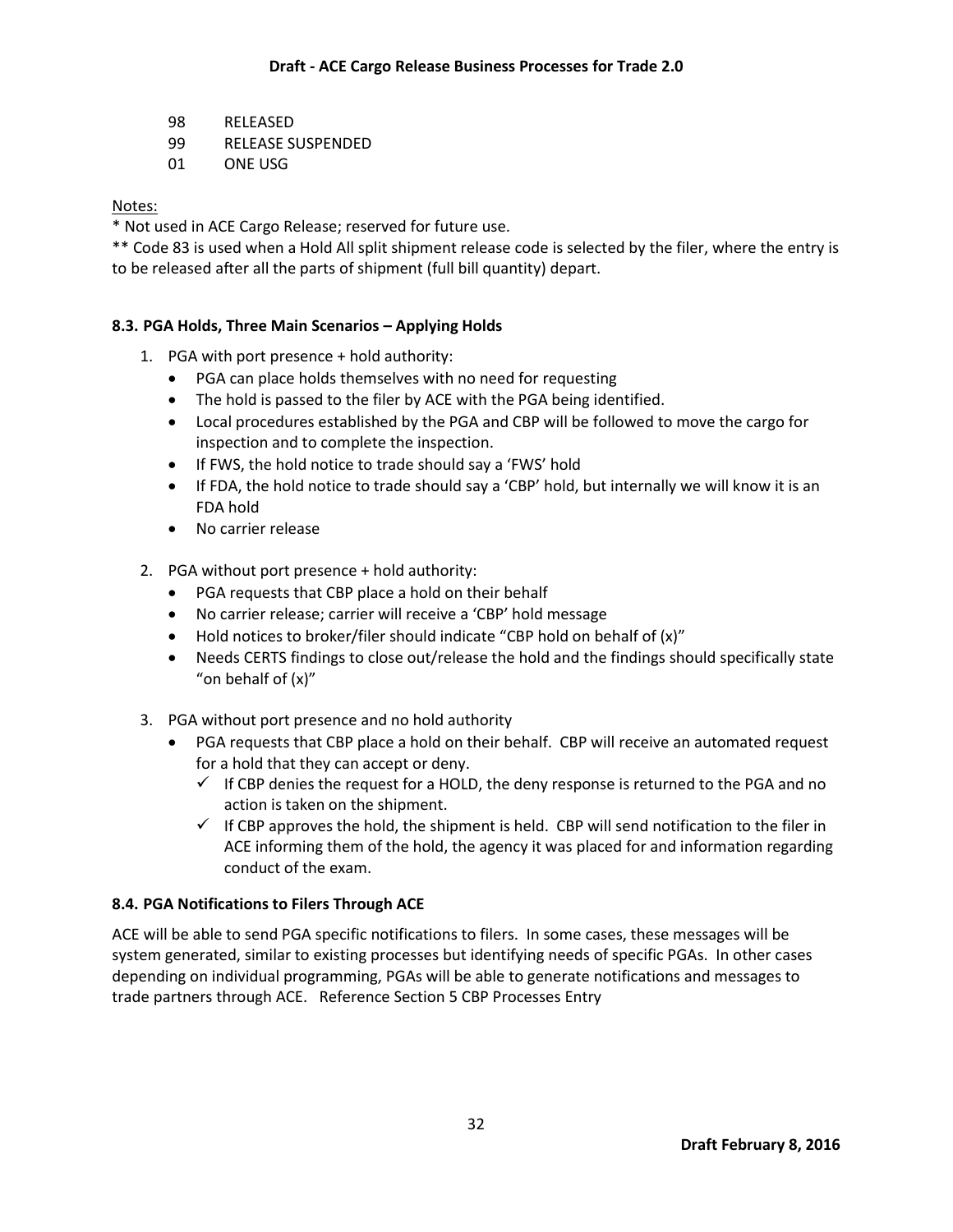#### <span id="page-36-0"></span>**8.5. Timing of the Placement/Requests for Holds – Prior to Arrival Date**

The placement of Holds by CBP and PGAs with Hold Authority are expected to be entered into ACE *prior* to the arrival date of the shipment. This provides the visibility of the hold in ACE and will prevent a release by CBP during the arrival – inspection process. Reference Section [5](#page-15-0) [CBP Processes Entry.](#page-15-0)

The request for Holds by PGAs that are entered by CBP are expected to arrive *prior* to the arrival date of the shipment. This allows CBP to enter the Hold request in ACE and will prevent a release by CBP during the arrival – inspection process.

#### <span id="page-36-1"></span>**8.6. Timing of the Placement/Requests for Holds – AFTER Arrival Date**

Placements/Requests for Holds by CBP and PGAs after the Arrival date will not prevent a release and will require CBP to take manual action including possible redelivery requests.

#### <span id="page-36-2"></span>**8.7. PGA Status Values Placed on Entries**

There are 4 PGA status values that can be placed on entries. These are better defined in Appendix A. These include:

May Proceed – Data has been received by the PGA and no issues exist. No further action in cargo release is needed. If no other holds exist, the shipment will be released.

Intensive Exam – PGA has determined that an intensive examination is required. Shipment must be made available to the PGA for inspection and is not released.

- 1. When CBP notifies the importer of the requirement to perform an intensive examination a notification is sent in ACE to the filer to ensure that the cargo is retained at the port of entry and made available for CBP examination. NOTE the importer has an obligation under their bond to ensure that the cargo is made available for CBP inspection. Current process for exam availability and scheduling should remain in effect.
- 2. When CBP notifies the importer of the requirement to perform an intensive examination a notification is sent from ACE Cargo Release to the carrier via the ACE manifest (as well as any identified 3rd parties) to ensure that the cargo is retained at the port of entry and made available for CBP examination. NOTE: This Notification does NOT include specific information about PGA Holds and will be sent for all cargo release holds
- 3. When the examination has been completed, CBP sends a notification in ACE to the filer that the examination is complete and resets the release date.
- 4. When CBP notifies the importer of the requirement to perform an intensive examination a notification is sent from ACE Cargo Release to the carrier via the ACE manifest (as well as any identified 3rd parties) to ensure that the cargo is retained at the port of entry and made available for CBP examination. NOTE: This Notification does NOT include specific information about PGA Holds and will be sent for all cargo release holds
- 5. Exam site designation for most intensive examinations, CBP ports allow the importer to designate the examination site. Without the use of the CBP Form 3461 as part of the process (documentation package) to identify examination sites to allow CBP to generate a Permit to Transfer (PTT) to that site alternate documentation is required. CBP will allow filers to provide a single sheet printout of the transaction from their system, or create a document in any format that identifies, entry, bill of lading number, and date of arrival and identifies the examination site by FIRMS code and name. If the shipment is C-TPAT that information (including Tier) can also be provided on that document to allow all parties to facilitate processing. Additional information on the submission of these documents will be provided in the near future.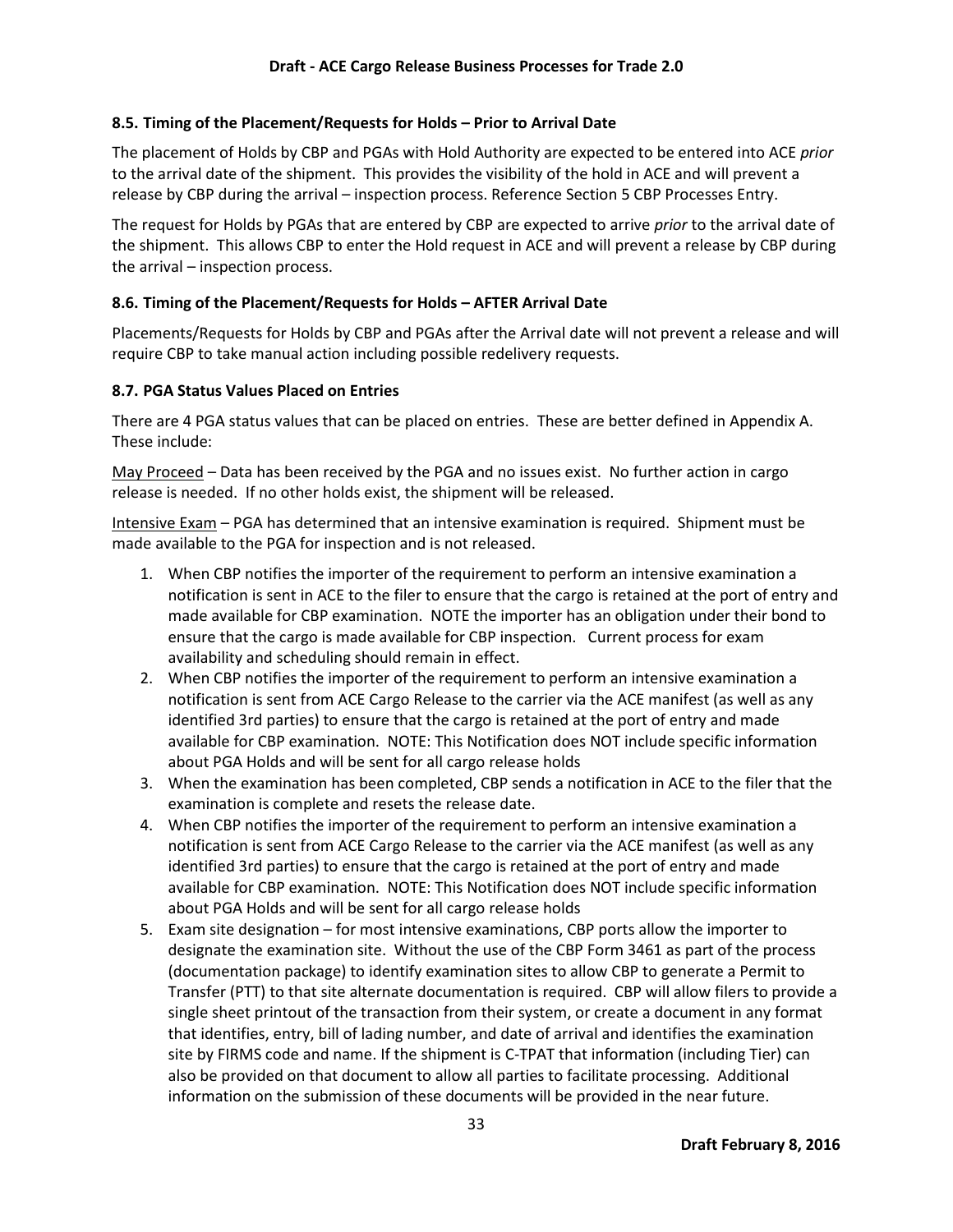6. Documents needed including invoice, packing lists and any required documents under PGA or CBP regulations will be submitted via DIS.

General Document Review – PGA needs additional documentation to release cargo. The entry is on hold and may not be released until documents are accepted and PGA generates release. Specific document will be identified and will be sent via DIS in most cases.

- 1. When CBP notifies the importer of the requirement to submit documents a notification is sent in ACE to the filer to identifying the requirement and the documents required. NOTE the importer has an obligation under their bond to ensure that the documents are made available for CBP inspection.
- 2. The filer submits required documents to CBP via DIS. Unless otherwise notified, only DID submission will be accepted. Paper documents will only be accepted under certain exception conditions. For technical requirements see DIS requirements in XXX
- 3. CBP will review the DIS submission and if accepted will allow for release of the cargo with release notifications and the setting of the release time will be identified and will be sent via DIS in most cases.

Hold Intact – PGA needs to take further action including inspection, document review or sampling etc. PGA allows the shipment to be delivered to the importer or a place designated for further action (agency and form level process see below). A precondition of this action is that CBP will release the shipment and has no further action pending. A CBP release message will be sent along with this notification. The release date is established. If further action is required, CBP will order redelivery on behalf of the PGA.

Further information is available on specific PGAs IGs at this link. <http://www.cbp.gov/trade/ace/catair#field-content-tab-group-tab-4>

#### <span id="page-37-0"></span>**8.8. Additional Information on the ONE USG Hold**

A status issued once all of the reporting PGA's have issued a "May Proceed," and CBP has conditionally released the goods.

Note that this is not intended to be the official release notice for the goods. This status is for summary information only.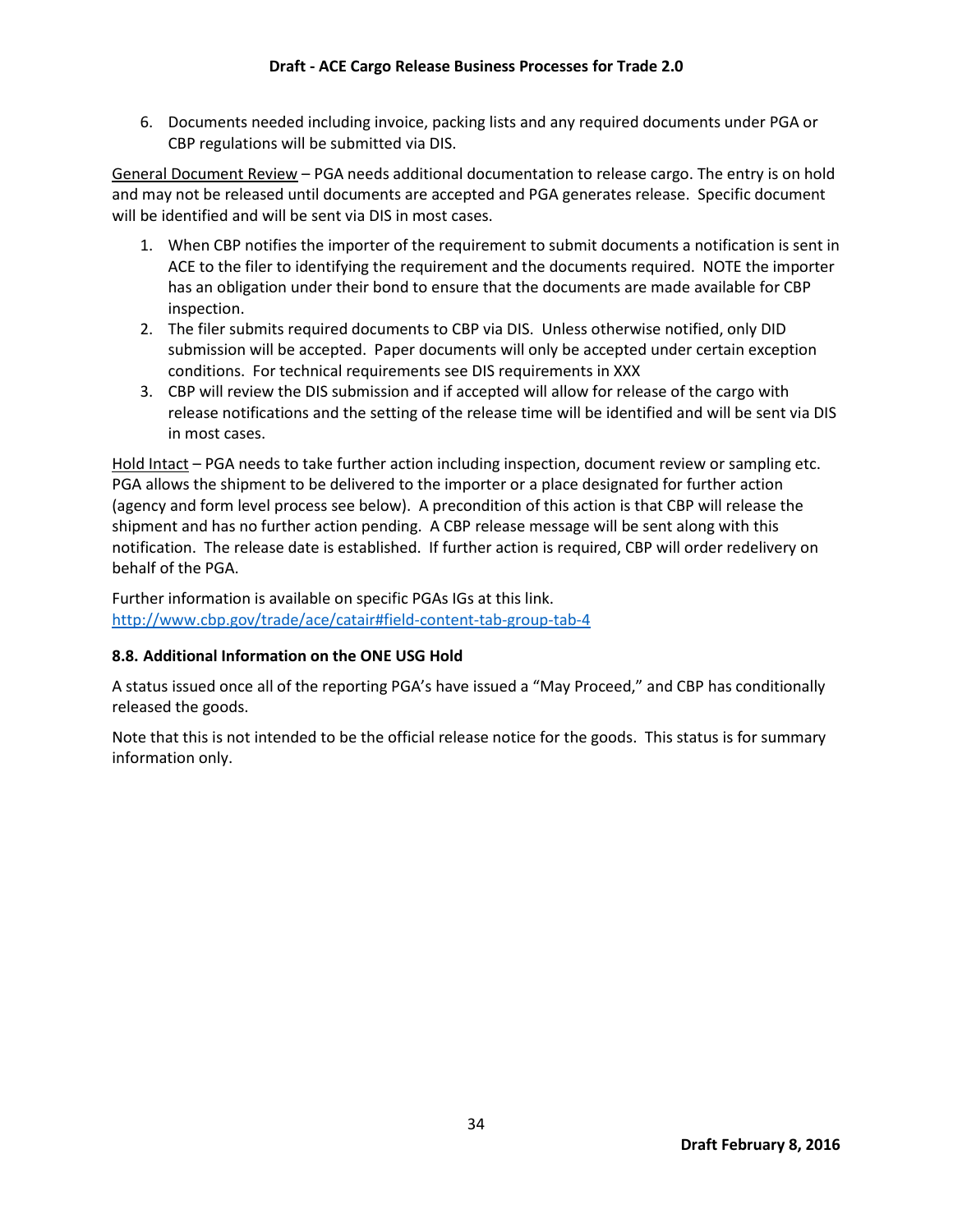## <span id="page-38-0"></span>**9. Participating Government Agency Processing Overview – Implementing the Single Window**

Forty-seven agencies are involved in the trade process. Among these agencies, nearly 200 forms are required for imports and exports. The current processes are largely paper-based and require information to be keyed into multiple electronic systems. As a result, importers and exporters are often required to submit the same data to multiple agencies at multiple times. The Single Window initiative, originally established under the International Trade Data System (ITDS), is the effort to create a single system, so that multiple paper processes can be eliminated and importers and exporters will only have to file information once, to one system.

The Executive Order on *Streamlining the Export/Import Process for America's Businesses*, signed on February 19, 2014, directs the U.S. Federal agencies with a role in trade to utilize ITDS by December 2016. ACE is the system through which the Single Window will be realized.

Through ACE as the Single Window, manual processes will be streamlined and automated, paper will be largely eliminated, and the international trade community will be able to more easily and efficiently comply with U.S. laws and regulations.

**Note for Version 2.0 of this document:** There are agencies that have been identified in the subsequent chapters of this document that are still working on identifying their procedures and policies as they relate to Cargo Release. Their information will be updated as soon as it is available and the version will be updated.

Additionally, the data provide with this release is the raw data as provided by the partner agencies. CBP will be meeting with each of the agencies providing information to refine and insert relevant CBP processing into this document where needed.

CBP will also be updating this document as needed as a result of information uncovered or identified during upcoming PGA pilots and lessons learned from implementation by trade, CBP and PGAs. Some of the forms and processes identified are export related. These will be removed in subsequent versions of this and posted separately under export guidance on CBP.gov

## <span id="page-38-1"></span>**9.1. Processing Overview**

CBP is delivering the Single Window through ACE that will allow for standardized submission of data for Federal agencies and allow for standardized, integrated processes at ports of entry.

#### <span id="page-38-2"></span>**9.2. PGA Message Set Overview**

The PGA Message set chapter is designed to convey the general Partner Government Agency (PGA) data needed to satisfy PGA reporting requirements.

This data set will be used as the single record layout for all input from the trade for PGA data. It will replace the Other Government Agency (OGA) data sets such as the FD, DT, and FC records

This set is intended to be submitted as part of another transmission such as an ACE Entry Summary Certified for Release or a Simplified Entry.

At a minimum, if there is a PGA filing requirement for an HTS entry line, there would be one instance of the PGA Message set records submitted. When there is an HTS commodity change, a new Record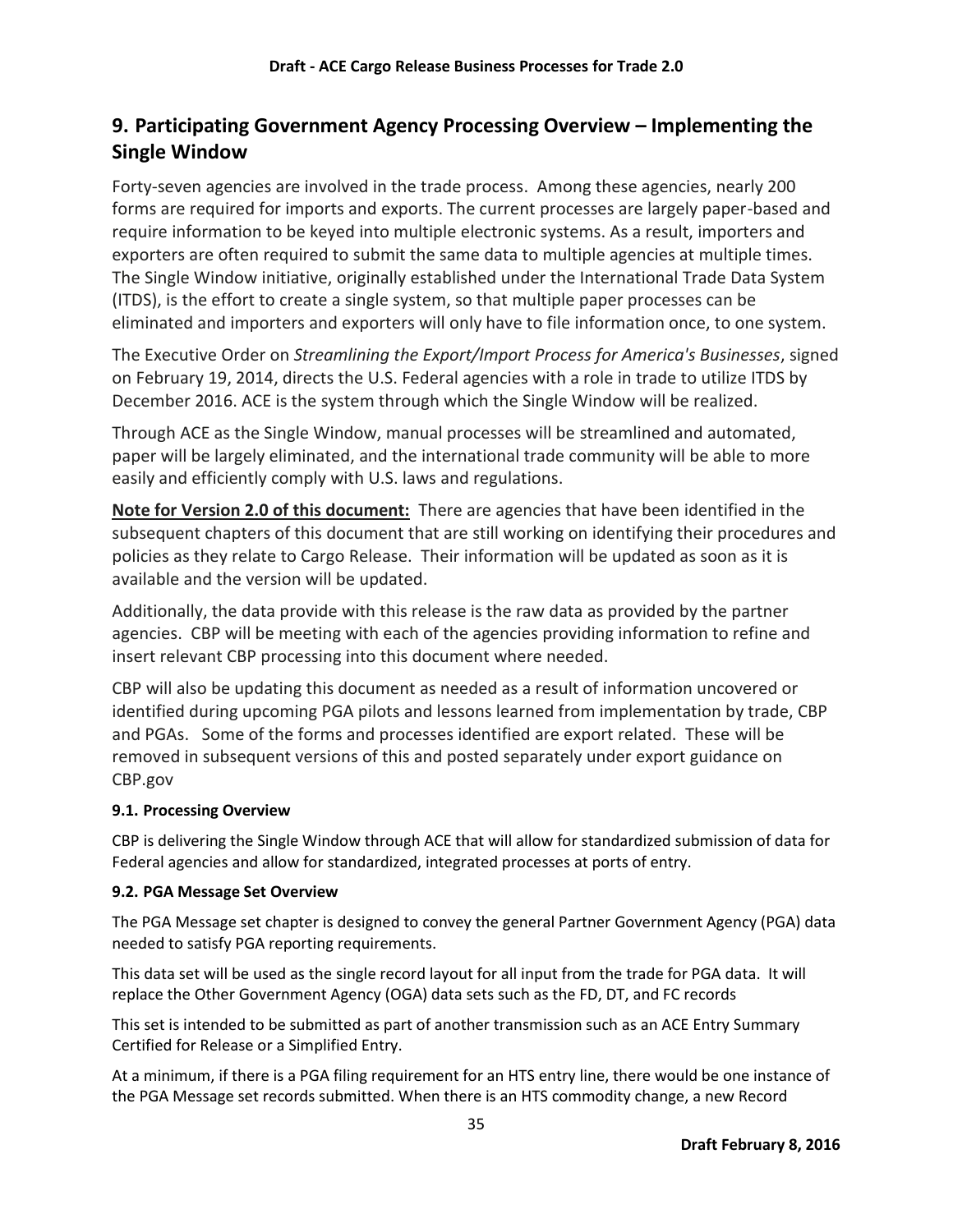Identifier OI and PGA line number should be transmitted. (Please note that only one OI record is allowed per HTS code. Specific PGA guidance should indicate where descriptive text about the commodity can be provided within the PGA Message Set, if needed.)

#### <http://www.cbp.gov/trade/ace/catair#field-content-tab-group-tab-4>

For data submitted via the message set, CBP users will only be responsible to verify information provided as per existing processes. System edits will validate that PGA filings are complete, correct and PGAs will be able to view and respond to these filings via ACE.

#### **DIS - IMPORTANT NOTE FOR SUBMISSION OF PGA MESSAGE SET DATA**

#### <span id="page-39-0"></span>**9.3. DIS Overview**

The CBP Office of International Trade (OT) and Office of Information and Technology (OIT) have worked together to design and implement a system that allows participating Trade Partners to submit document Images and associated descriptive data to CBP electronically. XML is used for the message format, and the message payload is transmitted using secure web services, FTP or MQ. The submitted documents are then automatically processed, securely stored by CBP and are made available for review and audit by authorized CBP and Participating Government Agency (PGA) officials via a web based application. It is expected that this project will eventually facilitate the creation of a single automated gateway that will accept all necessary documents submitted by trade partners to CBP and PGAs that may be needed during the cargo importation and release process.

The initial goal of the system is to accept images of documents that are currently submitted by trade in hard-copy format to CBP and other government agencies as part of the cargo import process. The system shall be implemented in incremental phases.

#### <span id="page-39-1"></span>**Benefits for use of DIS include:**

- Allow PGA users to electronically request documents from Trade Partners
- Provide automated document storage, retrieval and versioning capabilities
- Allow for review, rejection and acceptance of imaged documents
- Facilitate automated collaboration with other agencies including CBP during the document review and adjudication process
- Allow potential streamlining of infrastructure and processing costs by leveraging a single shared pathway for automated submission and processing of electronic documents from trade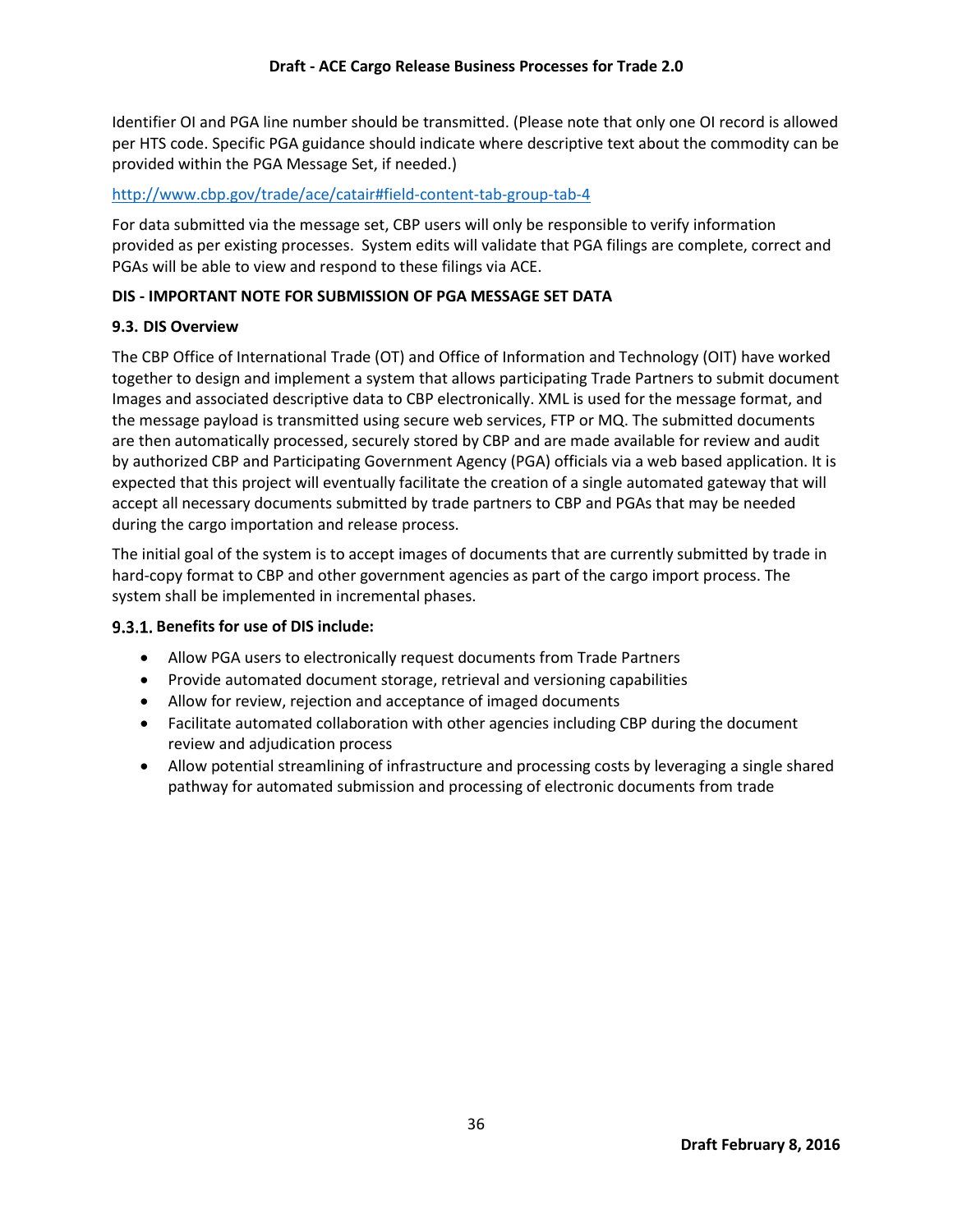The following depicts the high-level process flow for the DIS Phase I solution.

Please refer to DIS Implementation Guide Document: http://www.cbp.gov/document/forms/dis-implementation-guide



#### <span id="page-40-0"></span>**9.4. Submitting Documents in DIS**

The DIS interface between CBP and Trade Partners described in this document is intended to allow CBP to electronically gather relevant information and documents required during the cargo importation and release process and to update trade partners regarding the review status of such documents. The key goal of the interface is to replace the manual paper based transactions that occur today between trade partners and CBP/PGAs with an efficient, reliable, and cost-effective electronic mechanism. Documents that are submitted via this interface are electronic copies, i.e., images of the paper documents submitted today. Multiple document and image formats are supported.

PGA documents supported in DIS will be listed in the sections below by PGA and form. DIS submission or PGA message set transmission will be noted. On February 28, 2016, only FDA, NHTSA and APHIS (Lacey Act) will be required to be transmitted using ACE Cargo Release/Single Window datasets. During the transition to ACE and Single window, some PGAs may not yet be ready to go to full operation due to programming and/or legal requirements not yet being satisfied. In many cases, a PGA document is required as a condition of release and it is normally submitted to CBP in paper as part of an entry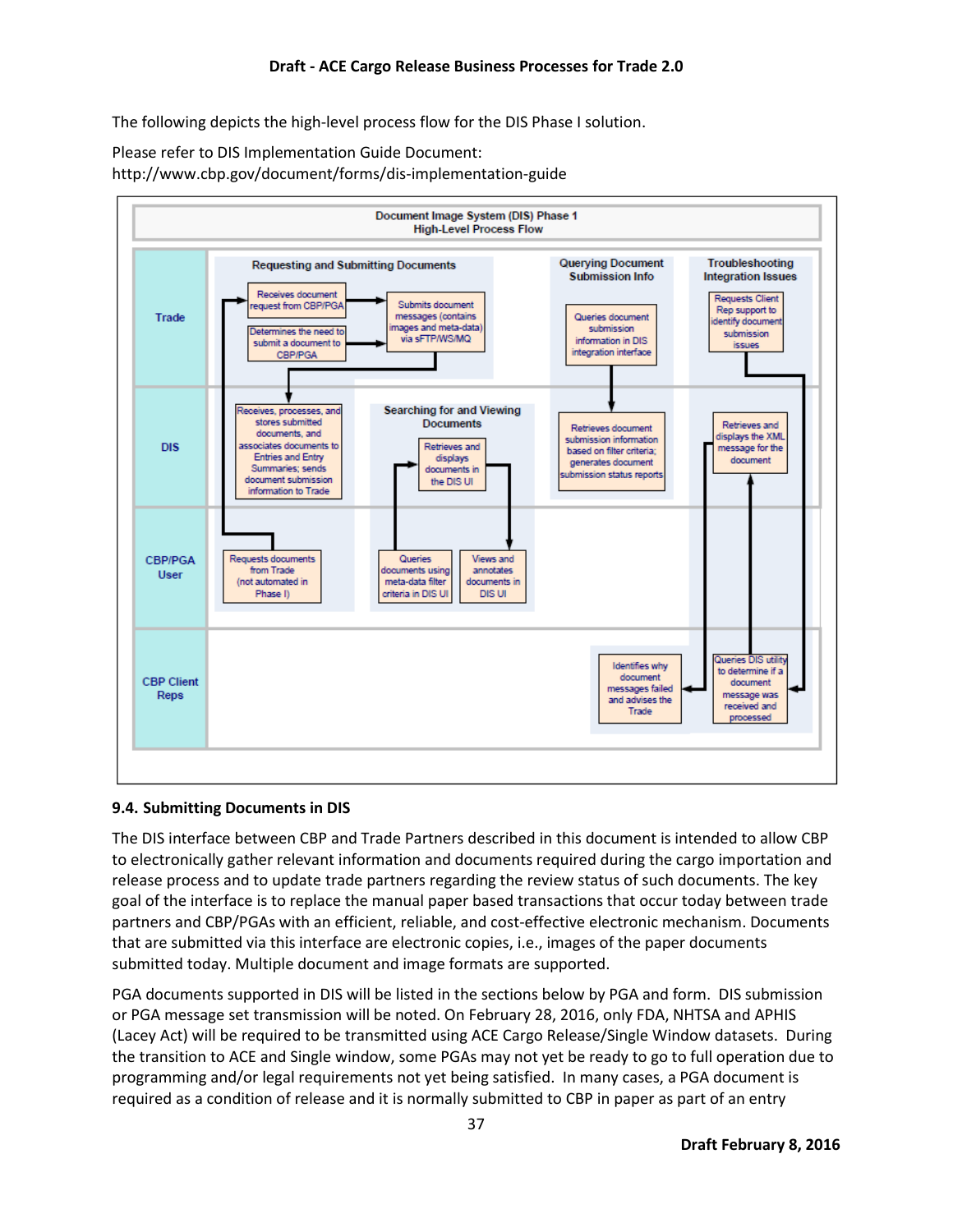package for CBP to review. Although CBP has determined that the end state for Single Window will not allow hybrid processing (electronic entries with paper supporting documentation), this process will need to be accommodated for many of the PGAs during transition to ACE/Single Window. The following general rules will apply on February 28, 2016:

- Certain foreign government, treaty obligation and other original signed documents are exempt from electronic collection based on OMB rulings and must be submitted at the time of entry as paper documents. These exemptions are found at (cbp.gov ITDS)
- Information for FDA, NHTSA, and APHIS (Lacey Act) must be submitted as part of the entry using the PGA message set. Except as noted in the implementation guides and this document, only PGA message set should be used. Submission of electronic facsimiles of paper forms via DIS will not be accepted in lieu of PGA message set.
- Trade can use either DIS or provide actual paper documentation with an appropriate cover sheet, identifying the entry number and documents provided, to CBP at the time of entry for all other PGA documents currently required but not yet mandatory in ACE. Additionally, CBP will continue to accept submissions via PGA message set or DIS consistent with current agency pilots for all agencies other than the three mandatory agencies.

DIS and PGA message set submitted documents may be reviewed by CBP users in ACE Cargo Release. CBP users may be required to verify that submissions have been made for required documentation and close out document reviews to allow release.

#### **PGA Notifications**

ACE will be able to send PGA specific notifications to filers. In some cases, these messages will be system generated, similar to existing processes but identifying needs of specific PGAs. In other cases depending on individual programming, PGAs will be able to generate notifications and messages to trade partners through ACE.

Each PGA is establishing specifications on messages and notifications and will be publishing them in their specific Implementation Guides.

These guides can be found at: http://www.cbp.gov/trade/ace/catair#field-content-tab-group-tab-4

Operational requirements and procedures for PGAs are included where known under each PGA and form below. Many of these are being developed and or tested during piloting exercises. Watch for pilot FRNs and updates to this document.

## <span id="page-41-0"></span>**9.5. PGA Hold Capability**

PGAs with regulatory or statutory authority to hold entries as well as the ability to adjudicate these holds will be enabled to place these holds in ACE Cargo Release. This ability manifests in two ways:

- Direct hold placement by the PGA. The hold is passed to the filer by ACE with the PGA being identified. Local procedures established by the PGA and CBP will be followed in order to move the cargo for inspection and complete the inspection. In these cases, hold removals will be communicated to the filer by ACE.
- PGA requests that CBP place a hold on their behalf. CBP will receive an automated request for a hold that CBP can accept or deny. If CBP denies the PGA hold request, the response is returned to the PGA and no action is taken on the shipment. If CBP approves the hold, the shipment is held. CBP will send notification to the filer in ACE informing them of the hold, the agency it was placed for, and information regarding results of the exam.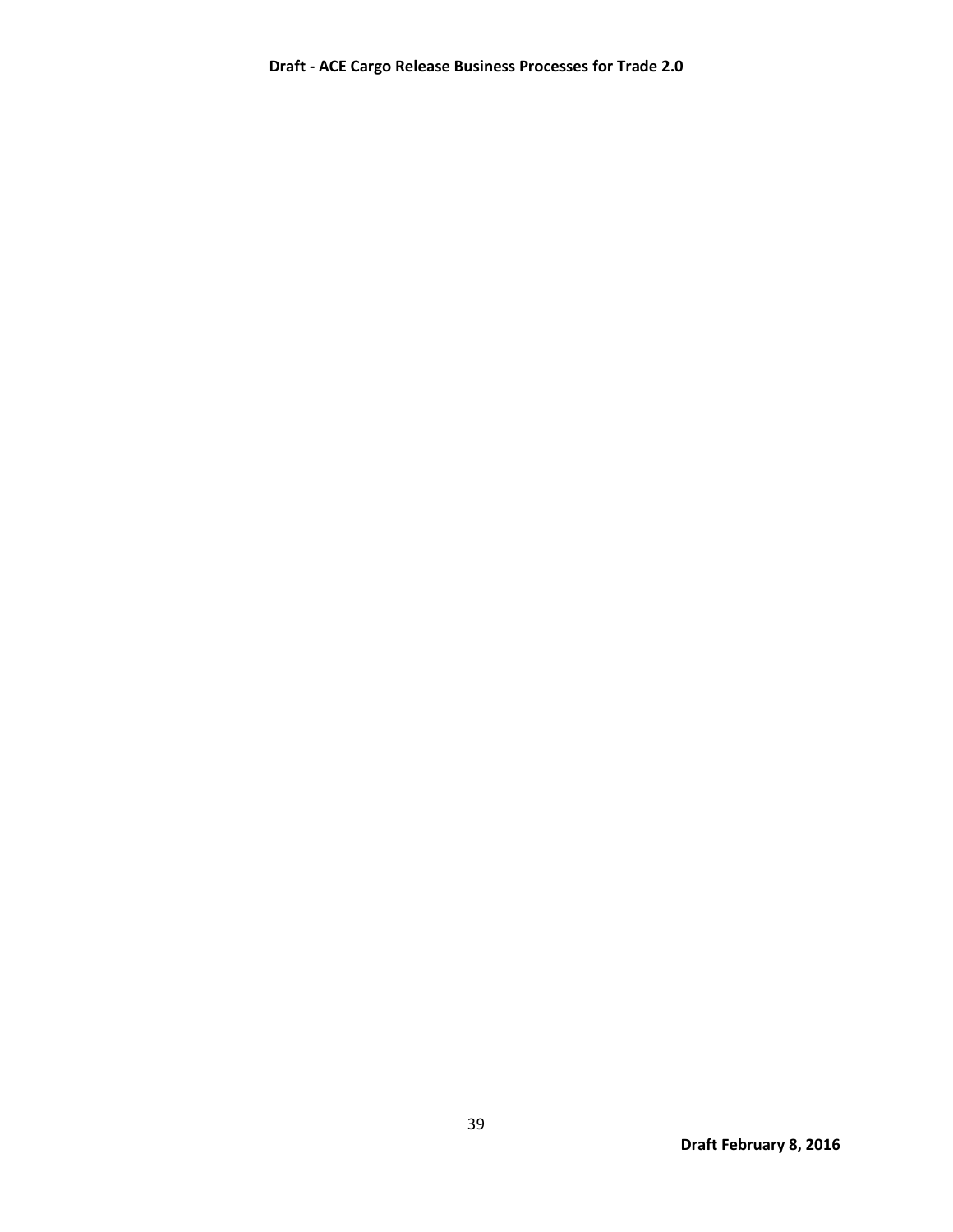Specific information on hold values for individual PGAs can be found at the following link:

#### <http://www.cbp.gov/trade/ace/catair#field-content-tab-group-tab-4>

There are four PGA status values that can be placed on entries. These include:

- **May Proceed** Data has been received by the PGA and no issues exist. No further action in cargo release is needed. If no other holds exist, the shipment will be released.
- **Intensive Exam** PGA has determined that an intensive examination is required. Shipment must be made available to the PGA for inspection and is not released.
- **General Document Review** PGA needs additional documentation to release cargo. The entry is on hold and may not be released until documents are accepted and PGA generates release. Specific documents will be identified and will be sent via DIS in most cases.
- **Hold Intact** PGA needs to take further action including inspection, document review or sampling etc. PGA allows the shipment to be delivered to the importer or a place designated for further action (agency and form level process see below). A precondition of this action is that CBP will release the shipment and has no further action pending. A CBP 1C will be sent to the carrier along with this notification. The release date is established. If further action is required, CBP will order redelivery on behalf of the PGA.

Valid PGA Entry Level Status Codes:

#### **Code Description**

- 01 DATA UNDER PGA REVIEW
- 02 HOLD INTACT
- 03 DATA RECEIVED PER PGA REVIEW
- 04 DATA REJECTED PER PGA REVIEW
- 06 DO NOT DEVAN
- 07 MAY PROCEED
- 08 INTENSIVE GENERAL ORDER
- 10 DOCUMENTS REQUIRED
- 11 INTENSIVE EXAM/SAMPLE

Valid PGA Entry Line Level Status Codes:

#### **Code Description**

- 01 DATA UNDER PGA REVIEW
- 02 HOLD INTACT
- 03 DATA RECEIVED PER PGA REVIEW
- 04 DATA REJECTED PER PGA REVIEW
- 07 MAY PROCEED

Valid PGA Line Level Status Codes are:

#### **Code Description**

- 01 DATA UNDER PGA REVIEW
- 03 DATA RECEIVED PER PGA REVIEW
- 04 DATA REJECTED PER PGA REVIEW
- 07 MAY PROCEED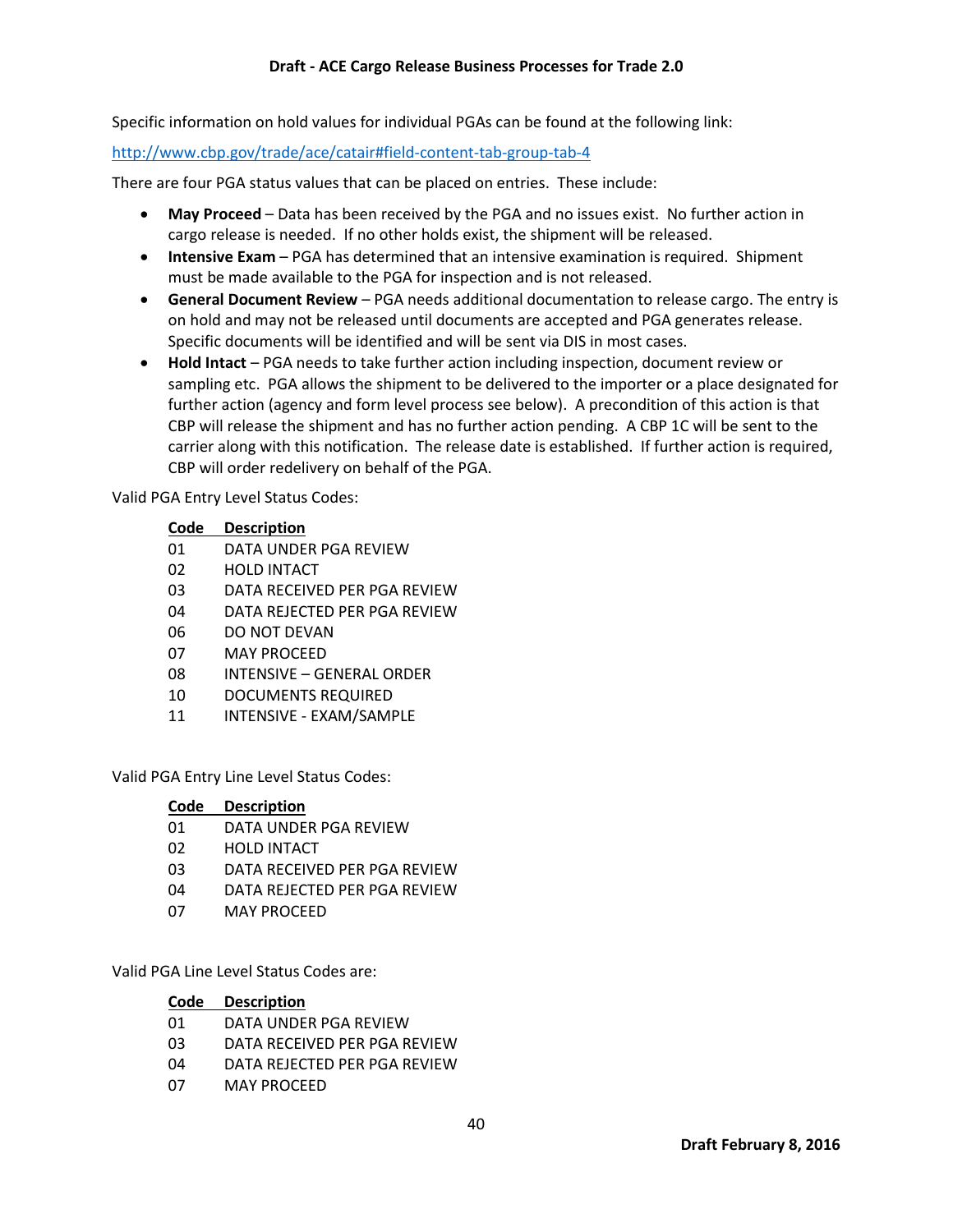Further information is available on specific PGAs IGs at this link.

#### <http://www.cbp.gov/trade/ace/catair#field-content-tab-group-tab-4>

When CBP and all relevant PGAs have completed their processing, ACE will generate a message indicating that all US government PGA agree on release of the shipment. This one USG message does not replace the 1C in most cases for movement.

If any movement within a port is required to complete an inspection and CBP has not granted a release, an electronic PTT movement authorized by CBP will be required.

For most agencies, intensive examination requests require CBP approval of a hold request.

#### <span id="page-44-0"></span>**9.6. PGA Data Submission for FTZ Weekly Estimated Entries**

PGA data submitted with entries is used by PGA for admissibility decisions. As part of this, the information is often required to be complete and accurate, often with criminal and civil penalties associated with the submission of incorrect data. Since information submitted for FTZ (06) weekly estimated entries is *estimated*, it is by its nature not complete or accurate.

As a result, CBP has made modifications to programming for 06 weekly estimated entries only that will not require PGA data to be submitted if required (a warning will be sent) and will also allow the submission of the data with the entry summary submission. It is still the responsibility of the importer to ensure that this data is submitted to CBP and the PGA.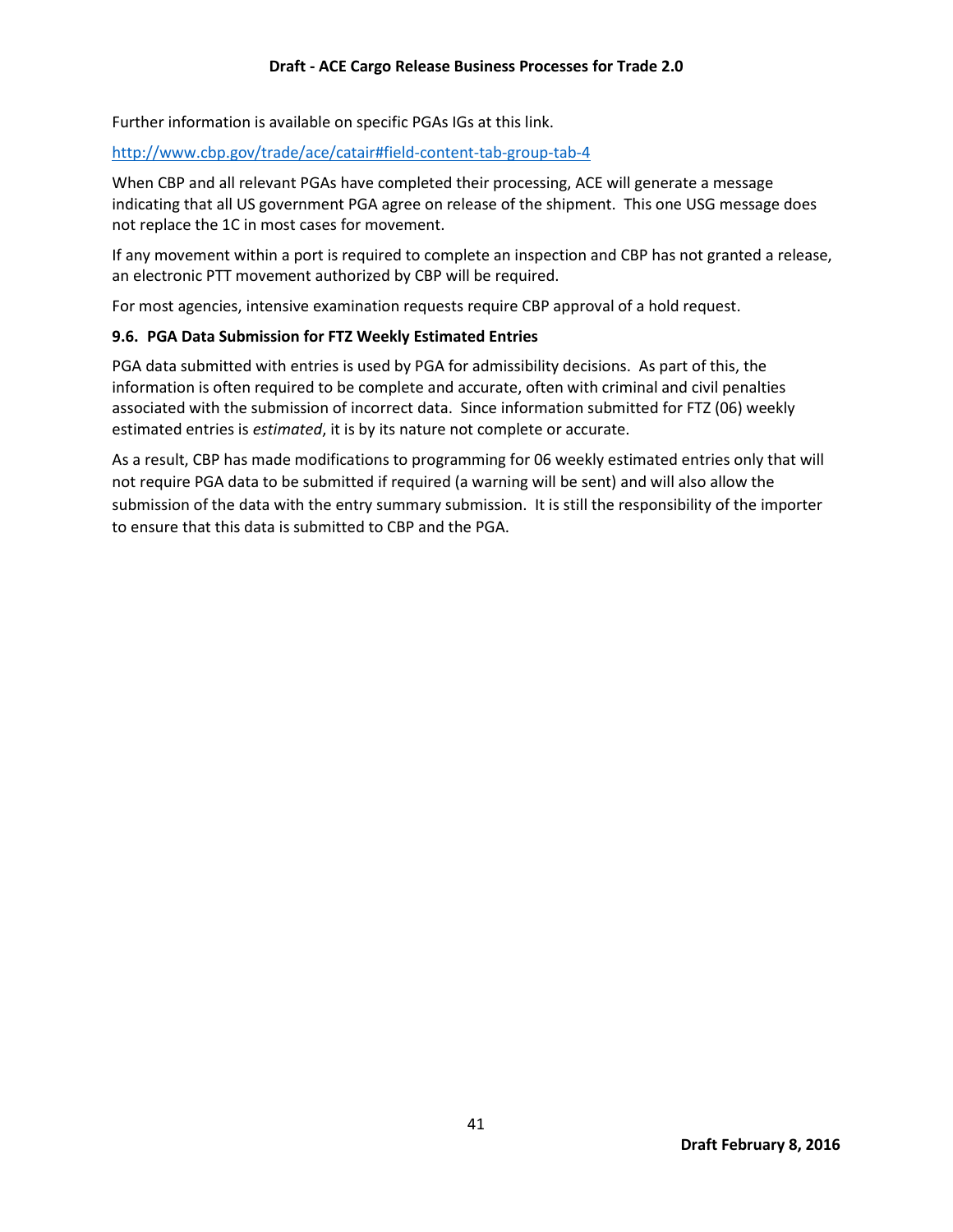## <span id="page-45-0"></span>**Appendix A. ACE CARGO RELEASE GLOSSARY OF TERMS\***

| <b>Term</b>            | (December, 21, 2015)<br>Glossary                                                                                                                |
|------------------------|-------------------------------------------------------------------------------------------------------------------------------------------------|
| <b>CBP Conditional</b> | A recognition that all merchandise that is released by CBP is released                                                                          |
| <b>Release</b>         | conditionally and is subject to recall through the issuance of a CBP Notice of                                                                  |
|                        | Redelivery.                                                                                                                                     |
| <b>CBP Conditional</b> | The CBP "Conditional Release Period" is the 30-day period from the time of CBP                                                                  |
| <b>Release Period</b>  | release or the presentation of required samples, whichever is later. CBP may                                                                    |
|                        | recall the shipment to CBP custody during the conditional release period. When                                                                  |
|                        | the importer is directed to deliver a sample to CBP or a PGA, the conditional                                                                   |
|                        | release period will not begin until the time the sample is received at the proper                                                               |
|                        | location. The 30-day period may be extended by the issuance of a FDA Notice of                                                                  |
| <b>CBP Release</b>     | Action.                                                                                                                                         |
|                        | A "CBP Release" message indicates that CBP has determined that the<br>merchandise may be released from CBP custody. All merchandise released by |
|                        | CBP is released conditionally, as it is subject to recall through the issuance of a                                                             |
|                        | Notice of Redelivery. Merchandise that is regulated by one or more PGAs may                                                                     |
|                        | not proceed into the commerce until CBP releases the merchandise and all PGAs                                                                   |
|                        | that regulate the merchandise have issued a may proceed message.                                                                                |
| <b>Documents</b>       | A "Documents Required" message indicates that CBP and/or a PGA is requesting                                                                    |
| <b>Required</b>        | the production of certain documents or data needed before a CBP Release or PGA                                                                  |
|                        | may proceed decision can be made.                                                                                                               |
| <b>Hold Intact</b>     | A "Hold Intact" message indicates that a particular PGA has requested an                                                                        |
|                        | examination of the merchandise. Hold intact is independent of a CBP Release                                                                     |
|                        | message and may be issued by a PGA regardless of the CBP Release message.                                                                       |
|                        | Merchandise subject to a Hold Intact message must be held intact, unaltered and                                                                 |
|                        | complete and be sent to a designated location pending the PGA's determination                                                                   |
|                        | on whether the merchandise may proceed into the commerce of the United                                                                          |
|                        | States. Merchandise that is not sent to the designated location may be subject                                                                  |
|                        | to a CBP Notice of Redelivery. After the merchandise reaches the designated                                                                     |
|                        | location the PGA will determine whether to issue a may proceed message, a                                                                       |
| <b>Intensive Exam</b>  | partial refusal message, or a refusal message.<br>An "Intensive Exam" message from CBP directs the merchandise to be delivered                  |
|                        | to a designated examination facility or site for actual physical examination.                                                                   |
|                        | Merchandise so directed remains in CBP custody and may only be moved under                                                                      |
|                        | bond. The CBP conditional release period will not begin until CBP releases the                                                                  |
|                        | merchandise.                                                                                                                                    |

\*This Glossary does not apply to merchandise entered under any expedited release program.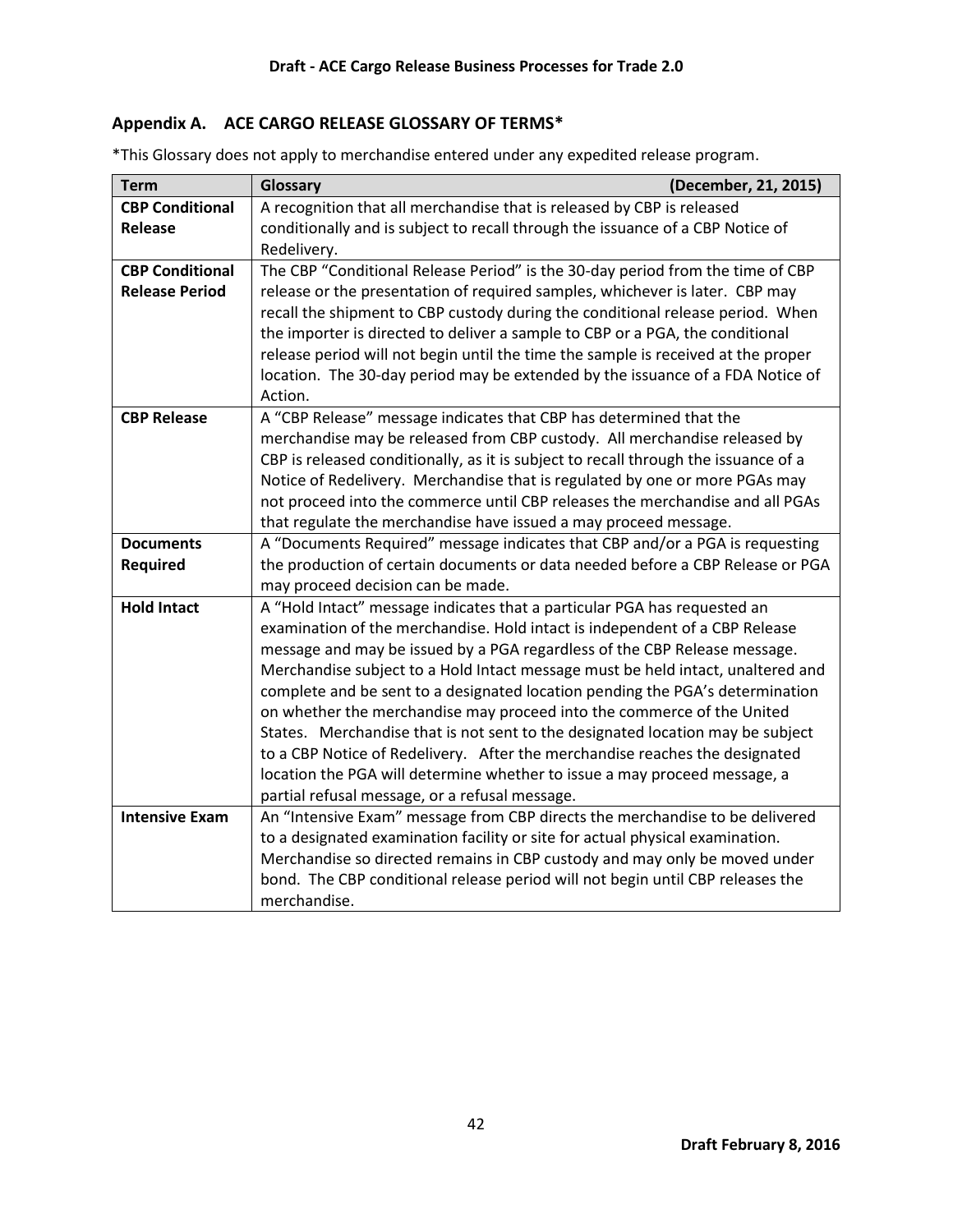## **Draft - ACE Cargo Release Business Processes for Trade 2.0**

| <b>Term</b>            | (December, 21, 2015)<br>Glossary                                                                                                                   |
|------------------------|----------------------------------------------------------------------------------------------------------------------------------------------------|
| <b>May Proceed</b>     | A "may proceed" message indicates that a particular PGA has determined that,                                                                       |
|                        | for its purposes and based on the information provided through ACE, the                                                                            |
|                        | merchandise may proceed into the commerce of the United States, possibly                                                                           |
|                        | subject to certain PGA restrictions, e.g., to be shipped to an exempted outlet.                                                                    |
|                        | When the admission of merchandise is determined by more than one PGA, that                                                                         |
|                        | shipment will require a separate "may proceed" message from each PGA that                                                                          |
|                        | regulates the merchandise before the merchandise may proceed into the                                                                              |
|                        | commerce. Merchandise that has received a "may proceed" message from each                                                                          |
|                        | PGA regulating the merchandise cannot proceed into the commerce until CBP                                                                          |
|                        | releases the merchandise. Thus, before merchandise is released into the                                                                            |
|                        | commerce, a CBP release and all required PGA "may proceed" messages must be                                                                        |
|                        | received. Once CBP has released the merchandise and all required PGA "may                                                                          |
|                        | proceed" messages have been received, a One USG message will be sent to the                                                                        |
|                        | trade indicating the merchandise may be introduced into the commerce. Note,                                                                        |
|                        | however, that even after the One USG message has been issued the merchandise                                                                       |
|                        | is still subject to a Notice of Redelivery.                                                                                                        |
| One USG                | A "One USG" message indicates that the merchandise has arrived, that all data                                                                      |
|                        | required for entry has been submitted to the U.S. Government, that all PGAs that                                                                   |
|                        | regulate the merchandise have issued a may proceed and that CBP has                                                                                |
|                        | conditionally released the merchandise from its custody. This message is based                                                                     |
|                        | on the data received from the trade and premised on that data being true,                                                                          |
|                        | accurate and correct. A "One US" message is always sent, even if the merchandise                                                                   |
|                        | is not regulated by any PGA.                                                                                                                       |
| <b>Partial Refusal</b> | A "partial refusal" message indicates that a particular PGA has determined that a                                                                  |
|                        | portion of the merchandise may proceed into the commerce of the United States,                                                                     |
|                        | and that the other portion may not proceed into the commerce.                                                                                      |
| <b>Refused</b>         | A "Refused" message indicates that CBP or a PGA have determined that                                                                               |
|                        | merchandise may not be admitted into the commerce of the United States for                                                                         |
|                        | consumption. In some cases, the merchandise will have to be destroyed or                                                                           |
|                        | exported. In other cases, the merchandise may be moved in-bond or warehoused                                                                       |
|                        | until the ultimate disposition.                                                                                                                    |
| Rejected               | A "Rejected" message indicates that the entry has been rejected and returned to                                                                    |
|                        | the filer for correction and/or the inclusion of required data and information.                                                                    |
| <b>Refused</b>         | A "Refused" message indicates that CBP or a PGA have determined that<br>merchandise may not be admitted into the commerce of the United States for |
|                        | consumption. In some cases, the merchandise will have to be destroyed or                                                                           |
|                        | exported. In other cases, the merchandise may be moved in-bond or warehoused                                                                       |
|                        | until the ultimate disposition.                                                                                                                    |
| <b>Sample Required</b> | A "Sample Required" message indicates that CBP and/or a PGA has directed that                                                                      |
|                        | a sample of the merchandise be sent to a particular examination facility or                                                                        |
|                        | laboratory site for inspection or examination. The CBP conditional release period                                                                  |
|                        | will not begin until the sample is received at the proper location. Note that the                                                                  |
|                        | conditional release period may be extended if FDA issues a Notice of Action.                                                                       |